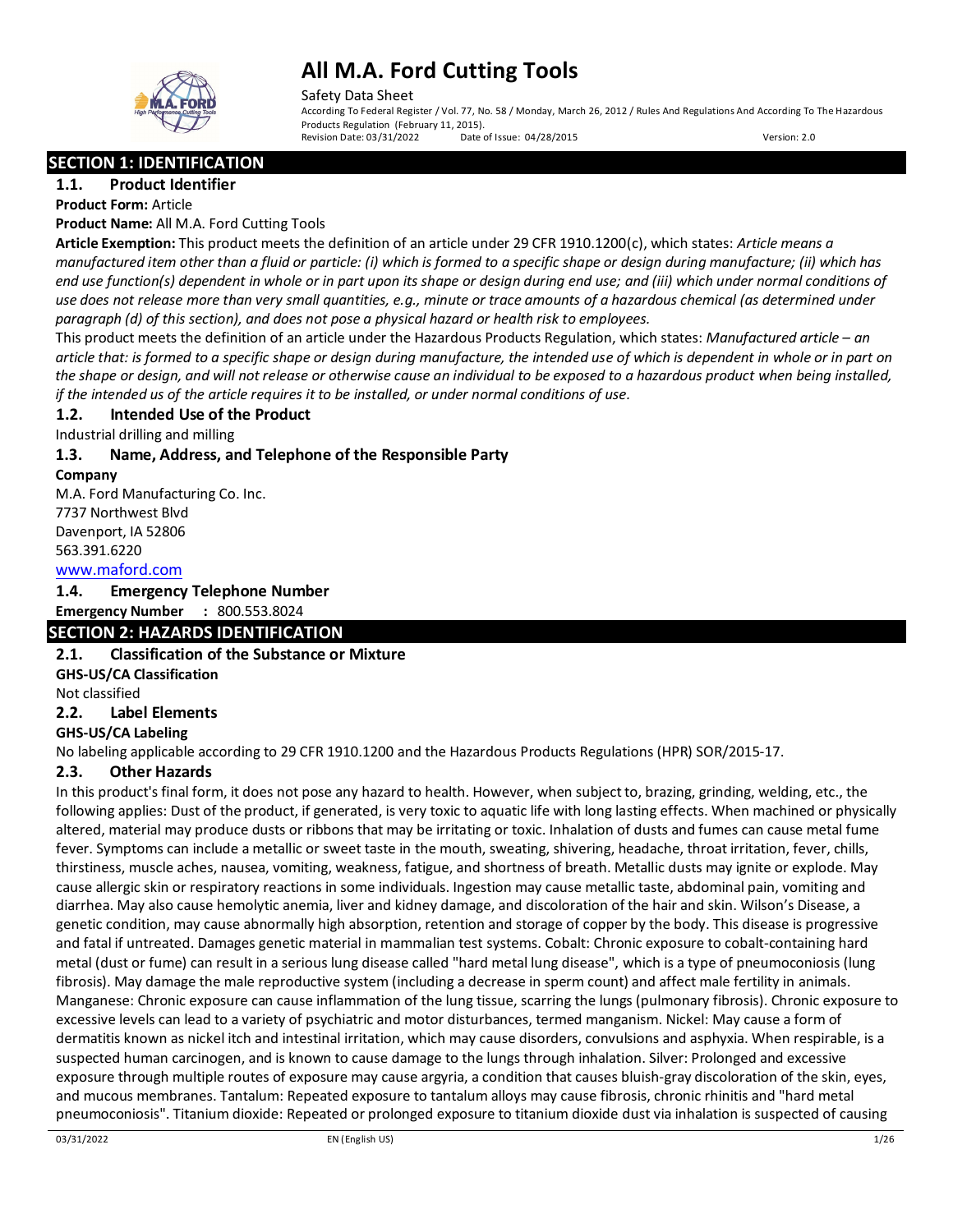Safety Data Sheet

According To Federal Register / Vol. 77, No. 58 / Monday, March 26, 2012 / Rules And Regulations And According To The Hazardous Products Regulation (February 11, 2015).

cancer of the respiratory tract. Vanadium: May cause gastrointestinal discomfort, renal damage, nervous system depression and irritation of the respiratory passages. May also cause cardiac palpitations and asthma. Zinc: Prolonged exposure to high concentrations of fumes may cause "zinc shakes", an involuntary twitching of the muscles.

### **2.4. Unknown Acute Toxicity (GHS-US/CA)**

No additional information available

### **SECTION 3: COMPOSITION/INFORMATION ON INGREDIENTS**

#### **3.1. Substance**

Not applicable

### **3.2. Mixture**

| <b>Name</b>            | <b>Synonyms</b>                                                                                                                                                                                                                                  | <b>Product Identifier</b> | $%$ $*$     | <b>GHS Ingredient Classification</b> |
|------------------------|--------------------------------------------------------------------------------------------------------------------------------------------------------------------------------------------------------------------------------------------------|---------------------------|-------------|--------------------------------------|
| Iron                   | Iron, elemental / Direct reduced Iron / Iron,<br>reduced                                                                                                                                                                                         | (CAS-No.) 7439-89-6       | $\leq 99$   | Comb. Dust                           |
| Tungsten carbide       | Tungsten carbide (WC) / Tungsten(IV)<br>carbide                                                                                                                                                                                                  | (CAS-No.) 12070-12-1      | $\leq 94$   | Comb. Dust                           |
| Tantalum carbide (TaC) | $\sim$                                                                                                                                                                                                                                           | (CAS-No.) 12070-06-3      | $\leq 50$   | Not classified                       |
| Fatty acids, tall-oil, | Fatty acids, tall oil, maleated, esters with                                                                                                                                                                                                     | (CAS-No.) 158706-62-8     | $\leq 35$   | Skin Irrit. 2, H315                  |
| maleated, esters with  | diethylene glycol, ammonium salt                                                                                                                                                                                                                 |                           |             | Eye Irrit. 2, H319                   |
| diethylene glycol,     |                                                                                                                                                                                                                                                  |                           |             |                                      |
| ammonium salts         |                                                                                                                                                                                                                                                  |                           |             |                                      |
| Titanium carbide (TiC) |                                                                                                                                                                                                                                                  | (CAS-No.) 12070-08-5      | $\leq 30$   | Comb. Dust                           |
| Nickel                 | Nickel, elemental / Nickel, metallic / Nickel,                                                                                                                                                                                                   | (CAS-No.) 7440-02-0       | $\leq 30$   | Skin Sens. 1, H317                   |
|                        | metal / C.I. 77775                                                                                                                                                                                                                               |                           |             | Carc. 2, H351                        |
|                        |                                                                                                                                                                                                                                                  |                           |             | <b>STOT RE 1, H372</b>               |
|                        |                                                                                                                                                                                                                                                  |                           |             | Aquatic Acute 1, H400                |
|                        |                                                                                                                                                                                                                                                  |                           |             | Aquatic Chronic 3, H412              |
|                        |                                                                                                                                                                                                                                                  |                           |             | Comb. Dust                           |
| Niobium carbide (NbC)  |                                                                                                                                                                                                                                                  | (CAS-No.) 12069-94-2      | $\leq 20$   | Flam. Sol. 1, H228                   |
| Chromium               | Chromium, elemental / Chromium, metal /<br>Chromium, metallic / Chrome, metal /<br>Chrome                                                                                                                                                        | (CAS-No.) 7440-47-3       | $\leq 14$   | Comb. Dust                           |
| Cobalt                 | Cobalt, metal / Cobalt, elemental / C.I.                                                                                                                                                                                                         | (CAS-No.) 7440-48-4       | $\leq 12$   | Flam. Sol. 2, H228                   |
|                        | 77320 / Cobalt, metallic                                                                                                                                                                                                                         |                           |             | Acute Tox. 4 (Oral), H302            |
|                        |                                                                                                                                                                                                                                                  |                           |             | Acute Tox. 1 (Inhalation), H330      |
|                        |                                                                                                                                                                                                                                                  |                           |             | Eye Irrit. 2A, H319                  |
|                        |                                                                                                                                                                                                                                                  |                           |             | Resp. Sens. 1B, H334                 |
|                        |                                                                                                                                                                                                                                                  |                           |             | Skin Sens. 1, H317                   |
|                        |                                                                                                                                                                                                                                                  |                           |             | Muta. 2, H341                        |
|                        |                                                                                                                                                                                                                                                  |                           |             | Carc. 1B, H350                       |
|                        |                                                                                                                                                                                                                                                  |                           |             | Repr. 2, H361                        |
|                        |                                                                                                                                                                                                                                                  |                           |             | Aquatic Chronic 4, H413              |
|                        |                                                                                                                                                                                                                                                  |                           |             | Comb. Dust                           |
| Tungsten               | Tungsten, elemental / Tungsten, metal /<br>Tungsten trioxide                                                                                                                                                                                     | (CAS-No.) 7440-33-7       | $\leq 6.35$ | Flam. Sol. 1, H228                   |
|                        |                                                                                                                                                                                                                                                  |                           |             | Self-heat. 2, H252                   |
|                        |                                                                                                                                                                                                                                                  |                           |             | Comb. Dust                           |
| Chromium carbide       | Trichromium dicarbide                                                                                                                                                                                                                            | (CAS-No.) 12012-35-0      | $\leq$ 5.1  | Not classified                       |
| (Cr3C2)                |                                                                                                                                                                                                                                                  |                           |             |                                      |
| Molybdenum             | Molybdenum, elemental / Molybdenum,<br>metal / Molybdenum, metallic                                                                                                                                                                              | (CAS-No.) 7439-98-7       | $\leq$ 5.1  | Comb. Dust                           |
| Vanadium carbide (VC)  |                                                                                                                                                                                                                                                  | (CAS-No.) 12070-10-9      | $\leq 5$    | Not classified                       |
| Titanium nitride       | Titanium nitride (TiN) / BALINIT A                                                                                                                                                                                                               | (CAS-No.) 25583-20-4      | $\leq 5$    | Not classified                       |
| Polyethylene glycol    | Poly(oxy-1,2-ethanediyl), .alpha.-hydro-<br>.omega.-hydroxy- / Polyethylene glycol<br>ether / PEG / Macrogols / Ethylene oxide<br>polymer / 1,2-Ethanediol, homopolymer /<br>.alpha.-Hydro-.omega.-<br>hydroxypoly(oxyethylene) / .alpha.-Hydro- | (CAS-No.) 25322-68-3      | $\leq 5$    | Comb. Dust                           |
|                        |                                                                                                                                                                                                                                                  |                           |             |                                      |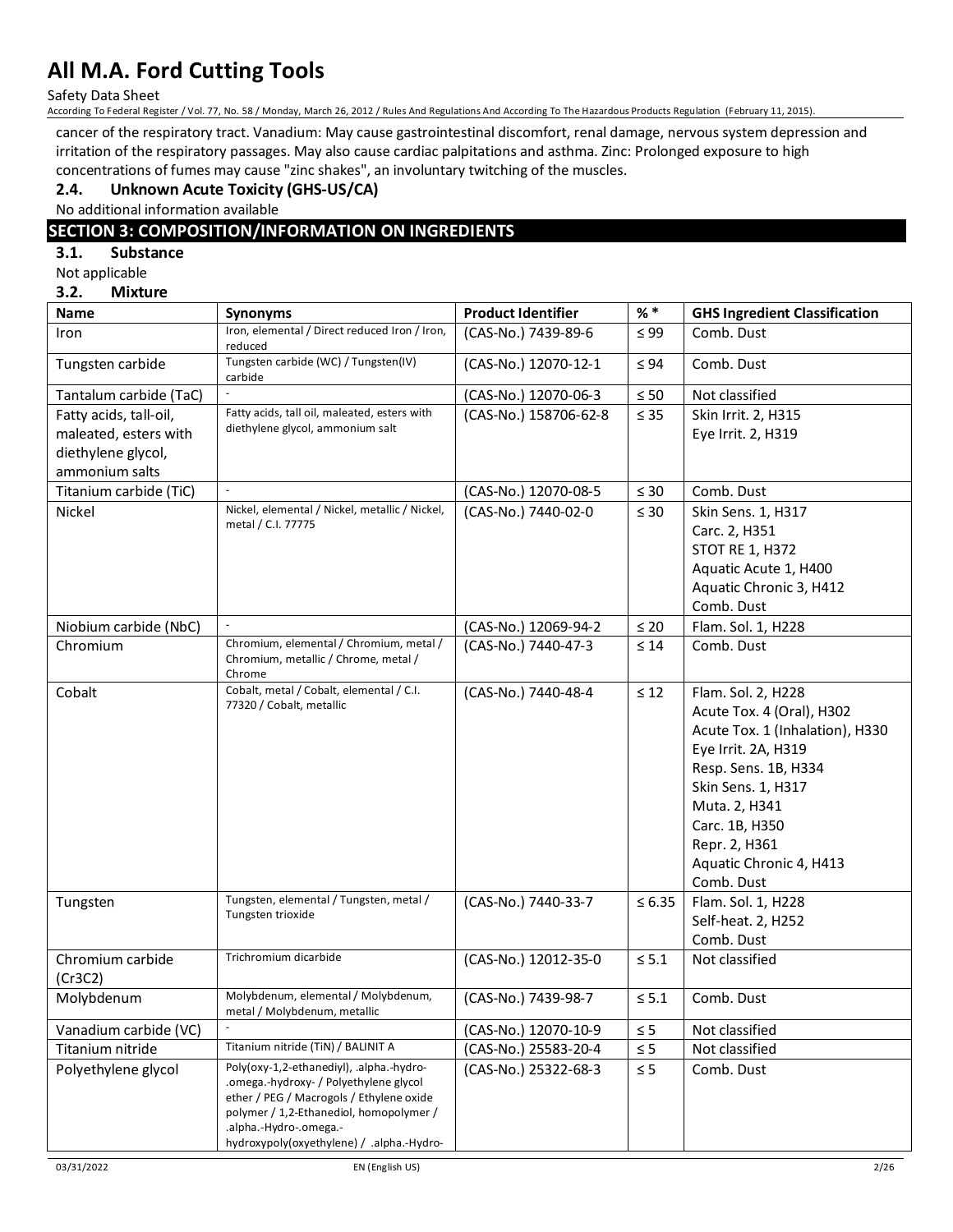Safety Data Sheet

|                              | .omega.-hydroxypoly(oxy-1,2-ethanediyl) /<br>Ethoxylated 1,2-ethanediol / Polyethylene<br>oxide / Ethylene glycol homopolymer                        |                          |              |                                                                                                                                                                                                                                      |
|------------------------------|------------------------------------------------------------------------------------------------------------------------------------------------------|--------------------------|--------------|--------------------------------------------------------------------------------------------------------------------------------------------------------------------------------------------------------------------------------------|
| Zirconium carbide (ZrC)      |                                                                                                                                                      | (CAS-No.) 12070-14-3     | $\leq 5$     | Flam. Sol. 1, H228<br>Acute Tox. 4 (Oral), H302<br>Acute Tox. 4 (Dermal), H312<br>Acute Tox. 4 (Inhalation), H332                                                                                                                    |
| Chromium ion (3+)            | Chromium, trivalent / Chromium(III) /<br>Chromium, ion (Cr3+) / Chromic cation /<br>Chromium(III), insoluble salts                                   | (CAS-No.) 16065-83-1     | $\leq 4.5$   | Not classified                                                                                                                                                                                                                       |
| Carbon                       | Carbon, activated / Carbon Black / Graphite                                                                                                          | (CAS-No.) 7440-44-0      | $\leq 2$     | Comb. Dust                                                                                                                                                                                                                           |
| Manganese                    | Manganese, elemental / Manganese, metal                                                                                                              | (CAS-No.) 7439-96-5      | $\leq$ 2     | Flam. Sol. 2, H228<br><b>STOT RE 1, H372</b><br>Aquatic Acute 2, H401<br>Aquatic Chronic 2, H411<br>Comb. Dust                                                                                                                       |
| 1H-Benzotriazole             | 1,2,3-Benzotriazole / Benzotriazole / NSC-<br>3058 / 1H-1,2,3-Benzotriazole /<br>Benzeneazimide / 1,2,3-1H-Benzotriazole                             | (CAS-No.) 95-14-7        | < 2          | Acute Tox. 4 (Oral), H302<br>Acute Tox. 4 (Inhalation), H332<br>Eye Irrit. 2A, H319<br>Aquatic Acute 3, H402<br>Aquatic Chronic 2, H411<br>Comb. Dust                                                                                |
| Vanadium                     | Vanadium, elemental / Vanadium metal /<br>Ammonium trioxovanadate / vanadium                                                                         | (CAS-No.) 7440-62-2      | $\leq 1.95$  | Comb. Dust                                                                                                                                                                                                                           |
| Vanadium oxide (V2O5)        | Vanadium pentoxide / Divanadium<br>pentoxide / Divanadium pentaoxide /<br>Vanadium pentaoxide / Vanadium(V) oxide<br>/ C.I. 77938                    | (CAS-No.) 1314-62-1      | $\leq 1$     | Acute Tox. 3 (Oral), H301<br>Acute Tox. 4 (Inhalation), H332<br>Eye Dam. 1, H318<br>Muta. 2, H341<br>Carc. 2, H351<br>Repr. 2, H361<br>STOT SE 3, H335<br><b>STOT RE 1, H372</b><br>Aquatic Acute 2, H401<br>Aquatic Chronic 1, H410 |
| Zinc                         | C.I. Pigment Black 16 / C.I. Pigment Metal 6<br>/ Zinc, metallic / Zinc powder - zinc dust<br>(stabilised) / Zinc powder - zinc dust<br>(pyrophoric) | (CAS-No.) 7440-66-6      | $\leq 1$     | Pyr. Sol. 1, H250<br>Water-react. 1, H260<br>Aquatic Acute 1, H400<br>Aquatic Chronic 1, H410<br>Comb. Dust                                                                                                                          |
| Copper                       | C.I. 77400 / C.I. Pigment Metal 2 / Copper,<br>elemental / Copper, metal / Copper,<br>metallic                                                       | (CAS-No.) 7440-50-8      | $\leq 1$     | Aquatic Acute 1, H400<br>Aquatic Chronic 3, H412<br>Comb. Dust                                                                                                                                                                       |
| Silicon nitride (Si3N4)      | Silicon nitride / Trisilicon tetranitride                                                                                                            | (CAS-No.) 12033-89-5     | $\leq 1$     | Not classified                                                                                                                                                                                                                       |
| Titanium boride (TiB2)       | Titanium diboride                                                                                                                                    | (CAS-No.) 12045-63-5     | $\leq 1$     | <b>STOT RE 2, H373</b>                                                                                                                                                                                                               |
| Aluminum nitride (AIN)       | Aluminium nitride                                                                                                                                    | (CAS-No.) 24304-00-5     | $\leq 1$     | <b>STOT RE 2, H373</b><br>Aquatic Chronic 1, H410                                                                                                                                                                                    |
| Aluminum magnesium<br>boride | Aluminium magnesium boride / AlMgB14 /<br>BAM                                                                                                        | (CAS-No.) Not applicable | $\leq 1$     | Acute Tox. 4 (Oral), H302                                                                                                                                                                                                            |
| Silver                       | C.I. 77820 / Silver, elemental / Silver, metal<br>/ Silver, metallic                                                                                 | (CAS-No.) 7440-22-4      | $\leq 1$     | Aquatic Acute 1, H400<br>Aquatic Chronic 1, H410<br>Comb. Dust                                                                                                                                                                       |
| Boron                        | B                                                                                                                                                    | (CAS-No.) 7440-42-8      | ${}_{< 0.9}$ | Comb. Dust                                                                                                                                                                                                                           |
| Molybdenum carbide<br>(Mo2C) | Dimolybdenum carbide                                                                                                                                 | (CAS-No.) 12069-89-5     | $\leq 0.5$   | Not classified                                                                                                                                                                                                                       |
| Titanium dioxide (TiO2)      | C.I. 77891 / C.I. Pigment White 6 /                                                                                                                  | (CAS-No.) 13463-67-7     | $< 0.5$      | Not classified                                                                                                                                                                                                                       |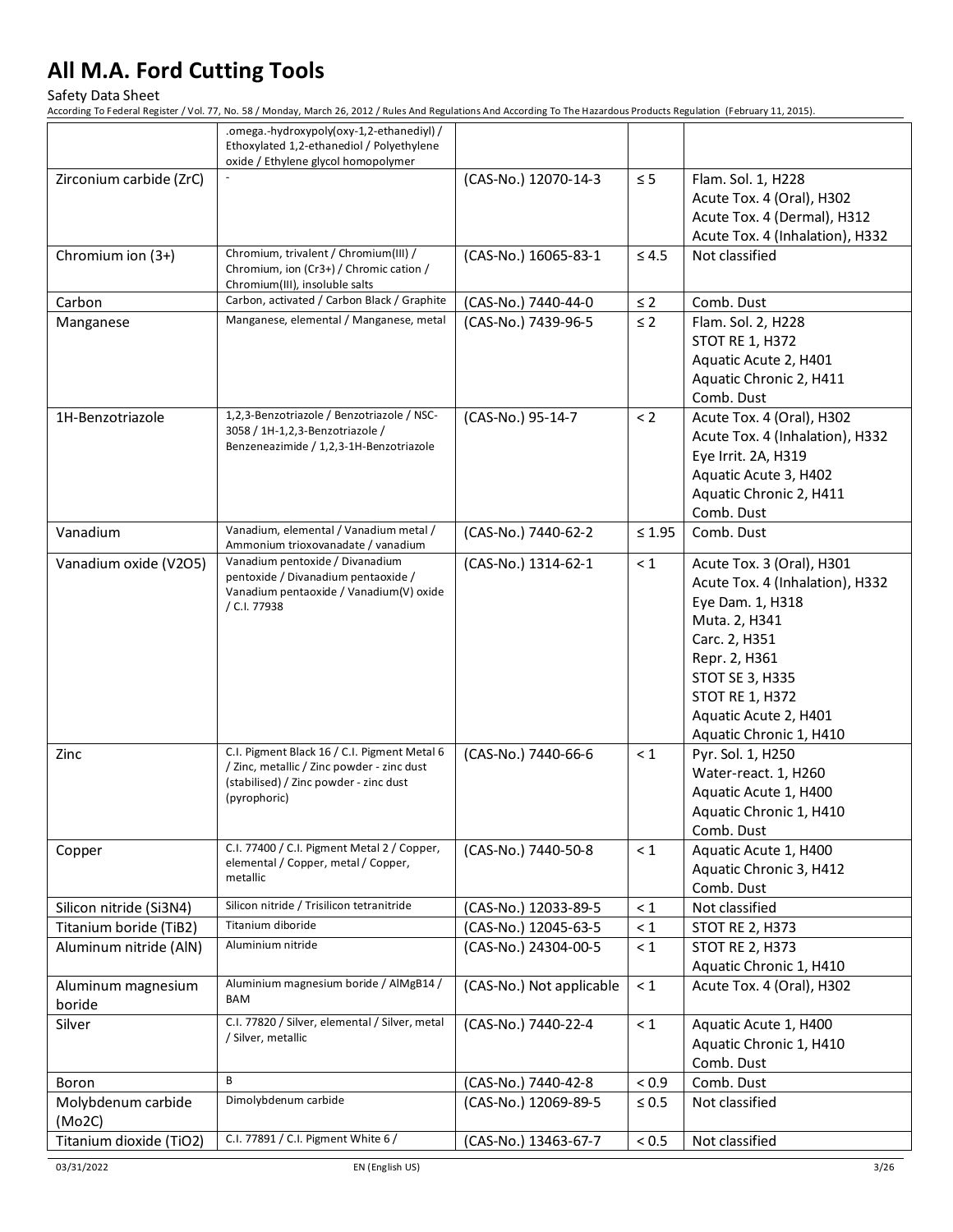#### Safety Data Sheet

According To Federal Register / Vol. 77, No. 58 / Monday, March 26, 2012 / Rules And Regulations And According To The Hazardous Products Regulation (February 11, 2015).

|                      | Titanium(IV) oxide / C.I. Pigment White 7 /<br>Titanium oxide                                                                                            |                     |             |                                                                                                                                                                                                                 |
|----------------------|----------------------------------------------------------------------------------------------------------------------------------------------------------|---------------------|-------------|-----------------------------------------------------------------------------------------------------------------------------------------------------------------------------------------------------------------|
| Silicon              | Silicon powder / Silicon powder,<br>amorphous / Ammonium hexafluorosilicate                                                                              | (CAS-No.) 7440-21-3 | $\leq 0.35$ | Comb. Dust                                                                                                                                                                                                      |
| Sulfur               | Sulphur / Sulfur, molten / Brimstone /<br>Sulfur, elemental                                                                                              | (CAS-No.) 7704-34-9 | < 0.35      | Skin Irrit. 2, H315<br>Aquatic Acute 3, H402<br>Aquatic Chronic 3, H412<br>Comb. Dust                                                                                                                           |
| Phosphorus elemental | Phosphorous / Phosphorus / Phosphorus,<br>amorphous / Phosphorus (red, yellow,<br>white)                                                                 | (CAS-No.) 7723-14-0 | < 0.25      | Pyr. Sol. 1, H250<br>Acute Tox. 1 (Oral), H300<br>Acute Tox. 2 (Dermal), H310<br>Acute Tox. 4 (Inhalation), H332<br>Skin Corr. 1A, H314<br>Eye Dam. 1, H318<br>Aquatic Acute 1, H400<br>Aquatic Chronic 3, H412 |
| Tin                  | Tin, elemental / Tin, metal / Organometallic<br>tin                                                                                                      | (CAS-No.) 7440-31-5 | < 0.25      | Comb. Dust                                                                                                                                                                                                      |
| <b>Tantalum</b>      | Tantalum, elemental / Tantalum, metal                                                                                                                    | (CAS-No.) 7440-25-7 | < 0.25      | Flam. Sol. 1, H228<br>Comb. Dust                                                                                                                                                                                |
| Aluminum             | Aluminium / Aluminum, metal / Aluminum,<br>elemental / C.I. 77000 Aluminum, powder<br>(stabilized) / Pigment Metal 1 / Aluminium,<br>powder (pyrophoric) | (CAS-No.) 7429-90-5 | $\leq 0.2$  | Flam. Sol. 1, H228<br>Water-react. 2, H261<br>Comb. Dust                                                                                                                                                        |

Full text of H-statements: see section 16

\*Percentages are listed in weight by weight percentage (w/w%) for liquid and solid ingredients. Gas ingredients are listed in volume by volume percentage (v/v%).

Within the meaning of the OSHA Hazard Communication Standard [29 CFR 1910.1200] and the Canadian Hazardous Products Regulations (HPR): this product is considered a manufactured article and is not considered a hazard when used in a manner which is consistent with the labeled directions

### **SECTION 4: FIRST AID MEASURES**

#### **4.1. Description of First-aid Measures**

**General:** The health effects listed below are not likely to occur unless dust or fumes are generated by processing. **Inhalation:** Using proper respiratory protection, move the exposed person to fresh air at once. Encourage exposed person to cough, spit out, and blow nose to remove dust. Immediately call a poison center, physician, or emergency medical service. Immediately call a poison center or doctor/physician.

**Skin Contact:** Remove contaminated clothing. Brush off loose particles from skin. Wash affected area with soap and water for at least 15 minutes. Obtain medical attention if irritation/rash develops or persists. If exposed or concerned: Get medical advice/attention. **Eye Contact:** Immediately rinse with water for at least 15 minutes. Obtain medical attention.

**Ingestion:** Rinse mouth. Immediately call a POISON CENTER or doctor.

#### **4.2. Most Important Symptoms and Effects Both Acute and Delayed**

**General:** Welding, cutting, or processing this material may release dust or fumes that are hazardous.

**Inhalation:** Not expected to present a significant inhalation hazard under anticipated conditions of normal use. Exposure may produce cough, mucous secretions, shortness of breath, chest tightness or other symptoms indicative of an allergic/sensitization reaction. Inhalation of dusts and fumes can cause metal fume fever. Symptoms can include a metallic or sweet taste in the mouth, sweating, shivering, headache, throat irritation, fever, chills, thirstiness, muscle aches, nausea, vomiting, weakness, fatigue, and shortness of breath.

**Skin Contact:** None expected under normal conditions of use. Skin contact with large amounts of dust may cause mechanical irritation. Redness, pain, swelling, itching, burning, dryness, and dermatitis. May cause an allergic skin reaction.

**Eye Contact:** None expected under normal conditions of use. Dusts caused from milling and physical alteration will likely cause eye irritation. Fumes from thermal decomposition or molten material will likely be irritating to the eyes.

**Ingestion:** Ingestion is likely to be harmful or have adverse effects.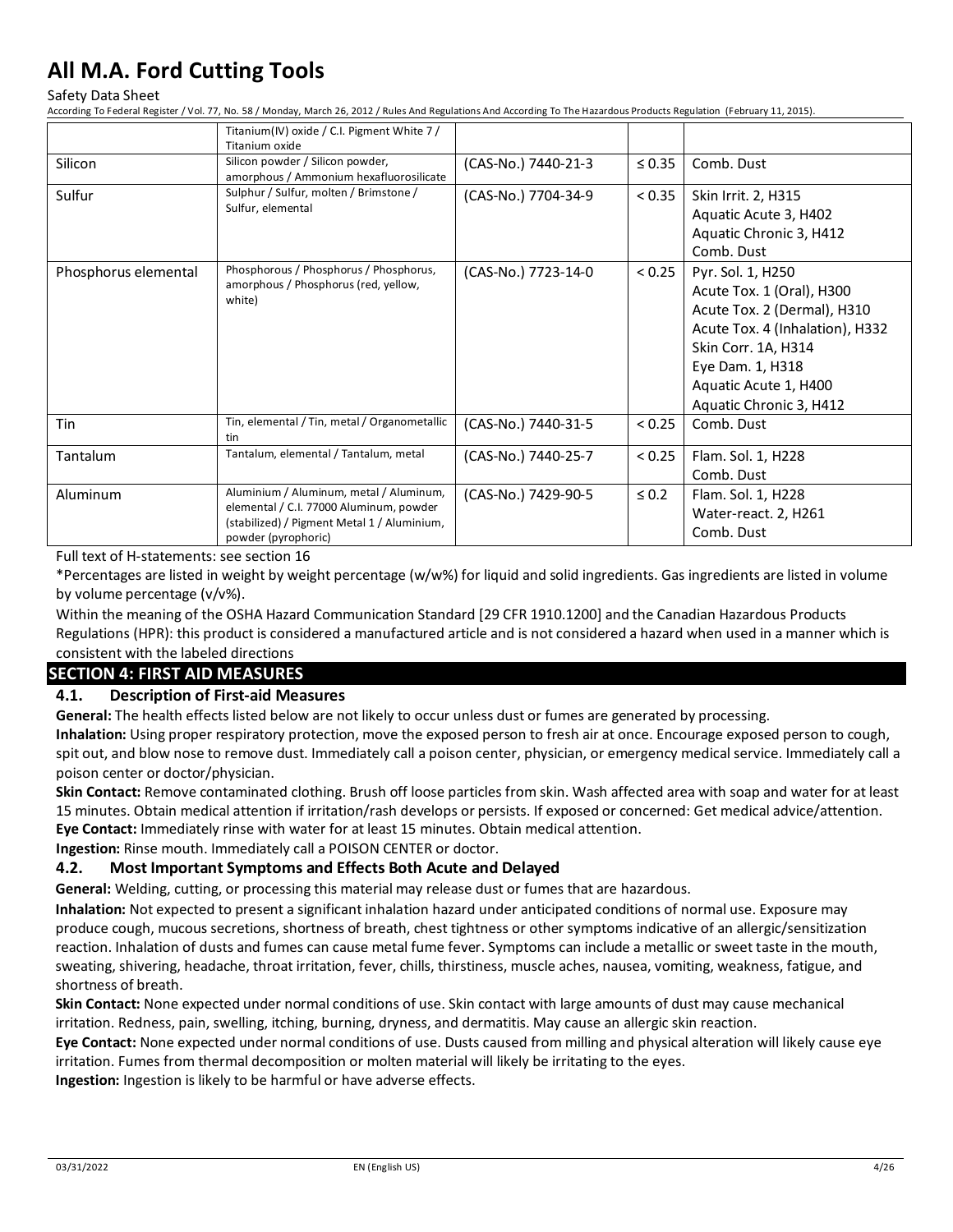Safety Data Sheet

According To Federal Register / Vol. 77, No. 58 / Monday, March 26, 2012 / Rules And Regulations And According To The Hazardous Products Regulation (February 11, 2015).

**Chronic Symptoms:** In massive form, no chronic hazard exists. If physically altered to present slivers, ribbons, dusts or fumes from molten material: Cobalt: Chronic exposure to cobalt-containing hard metal (dust or fume) can result in a serious lung disease called "hard metal lung disease", which is a type of pneumoconiosis (lung fibrosis). Cobalt may damage the male reproductive system (including a decrease in sperm count) and affect male fertility in animals. Manganese: Chronic exposure can cause inflammation of the lung tissue, scarring the lungs (pulmonary fibrosis). Chronic exposure to excessive manganese levels can lead to a variety of psychiatric and motor disturbances, termed manganism. Nickel: May cause a form of dermatitis known as nickel itch and intestinal irritation, which may cause disorders, convulsions and asphyxia. Nickel metal powder, when respirable, is a suspected human carcinogen, and is known to cause damage to the lungs through inhalation. Product may cause an allergic reaction in persons previously sensitised to nickel and/or its salts. Silver: Chronic skin contact or ingestion of silver dust, salts or fume can result in a condition known as Argyria, a condition with bluish pigmentation of the skin and eyes. Tantalum: Repeated exposure to tantalum alloys may cause fibrosis, chronic rhinitis and "hard metal pneumoconiosis". Titanium dioxide: Repeated or prolonged exposure to titanium dioxide dust via inhalation is suspected of causing cancer of the respiratory tract. Vanadium: May cause gastrointestinal discomfort, renal damage, nervous system depression and irritation of the respiratory passages. May also cause cardiac palpitations and asthma. Zinc: Prolonged exposure to high concentrations of zinc fumes may cause "zinc shakes", an involuntary twitching of the muscles. Otherwise, zinc is non-toxic.

### **4.3. Indication of Any Immediate Medical Attention and Special Treatment Needed**

If exposed or concerned, get medical advice and attention.

### **SECTION 5: FIRE-FIGHTING MEASURES**

### **5.1. Extinguishing Media**

**Suitable Extinguishing Media:** Dust, fines, or molten metal: Use Class D extinguishing agents. As shipped: Use extinguishing media appropriate for surrounding fire.

**Unsuitable Extinguishing Media:** Do not use water when molten material is involved, may react violently or explosively on contact with water. Do not use halogenated extinguishing agents on small chips or fines.

#### **5.2. Special Hazards Arising From the Substance or Mixture**

**Fire Hazard:** Not flammable. The following applies to the product if it is cut, sanded or altered in such a way that excessive and/or significant particulates and/or dusts may be generated: Metallic dusts may ignite or explode.

**Explosion Hazard:** Product itself is not explosive but if dust is generated, dust clouds suspended in air can be explosive.

**Reactivity:** Product is stable. Contact with concentrated acid or alkali can result in evolution of hydrogen gas.

#### **5.3. Advice for Firefighters**

**Precautionary Measures Fire:** Exercise caution when fighting any fire.

**Firefighting Instructions:** Use water spray or fog for cooling exposed containers.

**Protection During Firefighting:** Do not enter fire area without proper protective equipment, including respiratory protection.

**Hazardous Combustion Products**: Burning material releases heavy metal oxide fumes.

### **5.4. Reference to Other Sections**

### Refer to Section 9 for flammability properties.

#### **SECTION 6: ACCIDENTAL RELEASE MEASURES**

#### **6.1. Personal Precautions, Protective Equipment and Emergency Procedures**

**General Measures:** Avoid generating dust. Do not breathe dust or fumes. For particulates and dust: Avoid dispersal of dust in the air (i.e, clearing dust surfaces with compressed air). Do not get in eyes, on skin, or on clothing. Keep away from heat, hot surfaces, sparks, open flames, and other ignition sources. No smoking. Remove ignition sources.

#### **6.1.1. For Non-Emergency Personnel**

**Protective Equipment:** Use appropriate personal protective equipment (PPE).

**Emergency Procedures:** Do not touch or walk through spilled material. Evacuate unnecessary personnel.

#### **6.1.2. For Emergency Personnel**

**Protective Equipment:** Equip cleanup crew with proper protection.

**Emergency Procedures:** Upon arrival at the scene, a first responder is expected to recognize the presence of dangerous goods, protect oneself and the public, secure the area, and call for the assistance of trained personnel as soon as conditions permit. Eliminate ignition sources.

#### **6.2. Environmental Precautions**

Avoid release to the environment. Collect spillage.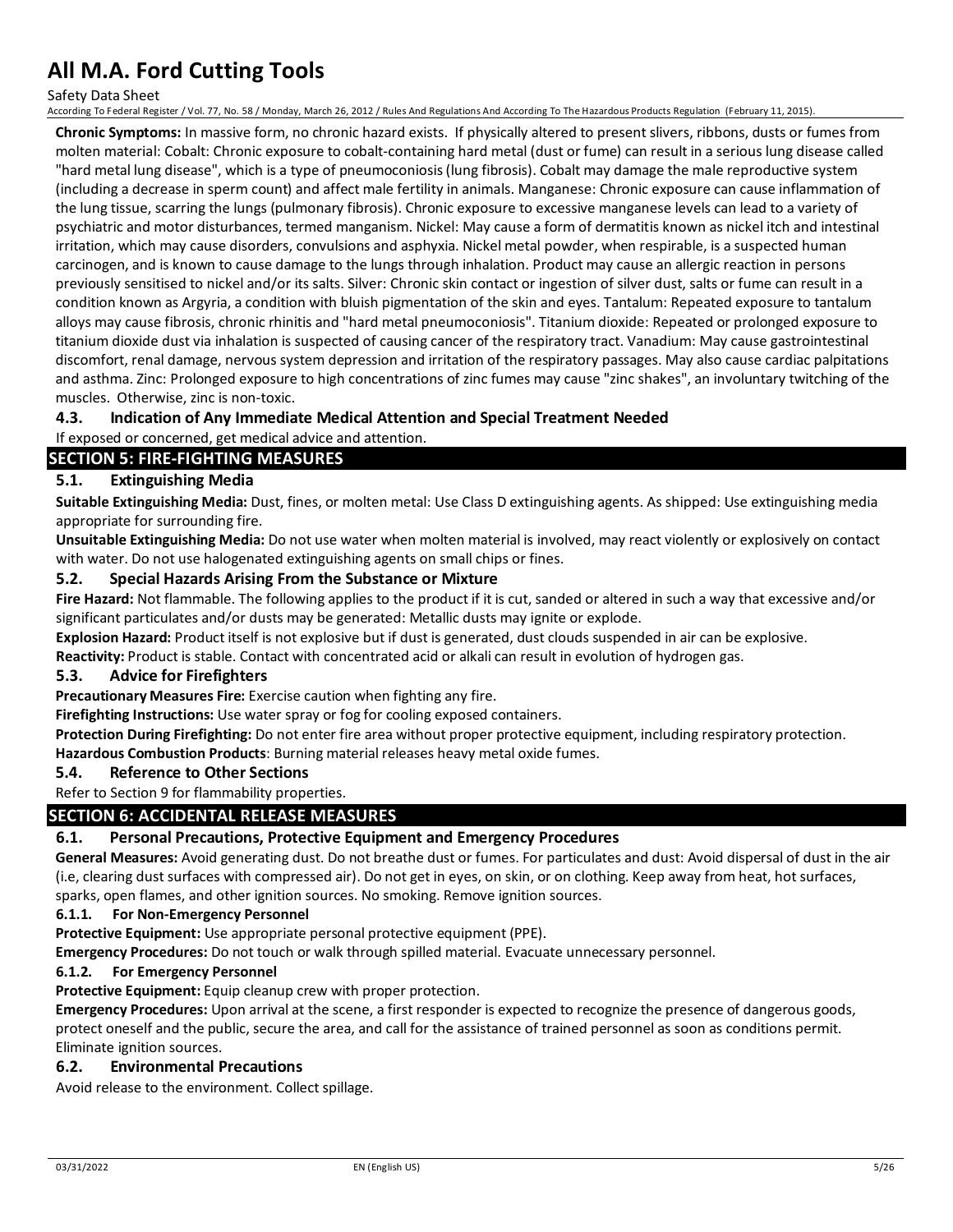Safety Data Sheet

According To Federal Register / Vol. 77, No. 58 / Monday, March 26, 2012 / Rules And Regulations And According To The Hazardous Products Regulation (February 11, 2015).

#### **6.3. Methods and Materials for Containment and Cleaning Up**

**For Containment:** Ventilate area. As an immediate precautionary measure, isolate spill or leak area in all directions. Avoid generation of dust during clean-up of spills. Contain and collect as any solid. Where possible allow molten material to solidify naturally.

**Methods for Cleaning Up:** Clean up spills immediately and dispose of waste safely. Avoid generation of dust during clean-up of spills. Use only non-sparking tools. Use explosion proof vacuum during cleanup, with appropriate filter. Do not mix with other materials. Vacuum clean-up is preferred. If sweeping is required use a dust suppressant.

#### **6.4. Reference to Other Sections**

See Section 8, Exposure Controls and Personal Protection. See Section 13, Disposal Considerations.

### **SECTION 7: HANDLING AND STORAGE**

### **7.1. Precautions for Safe Handling**

**Additional Hazards When Processed:** Avoid dust production. Accumulation and dispersion of dust with an ignition source can cause a combustible dust explosion. Keep dust levels to a minimum and follow applicable regulations.

**Precautions for Safe Handling:** Do not handle until all safety precautions have been read and understood. Do not breathe dust. Avoid creating or spreading dust.

**Hygiene Measures:** Handle in accordance with good industrial hygiene and safety procedures. Wash hands and other exposed areas with mild soap and water before eating, drinking, or smoking and again when leaving work.

#### **7.2. Conditions for Safe Storage, Including Any Incompatibilities**

**Technical Measures:** Avoid creating or spreading dust.

**Storage Conditions:** Store in a dry, cool and well-ventilated place.

**Incompatible Materials:** Strong acids. Strong bases. Strong oxidizers.

### **7.3. Specific End Use(s)**

### Industrial drilling and milling

### **SECTION 8: EXPOSURE CONTROLS/PERSONAL PROTECTION**

#### **8.1. Control Parameters**

For substances listed in section 3 that are not listed here, there are no established exposure limits from the manufacturer, supplier, importer, or the appropriate advisory agency including: ACGIH (TLV), AIHA (WEEL), NIOSH (REL), OSHA (PEL), or Canadian provincial governments.

| Cobalt (7440-48-4)                 |                         |                                                                         |  |  |  |
|------------------------------------|-------------------------|-------------------------------------------------------------------------|--|--|--|
| <b>USA ACGIH</b>                   | <b>ACGIH OEL TWA</b>    | 0.02 mg/m <sup>3</sup> (inhalable particulate matter)                   |  |  |  |
| <b>USA ACGIH</b>                   | ACGIH chemical category | Confirmed Animal Carcinogen with Unknown Relevance to Humans,           |  |  |  |
|                                    |                         | dermal sensitizer                                                       |  |  |  |
| <b>USA ACGIH</b>                   | <b>BEI BLV</b>          | 15 µg/l Parameter: Cobalt - Medium: urine - Sampling time: end of shift |  |  |  |
|                                    |                         | at end of workweek (nonspecific)                                        |  |  |  |
| <b>USA OSHA</b>                    | <b>OSHA PEL TWA</b>     | $0.1 \text{ mg/m}^3$ (dust and fume)                                    |  |  |  |
| <b>USA NIOSH</b>                   | NIOSH REL TWA           | 0.05 mg/m <sup>3</sup> (dust and fume)                                  |  |  |  |
| <b>USA IDLH</b>                    | <b>IDLH</b>             | 20 mg/m <sup>3</sup> (dust and fume)                                    |  |  |  |
| Alberta                            | <b>OELTWA</b>           | $0.02$ mg/m <sup>3</sup>                                                |  |  |  |
| <b>British Columbia</b>            | <b>OEL TWA</b>          | $0.02$ mg/m <sup>3</sup> (total)                                        |  |  |  |
| <b>Manitoba</b>                    | <b>OEL TWA</b>          | 0.02 mg/m <sup>3</sup> (inhalable particulate matter)                   |  |  |  |
| <b>New Brunswick</b>               | <b>OEL TWA</b>          | $0.02$ mg/m <sup>3</sup>                                                |  |  |  |
| <b>Newfoundland &amp; Labrador</b> | <b>OEL TWA</b>          | 0.02 mg/m <sup>3</sup> (inhalable particulate matter)                   |  |  |  |
| Nova Scotia                        | <b>OEL TWA</b>          | 0.02 mg/m <sup>3</sup> (inhalable particulate matter)                   |  |  |  |
| <b>Nunavut</b>                     | <b>OEL STEL</b>         | $0.06$ mg/m <sup>3</sup>                                                |  |  |  |
| <b>Nunavut</b>                     | <b>OELTWA</b>           | $0.02$ mg/m <sup>3</sup>                                                |  |  |  |
| <b>Northwest Territories</b>       | <b>OEL STEL</b>         | $0.06$ mg/m <sup>3</sup>                                                |  |  |  |
| <b>Northwest Territories</b>       | <b>OEL TWA</b>          | $0.02$ mg/m <sup>3</sup>                                                |  |  |  |
| Ontario                            | <b>OELTWA</b>           | $0.02$ mg/m <sup>3</sup>                                                |  |  |  |
| <b>Prince Edward Island</b>        | <b>OEL TWA</b>          | 0.02 mg/m <sup>3</sup> (inhalable particulate matter)                   |  |  |  |
| Québec                             | <b>VEMP OEL TWA</b>     | $0.02$ mg/m <sup>3</sup>                                                |  |  |  |
| Saskatchewan                       | <b>OEL STEL</b>         | $0.06$ mg/m <sup>3</sup>                                                |  |  |  |
| Saskatchewan                       | <b>OELTWA</b>           | $0.02$ mg/m <sup>3</sup>                                                |  |  |  |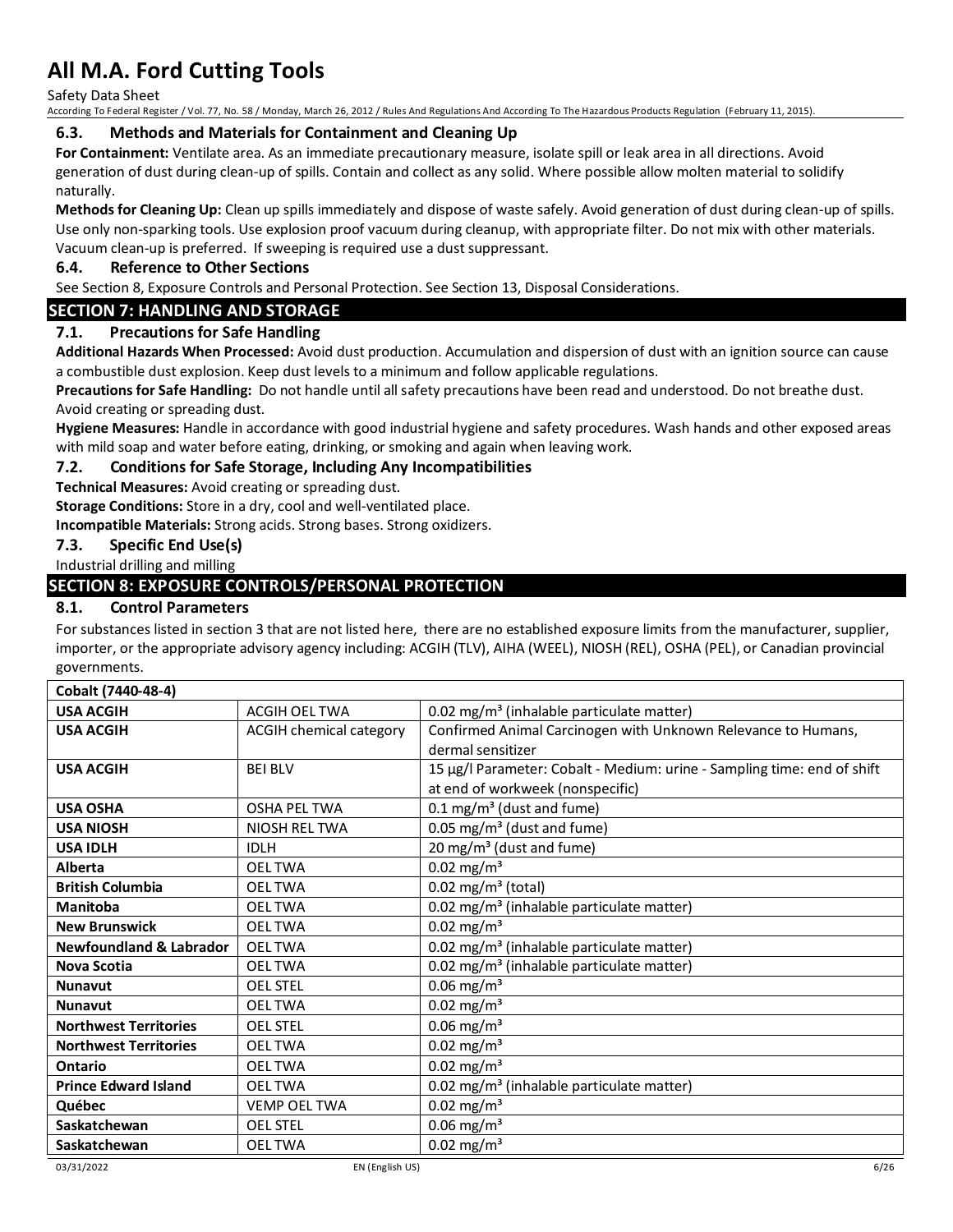Safety Data Sheet

| Yukon                              | <b>OEL STEL</b>                | $0.15$ mg/m <sup>3</sup> (dust and fume)                                                                                    |  |  |
|------------------------------------|--------------------------------|-----------------------------------------------------------------------------------------------------------------------------|--|--|
| Yukon                              | <b>OELTWA</b>                  | 0.05 mg/m <sup>3</sup> (dust and fume)                                                                                      |  |  |
| Nickel (7440-02-0)                 |                                |                                                                                                                             |  |  |
| <b>USA ACGIH</b>                   | ACGIH OEL TWA                  | 1.5 mg/m <sup>3</sup> (inhalable particulate matter)                                                                        |  |  |
| <b>USA ACGIH</b>                   | <b>ACGIH chemical category</b> | Not Suspected as a Human Carcinogen                                                                                         |  |  |
| <b>USA ACGIH</b>                   | <b>BEI BLV</b>                 | 5 µg/l Parameter: Nickel - Medium: urine - Sampling time: post-shift at                                                     |  |  |
|                                    |                                | end of workweek (background)                                                                                                |  |  |
| <b>USA OSHA</b>                    | OSHA PEL TWA                   | 1 mg/m <sup>3</sup>                                                                                                         |  |  |
| <b>USA NIOSH</b>                   | NIOSH REL TWA                  | $0.015$ mg/m <sup>3</sup>                                                                                                   |  |  |
| <b>USA IDLH</b>                    | <b>IDLH</b>                    | $10 \text{ mg/m}^3$                                                                                                         |  |  |
| Alberta                            | <b>OELTWA</b>                  | 1.5 mg/ $m3$                                                                                                                |  |  |
| <b>British Columbia</b>            | <b>OELTWA</b>                  | $0.05$ mg/m <sup>3</sup>                                                                                                    |  |  |
| <b>Manitoba</b>                    | <b>OEL TWA</b>                 | 1.5 mg/m <sup>3</sup> (inhalable particulate matter)                                                                        |  |  |
| <b>New Brunswick</b>               | <b>OEL TWA</b>                 | $1$ mg/m <sup>3</sup>                                                                                                       |  |  |
| <b>Newfoundland &amp; Labrador</b> | <b>OELTWA</b>                  | 1.5 mg/m <sup>3</sup> (inhalable particulate matter)                                                                        |  |  |
| Nova Scotia                        | <b>OELTWA</b>                  | 1.5 mg/m <sup>3</sup> (inhalable particulate matter)                                                                        |  |  |
| <b>Nunavut</b>                     | <b>OEL STEL</b>                | 3 mg/m <sup>3</sup> (inhalable fraction)                                                                                    |  |  |
| <b>Nunavut</b>                     | <b>OEL TWA</b>                 | 1.5 mg/m <sup>3</sup> (inhalable fraction)                                                                                  |  |  |
| <b>Northwest Territories</b>       | <b>OEL STEL</b>                | 3 mg/m <sup>3</sup> (inhalable fraction)                                                                                    |  |  |
| <b>Northwest Territories</b>       | <b>OELTWA</b>                  | 1.5 mg/m <sup>3</sup> (inhalable fraction)                                                                                  |  |  |
| <b>Ontario</b>                     | <b>OELTWA</b>                  | 1 mg/m <sup>3</sup> (inhalable fraction)                                                                                    |  |  |
| <b>Prince Edward Island</b>        | <b>OELTWA</b>                  | 1.5 mg/m <sup>3</sup> (inhalable particulate matter)                                                                        |  |  |
| Québec                             | <b>VEMP OEL TWA</b>            | 1.5 mg/m <sup>3</sup> (inhalable dust)                                                                                      |  |  |
| Saskatchewan                       | <b>OEL STEL</b>                | 3 mg/m <sup>3</sup> (inhalable fraction)                                                                                    |  |  |
| Saskatchewan                       | <b>OELTWA</b>                  | 1.5 mg/m <sup>3</sup> (inhalable fraction)                                                                                  |  |  |
| Yukon                              | <b>OEL STEL</b>                | 3 mg/ $m3$                                                                                                                  |  |  |
|                                    |                                |                                                                                                                             |  |  |
| Yukon                              | <b>OEL TWA</b>                 | $1 \text{ mg/m}^3$                                                                                                          |  |  |
| Vanadium carbide (VC) (12070-10-9) |                                |                                                                                                                             |  |  |
| <b>USA NIOSH</b>                   | NIOSH REL TWA                  | 1 mg/m <sup>3</sup> (Ferrovanadium dust)                                                                                    |  |  |
| <b>USA NIOSH</b>                   | NIOSH REL STEL                 | 3 mg/m <sup>3</sup> (Ferrovanadium dust)                                                                                    |  |  |
| Chromium (7440-47-3)               |                                |                                                                                                                             |  |  |
| <b>USA ACGIH</b>                   | ACGIH OEL TWA                  |                                                                                                                             |  |  |
| <b>USA ACGIH</b>                   | <b>BEI BLV</b>                 | 0.5 mg/m <sup>3</sup> (inhalable particulate matter)<br>0.7 µg/l Parameter: Total chromium - Medium: urine - Sampling time: |  |  |
|                                    |                                | end of shift at end of workweek (population based)                                                                          |  |  |
| <b>USA OSHA</b>                    | OSHA PEL TWA                   | $1 \text{ mg/m}^3$                                                                                                          |  |  |
| <b>USA NIOSH</b>                   | NIOSH REL TWA                  | $0.5$ mg/m <sup>3</sup>                                                                                                     |  |  |
| <b>USA IDLH</b>                    | <b>IDLH</b>                    | 250 mg/m $3$                                                                                                                |  |  |
| Alberta                            | <b>OELTWA</b>                  | $0.5 \text{ mg/m}^3$                                                                                                        |  |  |
| <b>British Columbia</b>            | <b>OEL TWA</b>                 | $0.5 \text{ mg/m}^3$ (total)                                                                                                |  |  |
| Manitoba                           | <b>OEL TWA</b>                 | 0.5 mg/m <sup>3</sup> (inhalable particulate matter)                                                                        |  |  |
| <b>New Brunswick</b>               | <b>OEL TWA</b>                 | $0.5$ mg/m <sup>3</sup>                                                                                                     |  |  |
| <b>Newfoundland &amp; Labrador</b> | <b>OELTWA</b>                  | 0.5 mg/m <sup>3</sup> (inhalable particulate matter)                                                                        |  |  |
| Nova Scotia                        | <b>OELTWA</b>                  | 0.5 mg/m <sup>3</sup> (inhalable particulate matter)                                                                        |  |  |
| Nunavut                            | <b>OEL STEL</b>                | 1.5 mg/m <sup>3</sup> (metal)                                                                                               |  |  |
| Nunavut                            | <b>OEL TWA</b>                 | $0.5$ mg/m <sup>3</sup> (metal)                                                                                             |  |  |
| <b>Northwest Territories</b>       | <b>OEL STEL</b>                | 1.5 mg/m <sup>3</sup> (metal)                                                                                               |  |  |
| <b>Northwest Territories</b>       | <b>OELTWA</b>                  | $0.5 \text{ mg/m}^3$ (metal)                                                                                                |  |  |
| Ontario                            | <b>OELTWA</b>                  | $0.5$ mg/m <sup>3</sup>                                                                                                     |  |  |
| <b>Prince Edward Island</b>        | <b>OELTWA</b>                  | 0.5 mg/m <sup>3</sup> (inhalable particulate matter)                                                                        |  |  |
| Québec<br>Saskatchewan             | <b>VEMP OEL TWA</b>            | $0.5$ mg/m <sup>3</sup><br>1.5 mg/ $m3$                                                                                     |  |  |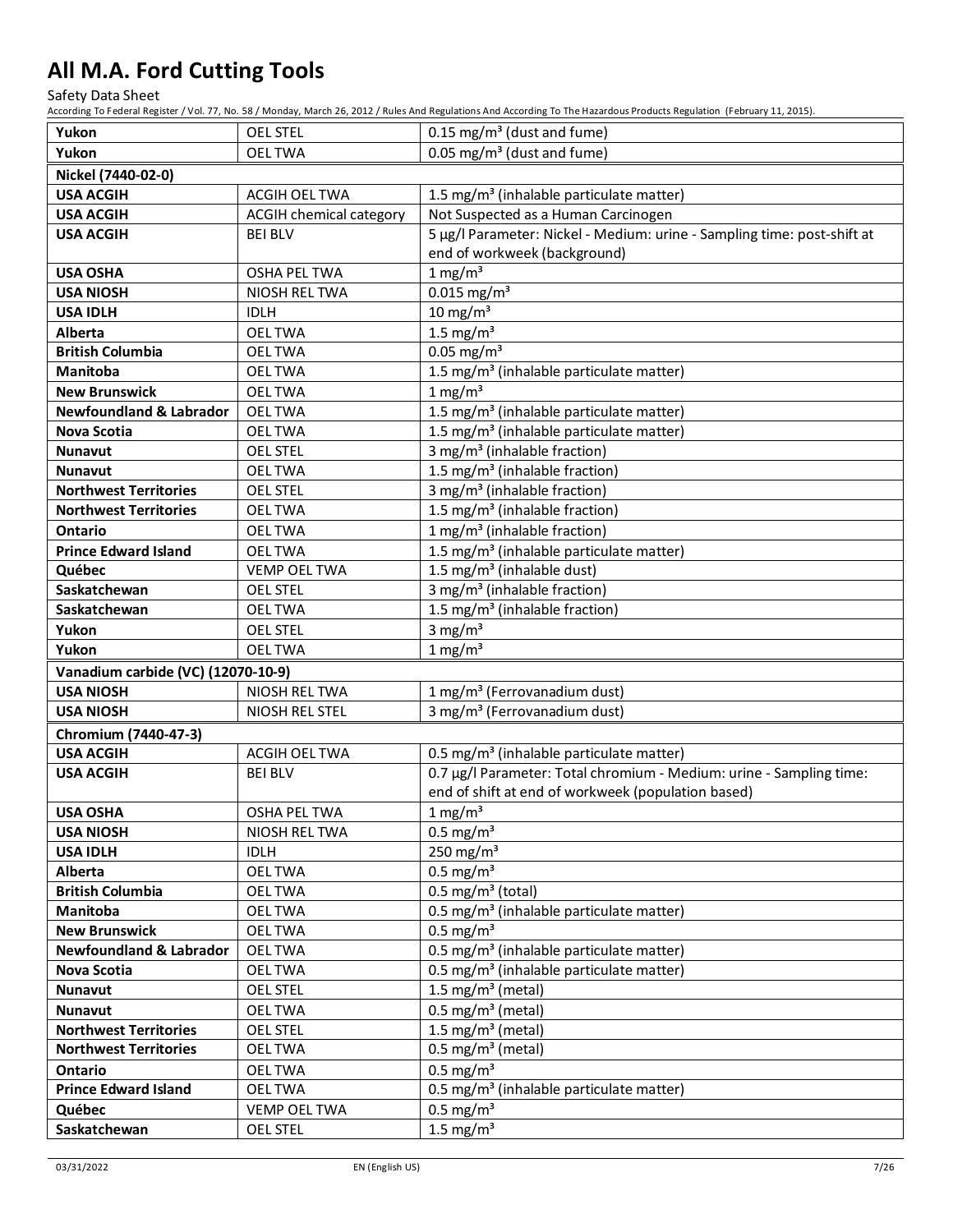Safety Data Sheet

| Saskatchewan                       | <b>OELTWA</b>                  | $0.5 \text{ mg/m}^3$                                |  |  |  |  |
|------------------------------------|--------------------------------|-----------------------------------------------------|--|--|--|--|
| Yukon                              | <b>OEL STEL</b>                | 3 mg/ $m3$                                          |  |  |  |  |
| Yukon                              | <b>OELTWA</b>                  | $0.1$ mg/m <sup>3</sup>                             |  |  |  |  |
| Aluminum (7429-90-5)               |                                |                                                     |  |  |  |  |
| <b>USA ACGIH</b>                   | <b>ACGIH OEL TWA</b>           | 1 mg/m <sup>3</sup> (respirable particulate matter) |  |  |  |  |
| <b>USA ACGIH</b>                   | <b>ACGIH chemical category</b> | Not Classifiable as a Human Carcinogen              |  |  |  |  |
| <b>USA OSHA</b>                    | <b>OSHA PEL TWA</b>            | 15 mg/m <sup>3</sup> (total dust)                   |  |  |  |  |
|                                    |                                | 5 mg/m <sup>3</sup> (respirable fraction)           |  |  |  |  |
| <b>USA NIOSH</b>                   | NIOSH REL TWA                  | 10 mg/m <sup>3</sup> (total dust)                   |  |  |  |  |
|                                    |                                | 5 mg/m <sup>3</sup> (respirable dust)               |  |  |  |  |
| Alberta                            | <b>OELTWA</b>                  | 10 mg/m $3$ (dust)                                  |  |  |  |  |
| <b>British Columbia</b>            | <b>OELTWA</b>                  | $1 mg/m3$ (respirable)                              |  |  |  |  |
| Manitoba                           | <b>OELTWA</b>                  | 1 mg/m <sup>3</sup> (respirable particulate matter) |  |  |  |  |
| <b>New Brunswick</b>               | <b>OELTWA</b>                  | 10 mg/m <sup>3</sup> (metal dust)                   |  |  |  |  |
| <b>Newfoundland &amp; Labrador</b> | <b>OELTWA</b>                  | 1 mg/m <sup>3</sup> (respirable particulate matter) |  |  |  |  |
| <b>Nova Scotia</b>                 | <b>OELTWA</b>                  | 1 mg/m <sup>3</sup> (respirable particulate matter) |  |  |  |  |
| <b>Nunavut</b>                     | <b>OEL STEL</b>                | 20 mg/m <sup>3</sup> (metal-dust)                   |  |  |  |  |
| <b>Nunavut</b>                     | <b>OEL TWA</b>                 | 10 mg/m <sup>3</sup> (metal-dust)                   |  |  |  |  |
| <b>Northwest Territories</b>       | <b>OEL STEL</b>                | 20 mg/m <sup>3</sup> (metal-dust)                   |  |  |  |  |
| <b>Northwest Territories</b>       | <b>OELTWA</b>                  | 10 mg/m <sup>3</sup> (metal-dust)                   |  |  |  |  |
| <b>Ontario</b>                     | <b>OELTWA</b>                  | 1 mg/m <sup>3</sup> (respirable particulate matter) |  |  |  |  |
| <b>Prince Edward Island</b>        | <b>OELTWA</b>                  | 1 mg/m <sup>3</sup> (respirable particulate matter) |  |  |  |  |
| Québec                             | <b>VEMP OEL TWA</b>            | 10 mg/m $3$                                         |  |  |  |  |
| Saskatchewan                       | <b>OEL STEL</b>                | 20 mg/m <sup>3</sup> (dust)                         |  |  |  |  |
| Saskatchewan                       | <b>OELTWA</b>                  | 10 mg/m <sup>3</sup> (dust)                         |  |  |  |  |
| Copper (7440-50-8)                 |                                |                                                     |  |  |  |  |
| <b>USA ACGIH</b>                   | <b>ACGIH OEL TWA</b>           | 0.2 mg/m <sup>3</sup> (fume)                        |  |  |  |  |
| <b>USA OSHA</b>                    | <b>OSHA PEL TWA</b>            | $0.1$ mg/m <sup>3</sup> (fume)                      |  |  |  |  |
|                                    |                                | 1 mg/m <sup>3</sup> (dust and mist)                 |  |  |  |  |
| <b>USA NIOSH</b>                   | NIOSH REL TWA                  | 1 mg/m <sup>3</sup> (dust and mist)                 |  |  |  |  |
|                                    |                                | $0.1 \text{ mg/m}^3$ (fume)                         |  |  |  |  |
| <b>USA IDLH</b>                    | <b>IDLH</b>                    | 100 mg/m <sup>3</sup> (dust, fume and mist)         |  |  |  |  |
| Alberta                            | <b>OELTWA</b>                  | $0.2$ mg/m <sup>3</sup> (fume)                      |  |  |  |  |
|                                    |                                | 1 mg/m <sup>3</sup> (dust and mist)                 |  |  |  |  |
| <b>British Columbia</b>            | <b>OELTWA</b>                  | 1 mg/m <sup>3</sup> (dust and mist)                 |  |  |  |  |
|                                    |                                | 0.2 mg/m <sup>3</sup> (fume)                        |  |  |  |  |
| Manitoba                           | <b>OELTWA</b>                  | 0.2 mg/m <sup>3</sup> (fume)                        |  |  |  |  |
| <b>New Brunswick</b>               | <b>OELTWA</b>                  | 0.2 mg/m <sup>3</sup> (fume)                        |  |  |  |  |
|                                    |                                | 1 mg/m <sup>3</sup> (dust and mist)                 |  |  |  |  |
| <b>Newfoundland &amp; Labrador</b> | <b>OELTWA</b>                  | 0.2 mg/m <sup>3</sup> (fume)                        |  |  |  |  |
| Nova Scotia                        | <b>OELTWA</b>                  | 0.2 mg/m <sup>3</sup> (fume)                        |  |  |  |  |
| Nunavut                            | <b>OEL STEL</b>                | $3$ mg/m <sup>3</sup> (dust and mist)               |  |  |  |  |
|                                    |                                | 0.6 mg/m <sup>3</sup> (fume)                        |  |  |  |  |
| Nunavut                            | <b>OELTWA</b>                  | 0.2 mg/m <sup>3</sup> (fume)                        |  |  |  |  |
|                                    |                                | 1 mg/m <sup>3</sup> (dust and mist)                 |  |  |  |  |
| <b>Northwest Territories</b>       | <b>OEL STEL</b>                | $3$ mg/m <sup>3</sup> (dust and mist)               |  |  |  |  |
|                                    |                                | 0.6 mg/m <sup>3</sup> (fume)                        |  |  |  |  |
| <b>Northwest Territories</b>       | <b>OELTWA</b>                  | 0.2 mg/m <sup>3</sup> (fume)                        |  |  |  |  |
|                                    |                                | 1 mg/m <sup>3</sup> (dust and mist)                 |  |  |  |  |
| Ontario                            | <b>OELTWA</b>                  | 0.2 mg/m <sup>3</sup> (fume)                        |  |  |  |  |
|                                    |                                | 1 mg/m <sup>3</sup> (dust and mist)                 |  |  |  |  |
| <b>Prince Edward Island</b>        | <b>OELTWA</b>                  | 0.2 mg/m <sup>3</sup> (fume)                        |  |  |  |  |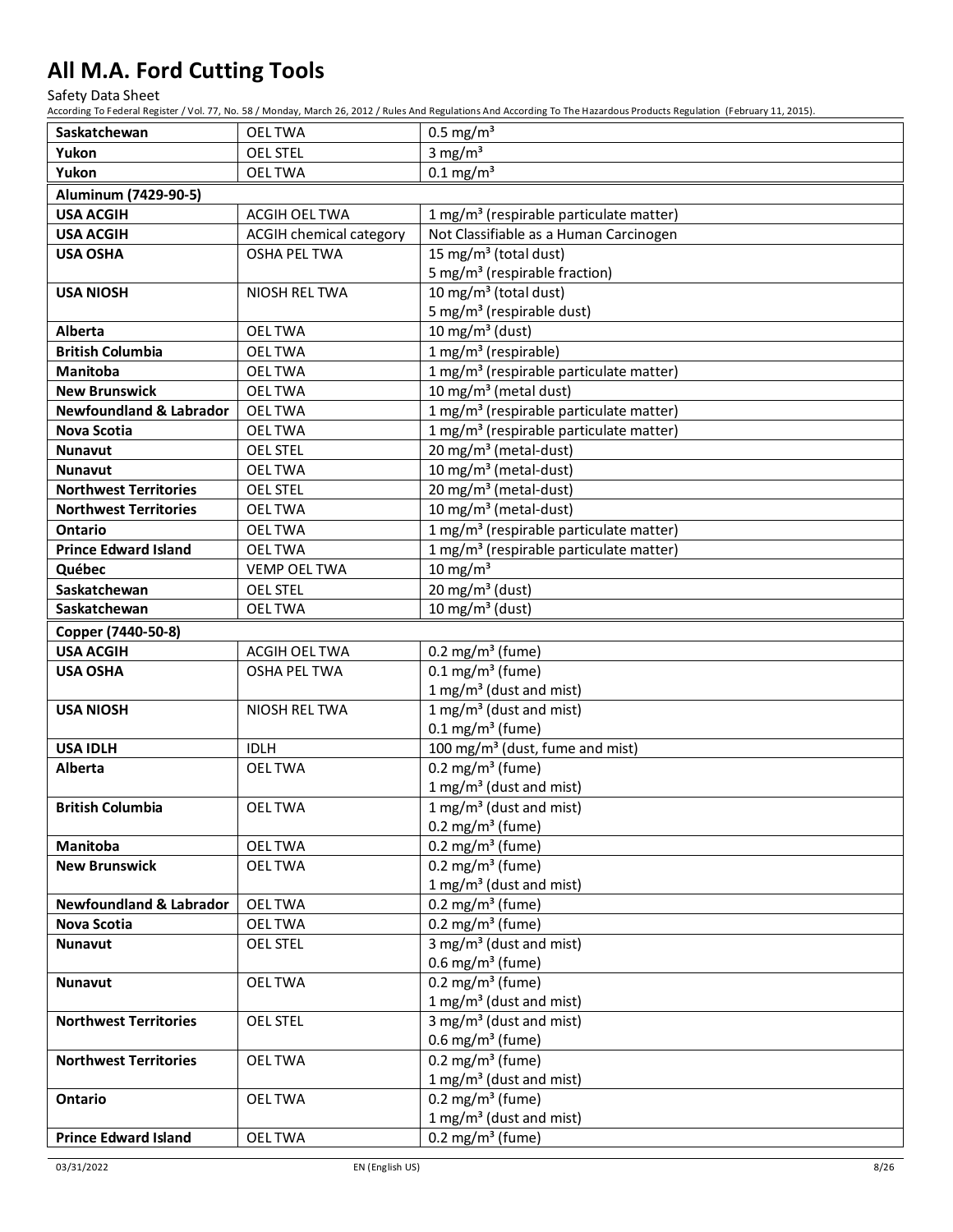Safety Data Sheet

| Québec                                                     | <b>VEMP OEL TWA</b>            | 0.2 mg/m <sup>3</sup> (fume)                                                                                   |  |  |
|------------------------------------------------------------|--------------------------------|----------------------------------------------------------------------------------------------------------------|--|--|
|                                                            |                                | 1 mg/m <sup>3</sup> (dust and mist)                                                                            |  |  |
| Saskatchewan                                               | <b>OEL STEL</b>                | 0.6 mg/m <sup>3</sup> (fume)                                                                                   |  |  |
|                                                            |                                | 3 mg/m <sup>3</sup> (dust and mist)                                                                            |  |  |
| Saskatchewan                                               | <b>OELTWA</b>                  | $0.2 \text{ mg/m}^3$ (fume)                                                                                    |  |  |
|                                                            |                                | 1 mg/m <sup>3</sup> (dust and mist)                                                                            |  |  |
| Yukon                                                      | <b>OEL STEL</b>                | 0.2 mg/m <sup>3</sup> (fume)                                                                                   |  |  |
|                                                            |                                | $2 \text{ mg/m}^3$ (dust and mist)                                                                             |  |  |
| Yukon                                                      | <b>OEL TWA</b>                 | 0.2 mg/m <sup>3</sup> (fume)                                                                                   |  |  |
|                                                            |                                | 1 mg/m <sup>3</sup> (dust and mist)                                                                            |  |  |
| <b>Manganese (7439-96-5)</b>                               |                                |                                                                                                                |  |  |
| <b>USA ACGIH</b>                                           | <b>ACGIH OEL TWA</b>           | 0.02 mg/m <sup>3</sup> (respirable particulate matter)<br>0.1 mg/m <sup>3</sup> (inhalable particulate matter) |  |  |
| <b>USA ACGIH</b>                                           | ACGIH chemical category        | Not Classifiable as a Human Carcinogen                                                                         |  |  |
| <b>USA OSHA</b>                                            | <b>OSHA PEL Ceiling</b>        | 5 mg/m <sup>3</sup> (fume)                                                                                     |  |  |
| <b>USA NIOSH</b>                                           | NIOSH REL TWA                  | $1$ mg/m <sup>3</sup> (fume)                                                                                   |  |  |
| <b>USA NIOSH</b>                                           | NIOSH REL STEL                 | 3 mg/ $m3$                                                                                                     |  |  |
| <b>USA IDLH</b>                                            | <b>IDLH</b>                    | 500 mg/m $3$                                                                                                   |  |  |
| <b>Alberta</b>                                             | <b>OELTWA</b>                  | $0.2$ mg/m <sup>3</sup>                                                                                        |  |  |
| <b>British Columbia</b>                                    | <b>OELTWA</b>                  | $0.2 \text{ mg/m}^3$ (total)                                                                                   |  |  |
|                                                            |                                | 0.02 mg/m <sup>3</sup> (respirable)                                                                            |  |  |
| Manitoba                                                   | <b>OELTWA</b>                  | 0.02 mg/m <sup>3</sup> (respirable particulate matter)                                                         |  |  |
|                                                            |                                | 0.1 mg/m <sup>3</sup> (inhalable particulate matter)                                                           |  |  |
| <b>New Brunswick</b><br><b>Newfoundland &amp; Labrador</b> | <b>OELTWA</b><br><b>OELTWA</b> | $0.2$ mg/m <sup>3</sup>                                                                                        |  |  |
|                                                            |                                | 0.02 mg/m <sup>3</sup> (respirable particulate matter)<br>0.1 mg/m <sup>3</sup> (inhalable particulate matter) |  |  |
| <b>Nova Scotia</b>                                         | <b>OELTWA</b>                  | 0.02 mg/m <sup>3</sup> (respirable particulate matter)                                                         |  |  |
|                                                            |                                | 0.1 mg/m <sup>3</sup> (inhalable particulate matter)                                                           |  |  |
| <b>Nunavut</b>                                             | <b>OEL STEL</b>                | $0.6$ mg/m <sup>3</sup>                                                                                        |  |  |
| <b>Nunavut</b>                                             | <b>OELTWA</b>                  | $0.2 \text{ mg/m}^3$                                                                                           |  |  |
| <b>Northwest Territories</b>                               | <b>OEL STEL</b>                | $0.6$ mg/m <sup>3</sup>                                                                                        |  |  |
| <b>Northwest Territories</b>                               | <b>OELTWA</b>                  | $0.2 \text{ mg/m}^3$                                                                                           |  |  |
| <b>Ontario</b>                                             | <b>OELTWA</b>                  | $0.2$ mg/m <sup>3</sup>                                                                                        |  |  |
| <b>Prince Edward Island</b>                                | <b>OELTWA</b>                  | 0.02 mg/m <sup>3</sup> (respirable particulate matter)                                                         |  |  |
|                                                            |                                | 0.1 mg/m <sup>3</sup> (inhalable particulate matter)                                                           |  |  |
| Québec                                                     | <b>VEMP OEL TWA</b>            | $0.2 \text{ mg/m}^3$ (total dust and fume)                                                                     |  |  |
| Saskatchewan                                               | <b>OEL STEL</b>                | $0.6$ mg/m <sup>3</sup>                                                                                        |  |  |
| Saskatchewan                                               | <b>OELTWA</b>                  | $0.2 \text{ mg/m}^3$                                                                                           |  |  |
| Yukon                                                      | OEL C                          | 5 mg/ $m3$                                                                                                     |  |  |
| Molybdenum (7439-98-7)                                     |                                |                                                                                                                |  |  |
| <b>USA ACGIH</b>                                           | ACGIH OEL TWA                  | 10 mg/m <sup>3</sup> (inhalable particulate matter)<br>3 mg/m <sup>3</sup> (respirable particulate matter)     |  |  |
| <b>USA OSHA</b>                                            | <b>OSHA PEL TWA</b>            | 5 mg/m <sup>3</sup> (Molybdenum (as Mo), Soluble Compounds)                                                    |  |  |
|                                                            |                                | 15 mg/m <sup>3</sup> (Molybdenum (as Mo), Insoluble Compounds (Total dust)                                     |  |  |
| <b>USA NIOSH</b>                                           | NIOSH REL TWA                  | 5 mg/m <sup>3</sup> (Molybdenum (as Mo), Soluble Compounds)                                                    |  |  |
| <b>USA IDLH</b>                                            | <b>IDLH</b>                    | 5000 mg/m <sup>3</sup>                                                                                         |  |  |
| Alberta                                                    | <b>OELTWA</b>                  | 10 mg/m $3$ (total)                                                                                            |  |  |
|                                                            |                                | 3 mg/m <sup>3</sup> (respirable)                                                                               |  |  |
| <b>British Columbia</b>                                    | <b>OELTWA</b>                  | 3 mg/m <sup>3</sup> (respirable)                                                                               |  |  |
|                                                            |                                | 10 mg/m <sup>3</sup> (inhalable)                                                                               |  |  |
| Manitoba                                                   | <b>OELTWA</b>                  | 10 mg/m <sup>3</sup> (inhalable particulate matter)                                                            |  |  |
|                                                            |                                | 3 mg/m <sup>3</sup> (respirable particulate matter)                                                            |  |  |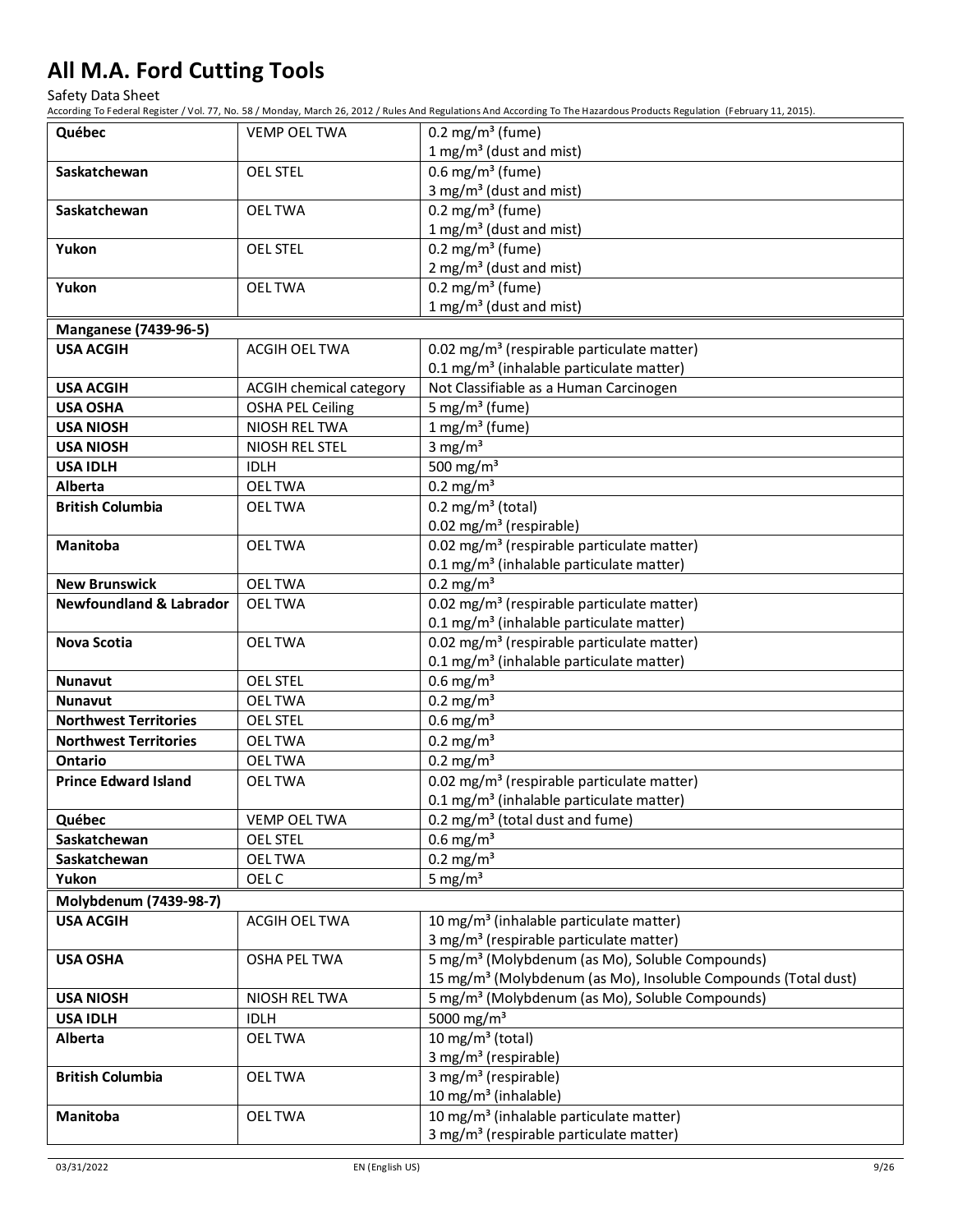Safety Data Sheet

| <b>Newfoundland &amp; Labrador</b>       | <b>OELTWA</b>       | 10 mg/m <sup>3</sup> (inhalable particulate matter)                                    |
|------------------------------------------|---------------------|----------------------------------------------------------------------------------------|
|                                          |                     | 3 mg/m <sup>3</sup> (respirable particulate matter)                                    |
| Nova Scotia                              | <b>OELTWA</b>       | 10 mg/m <sup>3</sup> (inhalable particulate matter)                                    |
|                                          |                     | 3 mg/m <sup>3</sup> (respirable particulate matter)                                    |
| <b>Nunavut</b>                           | <b>OEL STEL</b>     | 20 mg/m <sup>3</sup> (metal-inhalable fraction)                                        |
|                                          |                     | 6 mg/m <sup>3</sup> (metal-respirable fraction)                                        |
| <b>Nunavut</b>                           | <b>OELTWA</b>       | 10 mg/m <sup>3</sup> (metal-inhalable fraction)                                        |
|                                          |                     | 3 mg/m <sup>3</sup> (metal-respirable fraction)                                        |
| <b>Northwest Territories</b>             | <b>OEL STEL</b>     | 20 mg/m <sup>3</sup> (metal-inhalable fraction)                                        |
|                                          |                     | 6 mg/m <sup>3</sup> (metal-respirable fraction)                                        |
| <b>Northwest Territories</b>             | <b>OEL TWA</b>      | 10 mg/m <sup>3</sup> (metal-inhalable fraction)                                        |
|                                          |                     | 3 mg/m <sup>3</sup> (metal-respirable fraction)                                        |
| Ontario                                  | <b>OELTWA</b>       | 10 mg/m <sup>3</sup> (metal-inhalable particulate matter)                              |
|                                          |                     | 3 mg/m <sup>3</sup> (metal-respirable particulate matter)                              |
| <b>Prince Edward Island</b>              | <b>OELTWA</b>       | 10 mg/m <sup>3</sup> (inhalable particulate matter)                                    |
|                                          |                     | 3 mg/m <sup>3</sup> (respirable particulate matter)                                    |
| Québec                                   | <b>VEMP OEL TWA</b> | 10 mg/m <sup>3</sup> (inhalable dust)                                                  |
|                                          |                     | 3 mg/m <sup>3</sup> (respirable dust)                                                  |
| Saskatchewan                             | <b>OEL STEL</b>     | 20 mg/m <sup>3</sup> (inhalable fraction)                                              |
| Saskatchewan                             |                     | 6 mg/m <sup>3</sup> (respirable fraction)<br>10 mg/m <sup>3</sup> (inhalable fraction) |
|                                          | <b>OELTWA</b>       | 3 mg/m <sup>3</sup> (respirable fraction)                                              |
|                                          |                     |                                                                                        |
| Silicon (7440-21-3)                      |                     |                                                                                        |
| <b>USA OSHA</b>                          | <b>OSHA PEL TWA</b> | 15 mg/m <sup>3</sup> (total dust)                                                      |
| <b>USA NIOSH</b>                         | NIOSH REL TWA       | 5 mg/m <sup>3</sup> (respirable fraction)<br>10 mg/m <sup>3</sup> (total dust)         |
|                                          |                     | 5 mg/m <sup>3</sup> (respirable dust)                                                  |
| <b>British Columbia</b><br><b>OELTWA</b> |                     | 10 mg/m <sup>3</sup> (total dust)                                                      |
|                                          |                     | 3 mg/m <sup>3</sup> (respirable fraction)                                              |
| <b>New Brunswick</b>                     | <b>OELTWA</b>       | $10 \text{ mg/m}^3$                                                                    |
| <b>Nunavut</b>                           | <b>OEL STEL</b>     | 20 mg/m <sup>3</sup>                                                                   |
| <b>Nunavut</b>                           | <b>OELTWA</b>       | $10 \text{ mg/m}^3$                                                                    |
| <b>Northwest Territories</b>             | <b>OEL STEL</b>     | 20 mg/m <sup>3</sup>                                                                   |
| <b>Northwest Territories</b>             | <b>OELTWA</b>       | 10 mg/m $3$                                                                            |
| Québec                                   | <b>VEMP OEL TWA</b> | 10 mg/m <sup>3</sup> (containing no Asbestos and <1% Crystalline silica-total dust)    |
| Saskatchewan                             | <b>OEL STEL</b>     | $20 \text{ mg/m}^3$                                                                    |
| Saskatchewan                             | <b>OELTWA</b>       | 10 mg/m <sup>3</sup>                                                                   |
| Yukon                                    | <b>OEL STEL</b>     | 20 mg/m $3$                                                                            |
| Yukon                                    | <b>OELTWA</b>       | 30 mppcf                                                                               |
|                                          |                     | $10 \text{ mg/m}^3$                                                                    |
| Tungsten (7440-33-7)                     |                     |                                                                                        |
| <b>USA ACGIH</b>                         | ACGIH OEL TWA       | 3 mg/m <sup>3</sup> (respirable particulate matter)                                    |
| <b>USA NIOSH</b>                         | NIOSH REL TWA       | 5 mg/ $m3$                                                                             |
| <b>USA NIOSH</b>                         | NIOSH REL STEL      | 10 mg/m $3$                                                                            |
| Alberta                                  | <b>OEL STEL</b>     | 10 mg/m $3$                                                                            |
| Alberta                                  | <b>OELTWA</b>       | 5 mg/ $m3$                                                                             |
| <b>British Columbia</b>                  | <b>OEL STEL</b>     | 10 mg/m $3$                                                                            |
| <b>British Columbia</b>                  | <b>OEL TWA</b>      | 5 mg/ $m3$                                                                             |
| Manitoba                                 | <b>OELTWA</b>       | 3 mg/m <sup>3</sup> (respirable particulate matter)                                    |
| <b>Newfoundland &amp; Labrador</b>       | <b>OELTWA</b>       | 3 mg/m <sup>3</sup> (respirable particulate matter)                                    |
| <b>Nova Scotia</b>                       | <b>OELTWA</b>       | 3 mg/m <sup>3</sup> (respirable particulate matter)                                    |
| Nunavut                                  | <b>OEL STEL</b>     | 10 mg/m $3$                                                                            |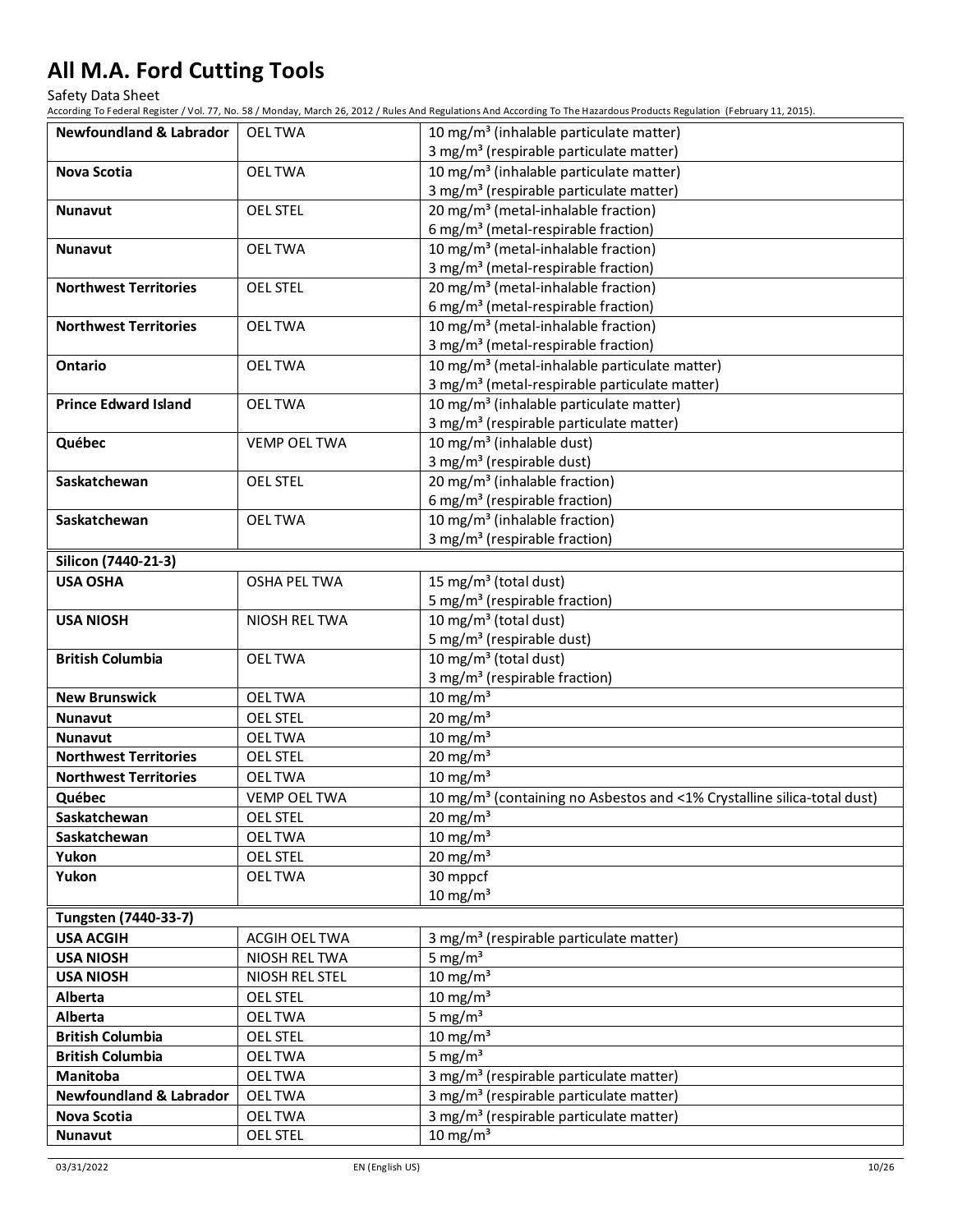Safety Data Sheet

| <b>Nunavut</b>                     | <b>OELTWA</b>                  | 5 mg/ $m3$                                                                   |
|------------------------------------|--------------------------------|------------------------------------------------------------------------------|
| <b>Northwest Territories</b>       | <b>OEL STEL</b>                | $10 \text{ mg/m}^3$                                                          |
| <b>Northwest Territories</b>       | <b>OELTWA</b>                  | 5 mg/ $m3$                                                                   |
| <b>Ontario</b>                     | <b>OELTWA</b>                  | 3 mg/m <sup>3</sup> (in the absence of Cobalt-respirable particulate matter) |
| <b>Prince Edward Island</b>        | <b>OELTWA</b>                  | 3 mg/m <sup>3</sup> (respirable particulate matter)                          |
| Saskatchewan                       | <b>OEL STEL</b>                | $10 \text{ mg/m}^3$                                                          |
| Saskatchewan                       | <b>OELTWA</b>                  | 5 mg/ $m3$                                                                   |
| Yukon                              | <b>OEL STEL</b>                | $10 \text{ mg/m}^3$                                                          |
| Yukon                              | <b>OELTWA</b>                  | 5 mg/ $m3$                                                                   |
| Vanadium (7440-62-2)               |                                |                                                                              |
| <b>USA OSHA</b>                    | <b>OSHA PEL Ceiling</b>        | 0.5 mg/m <sup>3</sup> (respirable dust)<br>$0.1 \text{ mg/m}^3$ (fume)       |
| <b>USA NIOSH</b>                   | NIOSH REL TWA                  | 1 mg/m <sup>3</sup> (Ferrovanadium dust)                                     |
| <b>USA NIOSH</b>                   | NIOSH REL STEL                 | 3 mg/m <sup>3</sup> (Ferrovanadium dust)                                     |
| Phosphorus elemental (7723-14-0)   |                                |                                                                              |
| Alberta                            | <b>OEL TWA</b>                 | 0.1 mg/m <sup>3</sup> (yellow)                                               |
| <b>New Brunswick</b>               | <b>OELTWA</b>                  | $0.1 \text{ mg/m}^3$ (yellow)                                                |
| <b>New Brunswick</b>               | OEL TWA [ppm]                  | 0.02 ppm (yellow)                                                            |
| Sulfur (7704-34-9)                 |                                |                                                                              |
| <b>Alberta</b>                     | <b>OELTWA</b>                  | $10 \text{ mg/m}^3$                                                          |
| Silver (7440-22-4)                 |                                |                                                                              |
| <b>USA ACGIH</b>                   | <b>ACGIH OEL TWA</b>           | 0.1 mg/m <sup>3</sup> (dust and fume)                                        |
| <b>USA OSHA</b>                    | <b>OSHA PEL TWA</b>            | $0.01$ mg/m <sup>3</sup>                                                     |
| <b>USA NIOSH</b>                   | NIOSH REL TWA                  | $0.01 \,\mathrm{mg/m^3}$ (dust)                                              |
|                                    |                                | 0.9 µg/m <sup>3</sup> (nanoparticles <100 nm)                                |
| <b>USA IDLH</b>                    | <b>IDLH</b>                    | 10 mg/m <sup>3</sup> (dust)                                                  |
| Alberta                            | <b>OELTWA</b>                  | $0.1 \text{ mg/m}^3$                                                         |
| <b>British Columbia</b>            | <b>OEL STEL</b>                | $0.03$ mg/m <sup>3</sup>                                                     |
| <b>British Columbia</b>            | <b>OELTWA</b>                  | $0.01$ mg/m <sup>3</sup>                                                     |
| <b>Manitoba</b>                    | <b>OELTWA</b>                  | 0.1 mg/m <sup>3</sup> (dust and fume)                                        |
| <b>New Brunswick</b>               | <b>OELTWA</b>                  | $0.1 \,\mathrm{mg/m^3}$                                                      |
| <b>Newfoundland &amp; Labrador</b> | <b>OEL TWA</b>                 | $0.1 \text{ mg/m}^3$ (dust and fume)                                         |
| Nova Scotia                        | <b>OELTWA</b>                  | $0.1 \text{ mg/m}^3$ (dust and fume)                                         |
| <b>Nunavut</b>                     | <b>OEL STEL</b>                | 0.3 mg/m <sup>3</sup> (metal)                                                |
| <b>Nunavut</b>                     | <b>OEL TWA</b>                 | $0.1 \text{ mg/m}^3$ (metal)                                                 |
| <b>Northwest Territories</b>       | <b>OEL STEL</b>                | $0.3$ mg/m <sup>3</sup> (metal)                                              |
| <b>Northwest Territories</b>       | <b>OELTWA</b>                  | $0.1$ mg/m <sup>3</sup> (metal)                                              |
| Ontario                            | <b>OELTWA</b>                  | $0.1 \text{ mg/m}^3$ (dust and fume)                                         |
| <b>Prince Edward Island</b>        | <b>OELTWA</b>                  | $0.1 \text{ mg/m}^3$ (dust and fume)                                         |
| Québec                             | <b>VEMP OEL TWA</b>            | $0.1 \text{ mg/m}^3$                                                         |
| Saskatchewan                       | <b>OEL STEL</b>                | $0.3$ mg/m <sup>3</sup>                                                      |
| Saskatchewan                       | <b>OELTWA</b>                  | $0.1 \text{ mg/m}^3$                                                         |
| Yukon                              | <b>OEL STEL</b>                | $0.03$ mg/m <sup>3</sup>                                                     |
| Yukon                              | <b>OELTWA</b>                  | $0.01$ mg/m <sup>3</sup>                                                     |
| Polyethylene glycol (25322-68-3)   |                                |                                                                              |
| <b>USA AIHA</b>                    | <b>WEEL TWA</b>                | 10 mg/m <sup>3</sup> (molecular weight>200-aerosol)                          |
| Vanadium oxide (V2O5) (1314-62-1)  |                                |                                                                              |
| <b>USA ACGIH</b>                   | ACGIH OEL TWA                  | 0.05 mg/m <sup>3</sup> (inhalable particulate matter)                        |
| <b>USA ACGIH</b>                   | <b>ACGIH chemical category</b> | Confirmed Animal Carcinogen with Unknown Relevance to Humans                 |
| <b>USA OSHA</b>                    | <b>OSHA PEL Ceiling</b>        | 0.5 mg/m <sup>3</sup> (Respirable dust (as V2O5))                            |
|                                    |                                | $0.1 \text{ mg/m}^3$ (Fume (as V2O5))                                        |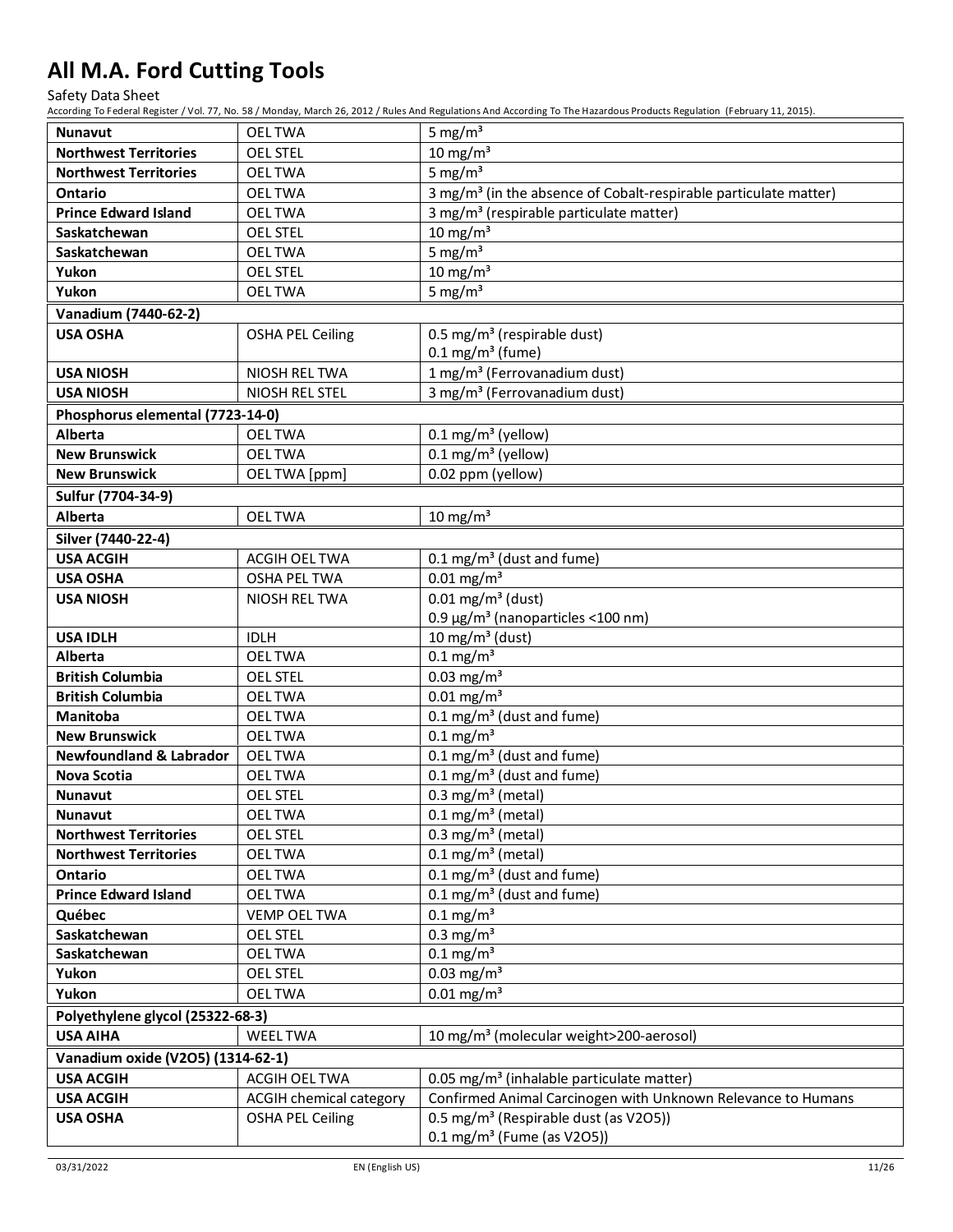Safety Data Sheet

| <b>USA NIOSH</b>                    | NIOSH REL Ceiling                    | 0.05 mg/m <sup>3</sup> (dust and fume)                                      |
|-------------------------------------|--------------------------------------|-----------------------------------------------------------------------------|
| <b>USA IDLH</b>                     | <b>IDLH</b>                          | 35 mg/m <sup>3</sup> (dust and fume)                                        |
| Alberta                             | <b>OELTWA</b>                        | 0.05 mg/m <sup>3</sup> (fume or respirable particulate)                     |
| <b>British Columbia</b>             | <b>OELTWA</b>                        | 0.05 mg/m <sup>3</sup> (inhalable)                                          |
| <b>Manitoba</b>                     | <b>OELTWA</b>                        | 0.05 mg/m <sup>3</sup> (inhalable particulate matter)                       |
| <b>New Brunswick</b>                | <b>OELTWA</b>                        | 0.05 mg/m <sup>3</sup> (respirable dust or fume)                            |
| <b>Newfoundland &amp; Labrador</b>  | <b>OELTWA</b>                        | 0.05 mg/m <sup>3</sup> (inhalable particulate matter)                       |
| Nova Scotia                         | <b>OELTWA</b>                        | 0.05 mg/m <sup>3</sup> (inhalable particulate matter)                       |
| Nunavut                             | <b>OEL STEL</b>                      | 0.15 mg/m <sup>3</sup> (dust and fume; respirable fraction)                 |
| <b>Nunavut</b>                      | <b>OELTWA</b>                        | 0.05 mg/m <sup>3</sup> (dust and fume; respirable fraction)                 |
| <b>Northwest Territories</b>        | <b>OEL STEL</b>                      | 0.15 mg/m <sup>3</sup> (dust and fume; respirable fraction)                 |
| <b>Northwest Territories</b>        | <b>OELTWA</b>                        | 0.05 mg/m <sup>3</sup> (dust and fume; respirable fraction)                 |
| <b>Ontario</b>                      | <b>OELTWA</b>                        | 0.05 mg/m <sup>3</sup> (inhalable particulate matter)                       |
| <b>Prince Edward Island</b>         | <b>OELTWA</b>                        | 0.05 mg/m <sup>3</sup> (inhalable particulate matter)                       |
| Québec                              | <b>VEMP OEL TWA</b>                  | 0.05 mg/m <sup>3</sup> (inhalable dust)                                     |
| Saskatchewan                        | <b>OEL STEL</b>                      | 0.15 mg/m <sup>3</sup> (dust and fume, respirable fraction)                 |
| Saskatchewan                        | <b>OELTWA</b>                        | 0.05 mg/m <sup>3</sup> (dust and fume, respirable fraction)                 |
| Yukon                               | OEL C                                | 0.05 mg/m <sup>3</sup> (fume)                                               |
| Yukon                               | <b>OEL STEL</b>                      | 1.5 mg/m <sup>3</sup> (dust)                                                |
| Yukon                               | <b>OELTWA</b>                        | $0.5 \text{ mg/m}^3$ (dust)                                                 |
|                                     |                                      |                                                                             |
| Tin (7440-31-5)<br><b>USA ACGIH</b> | ACGIH OEL TWA                        |                                                                             |
| <b>USA NIOSH</b>                    | NIOSH REL TWA                        | 2 mg/m <sup>3</sup> (inhalable particulate matter)<br>$2$ mg/m <sup>3</sup> |
| <b>USA IDLH</b>                     | <b>IDLH</b>                          | 100 mg/m $3$                                                                |
| Alberta                             | <b>OELTWA</b>                        | $2 \text{ mg/m}^3$                                                          |
| <b>British Columbia</b>             | <b>OELTWA</b>                        | 2 mg/m <sup>3</sup>                                                         |
| Manitoba                            | <b>OELTWA</b>                        |                                                                             |
| <b>New Brunswick</b>                | <b>OELTWA</b>                        | 2 mg/m <sup>3</sup> (inhalable particulate matter)<br>2 mg/m <sup>3</sup>   |
| <b>Newfoundland &amp; Labrador</b>  | <b>OELTWA</b>                        | 2 mg/m <sup>3</sup> (inhalable particulate matter)                          |
| Nova Scotia                         | <b>OELTWA</b>                        | 2 mg/m <sup>3</sup> (inhalable particulate matter)                          |
| <b>Nunavut</b>                      | <b>OEL STEL</b>                      | 4 mg/m <sup>3</sup> (metal)                                                 |
| <b>Nunavut</b>                      | <b>OELTWA</b>                        | $2$ mg/m <sup>3</sup> (metal)                                               |
| <b>Northwest Territories</b>        | <b>OEL STEL</b>                      | 4 mg/m <sup>3</sup> (metal)                                                 |
| <b>Northwest Territories</b>        | <b>OELTWA</b>                        | $2$ mg/m <sup>3</sup> (metal)                                               |
| Ontario                             | <b>OEL TWA</b>                       | $2 \text{ mg/m}^3$                                                          |
| <b>Prince Edward Island</b>         | <b>OEL TWA</b>                       | 2 mg/m <sup>3</sup> (inhalable particulate matter)                          |
| Québec                              | <b>VEMP OEL TWA</b>                  | 2 mg/m <sup>3</sup>                                                         |
| Saskatchewan                        | <b>OEL STEL</b>                      | 4 mg/ $m3$                                                                  |
| Saskatchewan                        | <b>OEL TWA</b>                       | 2 mg/ $m3$                                                                  |
|                                     |                                      |                                                                             |
| Tantalum (7440-25-7)                |                                      | 5 mg/ $m3$                                                                  |
| <b>USA OSHA</b><br><b>USA NIOSH</b> | <b>OSHA PEL TWA</b><br>NIOSH REL TWA | 5 mg/m <sup>3</sup> (dust)                                                  |
| <b>USA NIOSH</b>                    | NIOSH REL STEL                       | 10 mg/m <sup>3</sup> (dust)                                                 |
| <b>USA IDLH</b>                     |                                      | 2500 mg/m <sup>3</sup> (dust)                                               |
| Alberta                             | <b>IDLH</b>                          | 5 mg/m <sup>3</sup> (dust)                                                  |
|                                     | <b>OEL TWA</b>                       |                                                                             |
| <b>British Columbia</b>             | <b>OEL TWA</b>                       | 5 mg/ $m3$                                                                  |
| <b>New Brunswick</b>                | <b>OELTWA</b>                        | 5 mg/m <sup>3</sup> (dust)                                                  |
| <b>Nunavut</b>                      | <b>OEL STEL</b>                      | 10 mg/m <sup>3</sup> (metal)                                                |
| <b>Nunavut</b>                      | <b>OELTWA</b>                        | 5 mg/m <sup>3</sup> (metal)                                                 |
| <b>Northwest Territories</b>        | <b>OEL STEL</b>                      | 10 mg/m <sup>3</sup> (metal)                                                |
| <b>Northwest Territories</b>        | <b>OELTWA</b>                        | 5 mg/m <sup>3</sup> (metal)                                                 |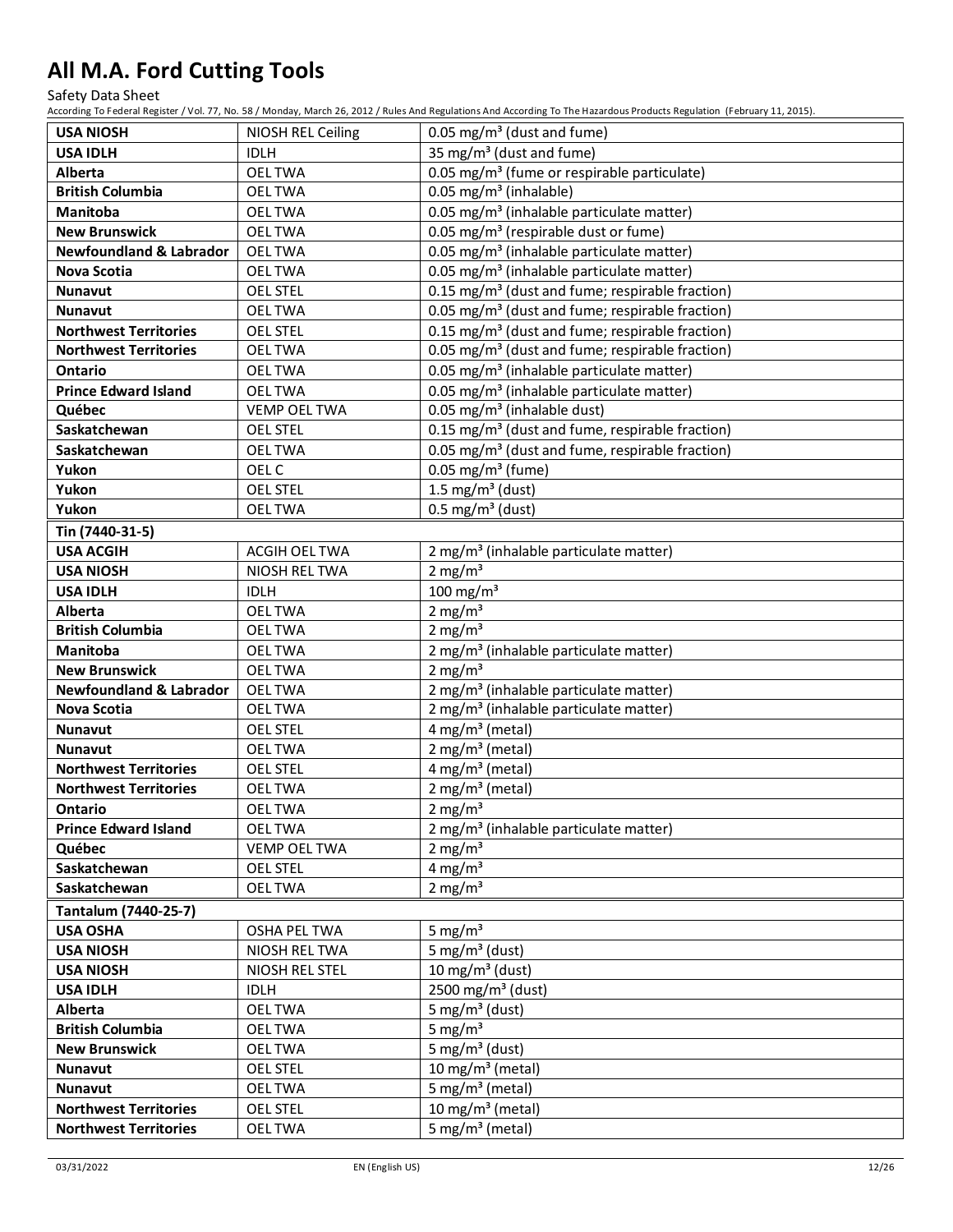Safety Data Sheet

According To Federal Register / Vol. 77, No. 58 / Monday, March 26, 2012 / Rules And Regulations And According To The Hazardous Products Regulation (February 11, 2015).

| Québec                             | <b>VEMP OEL TWA</b>            | 5 mg/m <sup>3</sup> (dust)                                                          |
|------------------------------------|--------------------------------|-------------------------------------------------------------------------------------|
| Saskatchewan                       | <b>OEL STEL</b>                | $10 \text{ mg/m}^3$                                                                 |
| Saskatchewan                       | <b>OELTWA</b>                  | 5 mg/ $m3$                                                                          |
| Yukon                              | <b>OEL STEL</b>                | $10 \text{ mg/m}^3$                                                                 |
| Yukon                              | <b>OELTWA</b>                  | 5 mg/ $m3$                                                                          |
| Chromium ion (3+) (16065-83-1)     |                                |                                                                                     |
| Saskatchewan                       | <b>OEL STEL</b>                | 1.5 mg/ $m3$                                                                        |
| Saskatchewan                       | <b>OELTWA</b>                  | $0.5$ mg/m <sup>3</sup>                                                             |
| Titanium dioxide (13463-67-7)      |                                |                                                                                     |
| <b>USA ACGIH</b>                   | <b>ACGIH OEL TWA</b>           | 10 mg/m $3$                                                                         |
| <b>USA ACGIH</b>                   | <b>ACGIH chemical category</b> | Not Classifiable as a Human Carcinogen                                              |
| <b>USA OSHA</b>                    | <b>OSHA PEL TWA</b>            | 15 mg/m <sup>3</sup> (total dust)                                                   |
| <b>USA NIOSH</b>                   | NIOSH REL TWA                  | 2.4 mg/m <sup>3</sup> (CIB 63-fine)                                                 |
|                                    |                                | 0.3 mg/m <sup>3</sup> (CIB 63-ultrafine, including engineered nanoscale)            |
| <b>USA IDLH</b>                    | <b>IDLH</b>                    | 5000 mg/m <sup>3</sup>                                                              |
| <b>Alberta</b>                     | <b>OELTWA</b>                  | $10 \text{ mg/m}^3$                                                                 |
| <b>British Columbia</b>            | <b>OEL TWA</b>                 | 10 mg/m $3$ (total dust)                                                            |
|                                    |                                | 3 mg/m <sup>3</sup> (respirable fraction)                                           |
| <b>Manitoba</b>                    | <b>OEL TWA</b>                 | $10 \text{ mg/m}^3$                                                                 |
| <b>New Brunswick</b>               | <b>OEL TWA</b>                 | $10 \text{ mg/m}^3$                                                                 |
| <b>Newfoundland &amp; Labrador</b> | <b>OEL TWA</b>                 | $10 \text{ mg/m}^3$                                                                 |
| <b>Nova Scotia</b>                 | <b>OELTWA</b>                  | $10 \text{ mg/m}^3$                                                                 |
| <b>Nunavut</b>                     | <b>OEL STEL</b>                | 20 mg/m $3$                                                                         |
| <b>Nunavut</b>                     | <b>OELTWA</b>                  | $10 \text{ mg/m}^3$                                                                 |
| <b>Northwest Territories</b>       | <b>OEL STEL</b>                | $20 \text{ mg/m}^3$                                                                 |
| <b>Northwest Territories</b>       | <b>OELTWA</b>                  | $10 \text{ mg/m}^3$                                                                 |
| <b>Ontario</b>                     | <b>OELTWA</b>                  | $10 \text{ mg/m}^3$                                                                 |
| <b>Prince Edward Island</b>        | <b>OELTWA</b>                  | $10 \text{ mg/m}^3$                                                                 |
| Québec                             | <b>VEMP OEL TWA</b>            | 10 mg/m <sup>3</sup> (containing no Asbestos and <1% Crystalline silica-total dust) |
| Saskatchewan                       | <b>OEL STEL</b>                | $20 \text{ mg/m}^3$                                                                 |
| Saskatchewan                       | <b>OELTWA</b>                  | $10 \text{ mg/m}^3$                                                                 |
| Yukon                              | <b>OEL STEL</b>                | 20 mg/m $3$                                                                         |
| Yukon                              | <b>OELTWA</b>                  | 30 mppcf                                                                            |
|                                    |                                | $10 \text{ mg/m}^3$                                                                 |

#### **8.2. Exposure Controls**

**Appropriate Engineering Controls:** When cutting, grinding, crushing, or drilling, provide general or local ventilation systems, as needed, to maintain airborne dust concentrations below the regulatory limits. Local vacuum collection is preferred since it prevents release of contaminants into the work area by controlling it at the source. Other technologies that may aid in controlling airborne respirable dust include wet suppression, ventilation, process enclosure, and enclosed employee work stations.

**Personal Protective Equipment:** The following applies to the product if it is cut, sanded or altered in such a way that excessive and/or significant particulates and/or dusts may be generated: Protective goggles. Dust/aerosol mask. Gloves. Dustproof clothing.



**Materials for Protective Clothing:** Flame retardant antistatic protective clothing.

**Hand Protection:** Impermeable protective gloves. If material is hot, wear thermally resistant protective gloves.

**Eye and Face Protection:** In case of dust production: protective goggles.

**Skin and Body Protection:** Wear suitable protective clothing.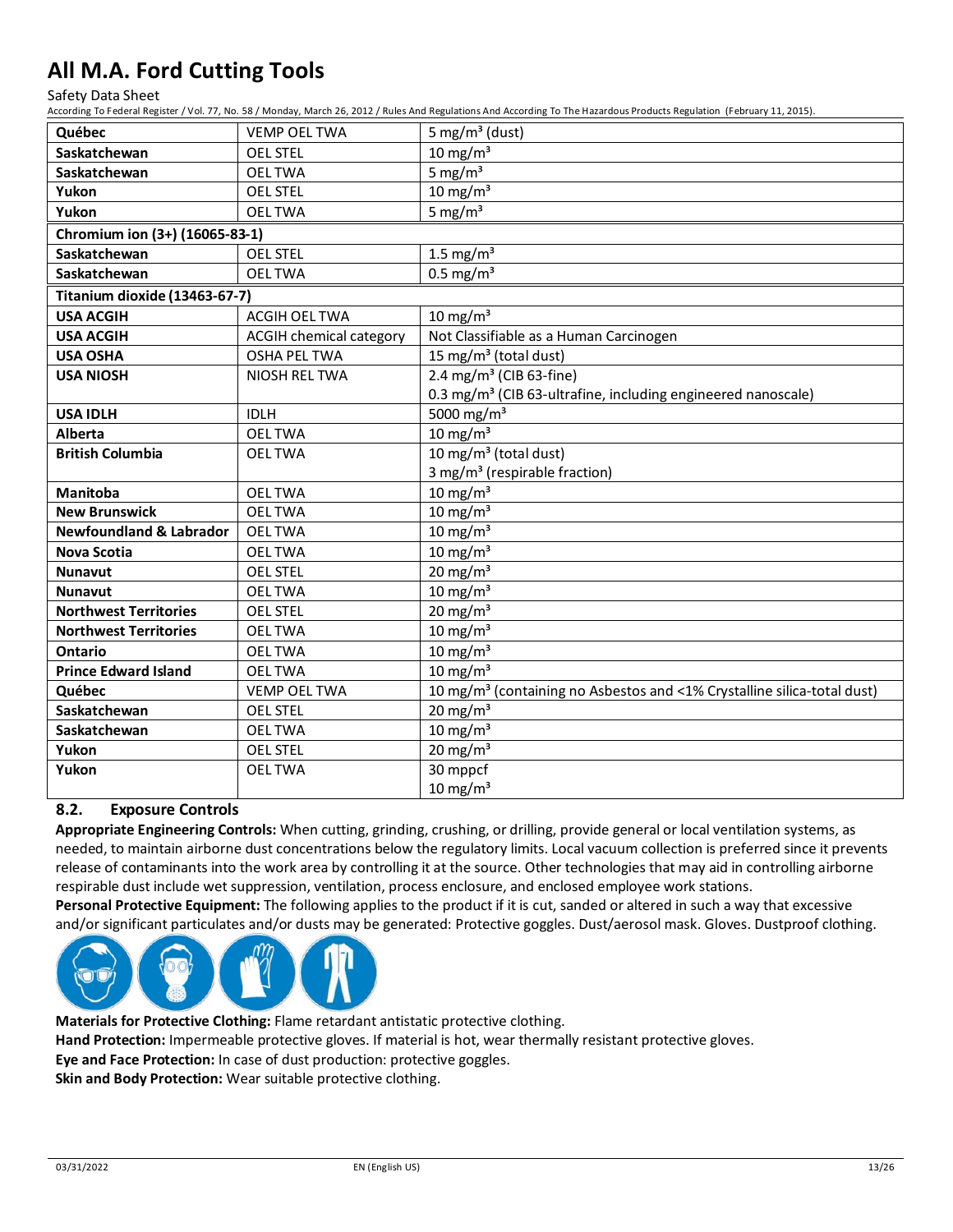Safety Data Sheet

According To Federal Register / Vol. 77, No. 58 / Monday, March 26, 2012 / Rules And Regulations And According To The Hazardous Products Regulation (February 11, 2015).

**Respiratory Protection:** When effective engineering controls are not feasible, appropriate respiratory protection shall be used. Personal Protective Equipment must be selected by trained personnel, taking into account the type of hazardous materials it should protect from, the nature of the work, the expected exposure, and the facial characteristics of the wearers; proper fit is of paramount importance. Ensure the respiratory protection program meets the requirements of OSHA 29 CFR 1910.134.

#### **Other Information:** When using, do not eat, drink or smoke. **SECTION 9: PHYSICAL AND CHEMICAL PROPERTIES**

| 9.1. |  |  |  | <b>Information on Basic Physical and Chemical Properties</b> |
|------|--|--|--|--------------------------------------------------------------|

| <b></b><br><b>INTERNATION OF DESIGN INVESTOR CHEMICAL FLOPETIES</b> |                      |                       |
|---------------------------------------------------------------------|----------------------|-----------------------|
| <b>Physical State</b>                                               | $\ddot{\phantom{a}}$ | Solid                 |
| Appearance                                                          | ÷                    | <b>Formed article</b> |
| Odor                                                                |                      | No data available     |
| <b>Odor Threshold</b>                                               | $\ddot{\phantom{a}}$ | No data available     |
| рH                                                                  | $\ddot{\phantom{a}}$ | No data available     |
| <b>Evaporation Rate</b>                                             |                      | No data available     |
| <b>Melting Point</b>                                                |                      | No data available     |
| <b>Freezing Point</b>                                               | $\ddot{\cdot}$       | No data available     |
| <b>Boiling Point</b>                                                |                      | No data available     |
| <b>Flash Point</b>                                                  | $\ddot{\cdot}$       | No data available     |
| <b>Auto-ignition Temperature</b>                                    | $\ddot{\cdot}$       | No data available     |
| <b>Decomposition Temperature</b>                                    |                      | No data available     |
| Flammability (solid, gas)                                           | $\ddot{\phantom{a}}$ | No data available     |
| <b>Lower Flammable Limit</b>                                        | $\ddot{\cdot}$       | No data available     |
| <b>Upper Flammable Limit</b>                                        |                      | No data available     |
| <b>Vapor Pressure</b>                                               | $\ddot{\cdot}$       | No data available     |
| Relative Vapor Density at 20°C                                      | $\ddot{\cdot}$       | No data available     |
| <b>Relative Density</b>                                             |                      | No data available     |
| <b>Specific Gravity</b>                                             | ÷                    | No data available     |
| Solubility                                                          | $\ddot{\phantom{a}}$ | Insoluble in water    |
| <b>Partition Coefficient: N-Octanol/Water</b>                       | $\ddot{\cdot}$       | No data available     |
| <b>Viscosity</b>                                                    |                      | No data available     |

# **SECTION 10: STABILITY AND REACTIVITY**

#### **10.1. Reactivity:**

Product is stable. Contact with concentrated acid or alkali can result in evolution of hydrogen gas.

**10.2. Chemical Stability:**

Stable under normal conditions.

#### **10.3. Possibility of Hazardous Reactions:**

Hazardous polymerization will not occur.

**10.4. Conditions to Avoid:**

Use good housekeeping practices during storage, transfer, handling, to avoid excessive dust accumulation.

#### **10.5. Incompatible Materials:**

Strong acids. Strong bases. Strong oxidizers.

**10.6. Hazardous Decomposition Products:**

None expected under normal conditions of use. Thermal decomposition may produce: Metal oxides.

### **SECTION 11: TOXICOLOGICAL INFORMATION**

#### **11.1. Information on Toxicological Effects - Product**

**Acute Toxicity (Oral):** As delivered: Not classified. Particulates: Harmful if swallowed.

**Acute Toxicity (Dermal):** Not classified

**Acute Toxicity (Inhalation):** As delivered: Not classified. Particulates or fumes: Toxic if inhaled.

**LD50 and LC50 Data:** No additional information available

**Skin Corrosion/Irritation:** As delivered: Not classified. Particulates or fumes: Causes skin irritation.

**Eye Damage/Irritation:** As delivered: Not classified. Particulates or fumes: Causes serious eye irritation.

**Respiratory or Skin Sensitization:** As delivered: Not classified. Particulates or fumes: May cause an allergy or asthma symptoms or breathing difficulties if inhaled. May cause an allergic skin reaction.

**Germ Cell Mutagenicity:** As delivered: Not classified. Particulates or fumes: Suspected of causing genetic defects.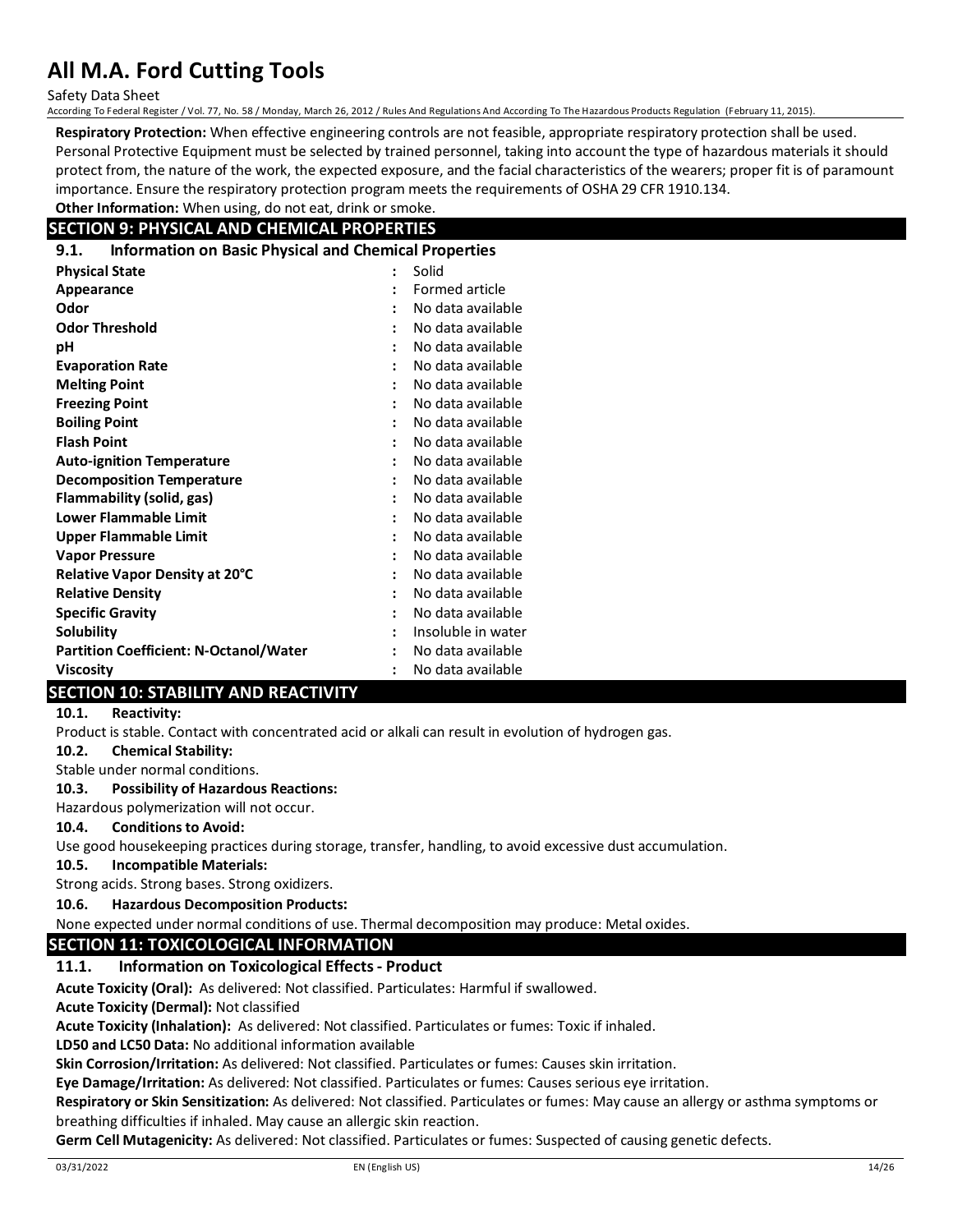Safety Data Sheet

According To Federal Register / Vol. 77, No. 58 / Monday, March 26, 2012 / Rules And Regulations And According To The Hazardous Products Regulation (February 11, 2015).

**Carcinogenicity:** As delivered: Not classified. Particulates or fumes: May cause cancer.

**Specific Target Organ Toxicity (Repeated Exposure):** As delivered: Not classified. Particulates or fumes: Causes damage to organs through prolonged or repeated exposure.

**Reproductive Toxicity:** As delivered: Not classified. Particulates or fumes: Suspected of damaging fertility or the unborn child. **Specific Target Organ Toxicity (Single Exposure):** Not classified

#### **Aspiration Hazard:** Not classified

**Symptoms/Injuries After Inhalation:** Not expected to present a significant inhalation hazard under anticipated conditions of normal use. Exposure may produce cough, mucous secretions, shortness of breath, chest tightness or other symptoms indicative of an allergic/sensitization reaction. Inhalation of dusts and fumes can cause metal fume fever. Symptoms can include a metallic or sweet taste in the mouth, sweating, shivering, headache, throat irritation, fever, chills, thirstiness, muscle aches, nausea, vomiting, weakness, fatigue, and shortness of breath.

**Symptoms/Injuries After Skin Contact:** None expected under normal conditions of use. Skin contact with large amounts of dust may cause mechanical irritation. Redness, pain, swelling, itching, burning, dryness, and dermatitis. May cause an allergic skin reaction. **Symptoms/Injuries After Eye Contact:** None expected under normal conditions of use. Dusts caused from milling and physical alteration will likely cause eye irritation. Fumes from thermal decomposition or molten material will likely be irritating to the eyes. **Symptoms/Injuries After Ingestion:** Ingestion is likely to be harmful or have adverse effects.

**Chronic Symptoms:** In massive form, no chronic hazard exists. If physically altered to present slivers, ribbons, dusts or fumes from molten material: Cobalt: Chronic exposure to cobalt-containing hard metal (dust or fume) can result in a serious lung disease called "hard metal lung disease", which is a type of pneumoconiosis (lung fibrosis). Cobalt may damage the male reproductive system (including a decrease in sperm count) and affect male fertility in animals. Manganese: Chronic exposure can cause inflammation of the lung tissue, scarring the lungs (pulmonary fibrosis). Chronic exposure to excessive manganese levels can lead to a variety of psychiatric and motor disturbances, termed manganism. Nickel: May cause a form of dermatitis known as nickel itch and intestinal irritation, which may cause disorders, convulsions and asphyxia. Nickel metal powder, when respirable, is a suspected human carcinogen, and is known to cause damage to the lungs through inhalation. Product may cause an allergic reaction in persons previously sensitised to nickel and/or its salts. Silver: Chronic skin contact or ingestion of silver dust, salts or fume can result in a condition known as Argyria, a condition with bluish pigmentation of the skin and eyes. Tantalum: Repeated exposure to tantalum alloys may cause fibrosis, chronic rhinitis and "hard metal pneumoconiosis". Titanium dioxide: Repeated or prolonged exposure to titanium dioxide dust via inhalation is suspected of causing cancer of the respiratory tract. Vanadium: May cause gastrointestinal discomfort, renal damage, nervous system depression and irritation of the respiratory passages. May also cause cardiac palpitations and asthma. Zinc: Prolonged exposure to high concentrations of zinc fumes may cause "zinc shakes", an involuntary twitching of the muscles. Otherwise, zinc is non-toxic.

### **11.2. Information on Toxicological Effects - Ingredient(s)**

#### **LD50 and LC50 Data:**

| <b>Tungsten carbide (12070-12-1)</b> |                                     |
|--------------------------------------|-------------------------------------|
| <b>LD50 Dermal Rat</b>               | > 2000 mg/kg                        |
| <b>LC50 Inhalation Rat</b>           | $> 5.3$ mg/l/4h                     |
| Cobalt (7440-48-4)                   |                                     |
| LD50 Oral Rat                        | 550 mg/kg (Species: Sprague Dawley) |
| <b>LC50 Inhalation Rat</b>           | $< 0.05$ mg/l/4h                    |
| Nickel (7440-02-0)                   |                                     |
| LD50 Oral Rat                        | > 9000 mg/kg                        |
| <b>LC50 Inhalation Rat</b>           | > 10.2 mg/l (Exposure time: 1 h)    |
| Vanadium carbide (VC) (12070-10-9)   |                                     |
| <b>LC50 Inhalation Rat</b>           | $> 5.05$ mg/l/4h                    |
| Chromium (7440-47-3)                 |                                     |
| LD50 Oral Rat                        | > 5000 mg/kg                        |
| <b>LC50 Inhalation Rat</b>           | $> 5.41$ mg/l/4h                    |
| Carbon (7440-44-0)                   |                                     |
| LD50 Oral Rat                        | > 10000 mg/kg                       |
| Copper (7440-50-8)                   |                                     |
| <b>LC50 Inhalation Rat</b>           | $> 5.11$ mg/l/4h                    |
| Iron (7439-89-6)                     |                                     |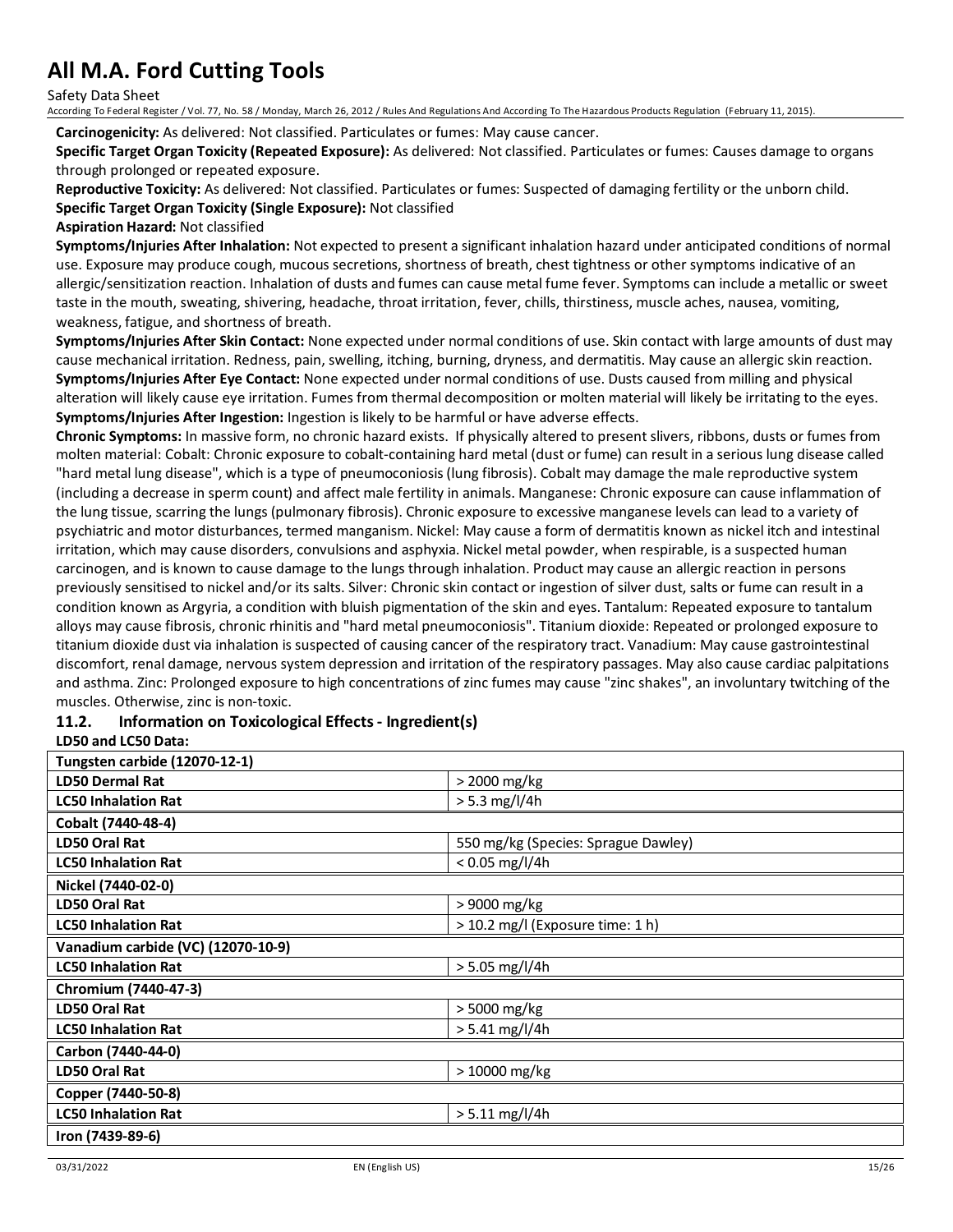Safety Data Sheet

| <b>LD50 Oral Rat</b>                       | 98.6 g/kg                                   |
|--------------------------------------------|---------------------------------------------|
| <b>Manganese (7439-96-5)</b>               |                                             |
| LD50 Oral Rat                              | > 2000 mg/kg                                |
| <b>LC50 Inhalation Rat</b>                 | $> 5.14$ mg/l/4h                            |
| Molybdenum (7439-98-7)                     |                                             |
| LD50 Oral Rat                              | > 2000 mg/kg                                |
| <b>LD50 Dermal Rat</b>                     | > 2000 mg/kg                                |
| <b>LC50 Inhalation Rat</b>                 | $> 3.92$ mg/l/4h                            |
| Silicon (7440-21-3)                        |                                             |
| <b>LD50 Oral Rat</b>                       | 3160 mg/kg                                  |
| Tungsten (7440-33-7)                       |                                             |
| <b>LD50 Dermal Rat</b>                     | > 2000 mg/kg                                |
| Vanadium (7440-62-2)                       |                                             |
| <b>LD50 Oral Rat</b>                       | > 2000 mg/kg                                |
| Phosphorus elemental (7723-14-0)           |                                             |
| LD50 Oral Rat                              | > 15000 mg/kg                               |
| <b>LC50 Inhalation Rat</b>                 | 4.3 mg/l (Exposure time: 1 h)               |
| Sulfur (7704-34-9)                         |                                             |
| LD50 Oral Rat                              | > 3000 mg/kg                                |
| <b>LD50 Dermal Rabbit</b>                  | > 2000 mg/kg                                |
| <b>LC50 Inhalation Rat</b>                 | > 9.23 mg/l/4h                              |
| Silver (7440-22-4)                         |                                             |
| LD50 Oral Rat                              | > 5000 mg/kg                                |
| <b>LD50 Dermal Rat</b>                     | > 2000 mg/kg                                |
| <b>LC50 Inhalation Rat</b>                 | $> 5.16$ mg/l/4h                            |
| <b>Titanium boride (TiB2) (12045-63-5)</b> |                                             |
| <b>LD50 Dermal Rat</b>                     | > 2000 mg/kg                                |
| <b>LC50 Inhalation Rat</b>                 | > 5.05 mg/l/4h                              |
| Polyethylene glycol (25322-68-3)           |                                             |
| <b>LD50 Oral Rat</b>                       | 47000 mg/kg                                 |
| <b>LD50 Dermal Rabbit</b>                  | $>20$ g/kg                                  |
| Vanadium oxide (V2O5) (1314-62-1)          |                                             |
| <b>LD50 Oral Rat</b>                       | 221 mg/kg (Species: Sprague-Dawley)         |
| <b>LD50 Dermal Rat</b>                     | > 2500 mg/kg body weight                    |
| <b>LC50 Inhalation Rat</b>                 | 2.21 mg/l/4h                                |
| Tin (7440-31-5)                            |                                             |
| <b>LD50 Dermal Rat</b>                     | > 2000 mg/kg                                |
| Tantalum (7440-25-7)                       |                                             |
| LD50 Oral Rat                              | > 2000 mg/kg                                |
| <b>LD50 Dermal Rat</b>                     | > 2000 mg/kg                                |
| <b>LC50 Inhalation Rat</b>                 | $> 5.18$ mg/l/4h                            |
| 1H-Benzotriazole (95-14-7)                 |                                             |
| LD50 Oral Rat                              | 560 mg/kg                                   |
| <b>LD50 Dermal Rabbit</b>                  | > 10000 mg/kg                               |
| <b>LC50 Inhalation Rat</b>                 | 1910 mg/m <sup>3</sup> (Exposure time: 3 h) |
| <b>LC50 Inhalation Rat</b>                 | 1.43 mg/l/4h                                |
| Boron (7440-42-8)                          |                                             |
| LD50 Oral Rat                              | > 2000 mg/kg                                |
| <b>LC50 Inhalation Rat</b>                 | $> 5.08$ mg/l/4h                            |
| Titanium dioxide (13463-67-7)              |                                             |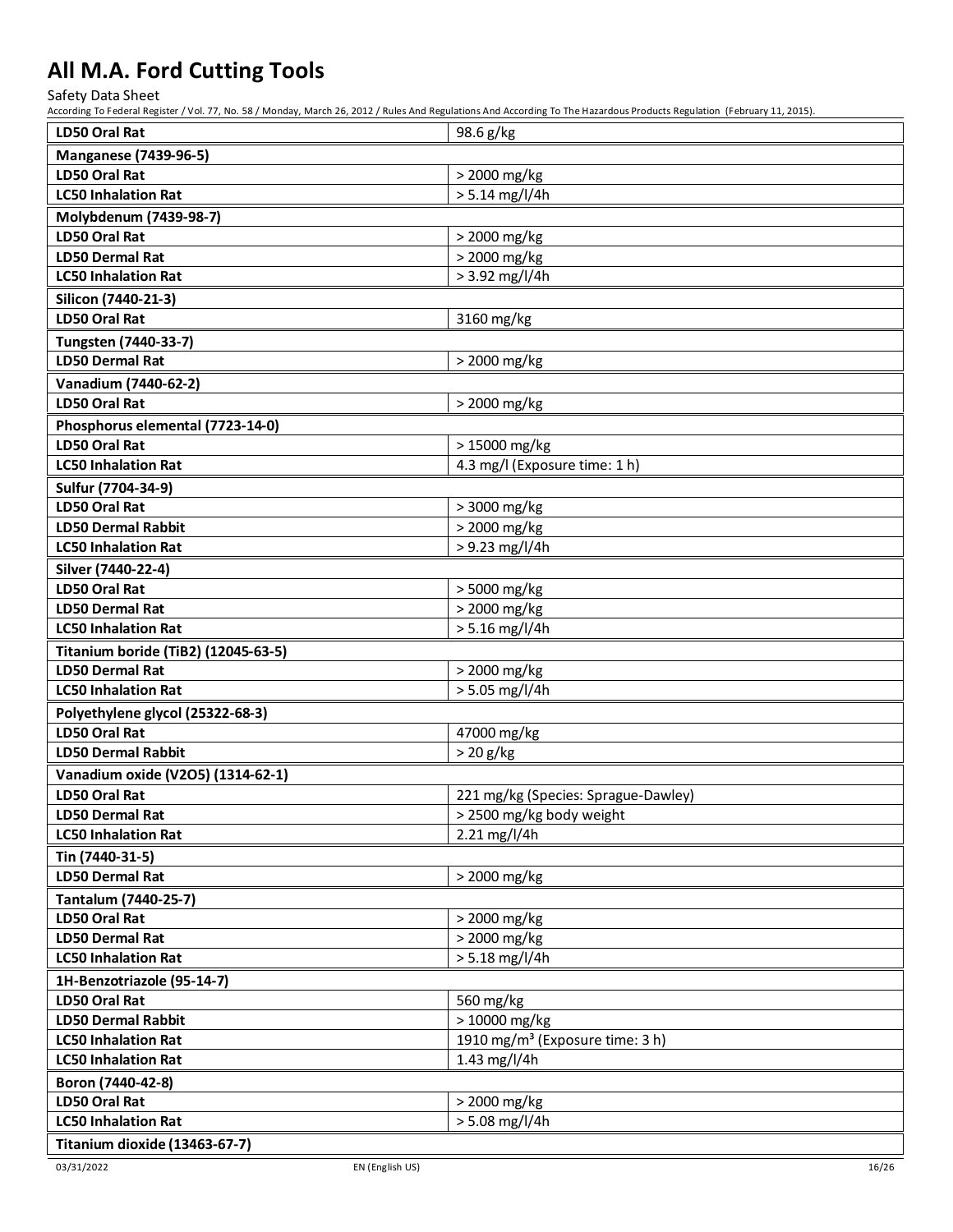Safety Data Sheet

| <b>LD50 Oral Rat</b>                                                                                |                                                                                                | > 10000 mg/kg                                                                 |  |
|-----------------------------------------------------------------------------------------------------|------------------------------------------------------------------------------------------------|-------------------------------------------------------------------------------|--|
| <b>LC50 Inhalation Rat</b>                                                                          |                                                                                                | 5.09 mg/l/4h                                                                  |  |
| Silicon nitride (Si3N4) (12033-89-5)                                                                |                                                                                                |                                                                               |  |
| <b>LC50 Inhalation Rat</b>                                                                          |                                                                                                | > 5.07 mg/l/4h                                                                |  |
| Cobalt (7440-48-4)                                                                                  |                                                                                                |                                                                               |  |
| <b>IARC Group</b>                                                                                   |                                                                                                | 2B                                                                            |  |
| <b>National Toxicology Program (NTP) Status</b>                                                     |                                                                                                | Reasonably anticipated to be Human Carcinogen, Evidence of                    |  |
|                                                                                                     |                                                                                                | Carcinogenicity.                                                              |  |
| <b>OSHA Hazard Communication Carcinogen List</b>                                                    |                                                                                                | In OSHA Hazard Communication Carcinogen list.                                 |  |
| Nickel (7440-02-0)                                                                                  |                                                                                                |                                                                               |  |
| <b>IARC Group</b>                                                                                   |                                                                                                | 2B                                                                            |  |
| <b>National Toxicology Program (NTP) Status</b>                                                     |                                                                                                | Reasonably anticipated to be Human Carcinogen.                                |  |
| <b>OSHA Hazard Communication Carcinogen List</b>                                                    |                                                                                                | In OSHA Hazard Communication Carcinogen list.                                 |  |
| Vanadium oxide (V2O5) (1314-62-1)                                                                   |                                                                                                |                                                                               |  |
| <b>IARC Group</b>                                                                                   |                                                                                                | 2B                                                                            |  |
| <b>National Toxicology Program (NTP) Status</b>                                                     |                                                                                                | Evidence of Carcinogenicity.                                                  |  |
| <b>OSHA Hazard Communication Carcinogen List</b>                                                    |                                                                                                | In OSHA Hazard Communication Carcinogen list.                                 |  |
| Titanium dioxide (13463-67-7)                                                                       |                                                                                                |                                                                               |  |
| <b>IARC Group</b>                                                                                   |                                                                                                | 2B                                                                            |  |
| <b>OSHA Hazard Communication Carcinogen List</b>                                                    |                                                                                                | In OSHA Hazard Communication Carcinogen list.                                 |  |
| <b>SECTION 12: ECOLOGICAL INFORMATION</b>                                                           |                                                                                                |                                                                               |  |
| 12.1.<br><b>Toxicity</b>                                                                            |                                                                                                |                                                                               |  |
| Ecology - General: For particulates and dust: Very toxic to aquatic life with long lasting effects. |                                                                                                |                                                                               |  |
| Cobalt (7440-48-4)                                                                                  |                                                                                                |                                                                               |  |
| <b>LC50 Fish</b>                                                                                    |                                                                                                | > 100 mg/l (Exposure time: 96 h - Species: Brachydanio rerio [static])        |  |
| Nickel (7440-02-0)                                                                                  |                                                                                                |                                                                               |  |
| LC50 Fish 1                                                                                         | 100 mg/l (Exposure time: 96 h - Species: Brachydanio rerio)                                    |                                                                               |  |
| <b>EC50 Crustacea 1</b>                                                                             |                                                                                                |                                                                               |  |
| LC50 Fish 2                                                                                         | 121.6 µg/l (Exposure time: 48h - Species: Ceriodaphnia dubia [static])<br>15.3 mg/l            |                                                                               |  |
| <b>EC50 Crustacea 2</b>                                                                             | 1 mg/l (Exposure time: 48 h - Species: Daphnia magna [Static])                                 |                                                                               |  |
| <b>EC50 Other Aquatic Organisms 2</b>                                                               | 0.174 - 0.311 mg/l (Exposure time: 96 h - Species: Pseudokirchneriella subcapitata [static])   |                                                                               |  |
| Copper (7440-50-8)                                                                                  |                                                                                                |                                                                               |  |
| LC50 Fish 1<br>0.0068 - 0.0156 mg/l (Exposure time: 96 h - Species: Pimephales promelas)            |                                                                                                |                                                                               |  |
| <b>EC50 Crustacea</b>                                                                               | 0.03 mg/l (Exposure time: 48 h - Species: Daphnia magna [Static])                              |                                                                               |  |
| <b>EC50 Other Aquatic Organisms 1</b>                                                               | 0.0426 - 0.0535 mg/l (Exposure time: 72 h - Species: Pseudokirchneriella subcapitata [static]) |                                                                               |  |
| LC50 Fish 2                                                                                         | < 0.3 mg/l (Exposure time: 96 h - Species: Pimephales promelas [static])                       |                                                                               |  |
| <b>EC50 Other Aquatic Organisms 2</b>                                                               | 0.031 - 0.054 mg/l (Exposure time: 96 h - Species: Pseudokirchneriella subcapitata [static])   |                                                                               |  |
| <b>Manganese (7439-96-5)</b>                                                                        |                                                                                                |                                                                               |  |
| LC50 Fish                                                                                           |                                                                                                | > 3.6 mg/l (Exposure time: 96 h - Species: Oncorhynchus mykiss [semi-static]) |  |
| <b>NOEC Chronic Fish</b>                                                                            | 3.6 mg/l (Exposure time: 96h; Species: Oncorhynchus mykiss)                                    |                                                                               |  |
| Molybdenum (7439-98-7)                                                                              |                                                                                                |                                                                               |  |
| <b>LC50 Fish</b>                                                                                    | 800 - 1320 mg/l                                                                                |                                                                               |  |
| Phosphorus elemental (7723-14-0)                                                                    |                                                                                                |                                                                               |  |
| LC50 Fish 1<br>33.2 mg/l Red Phosphorous (Exposure time: 96 h - Species Danio rerio [static])       |                                                                                                |                                                                               |  |
| EC50 Crustacea 1                                                                                    | 0.03 mg/l (Exposure time: 48 h - Species: Daphnia magna)                                       |                                                                               |  |
| LC50 Fish 2                                                                                         | 0.001 - 0.004 mg/l (Exposure time: 96 h - Species: Lepomis macrochirus [static])               |                                                                               |  |
| <b>EC50 Crustacea 2</b>                                                                             | 0.025 - 0.037 mg/l (Exposure time: 48 h - Species: Daphnia magna [Static])                     |                                                                               |  |
| Sulfur (7704-34-9)                                                                                  |                                                                                                |                                                                               |  |
| LC50 Fish 1                                                                                         |                                                                                                | 866 mg/l (Exposure time: 96 h - Species: Brachydanio rerio [static])          |  |
| <b>EC50 Crustacea</b>                                                                               |                                                                                                | 736 mg/l (Exposure time: 48 h - Species: Daphnia magna)                       |  |
|                                                                                                     |                                                                                                |                                                                               |  |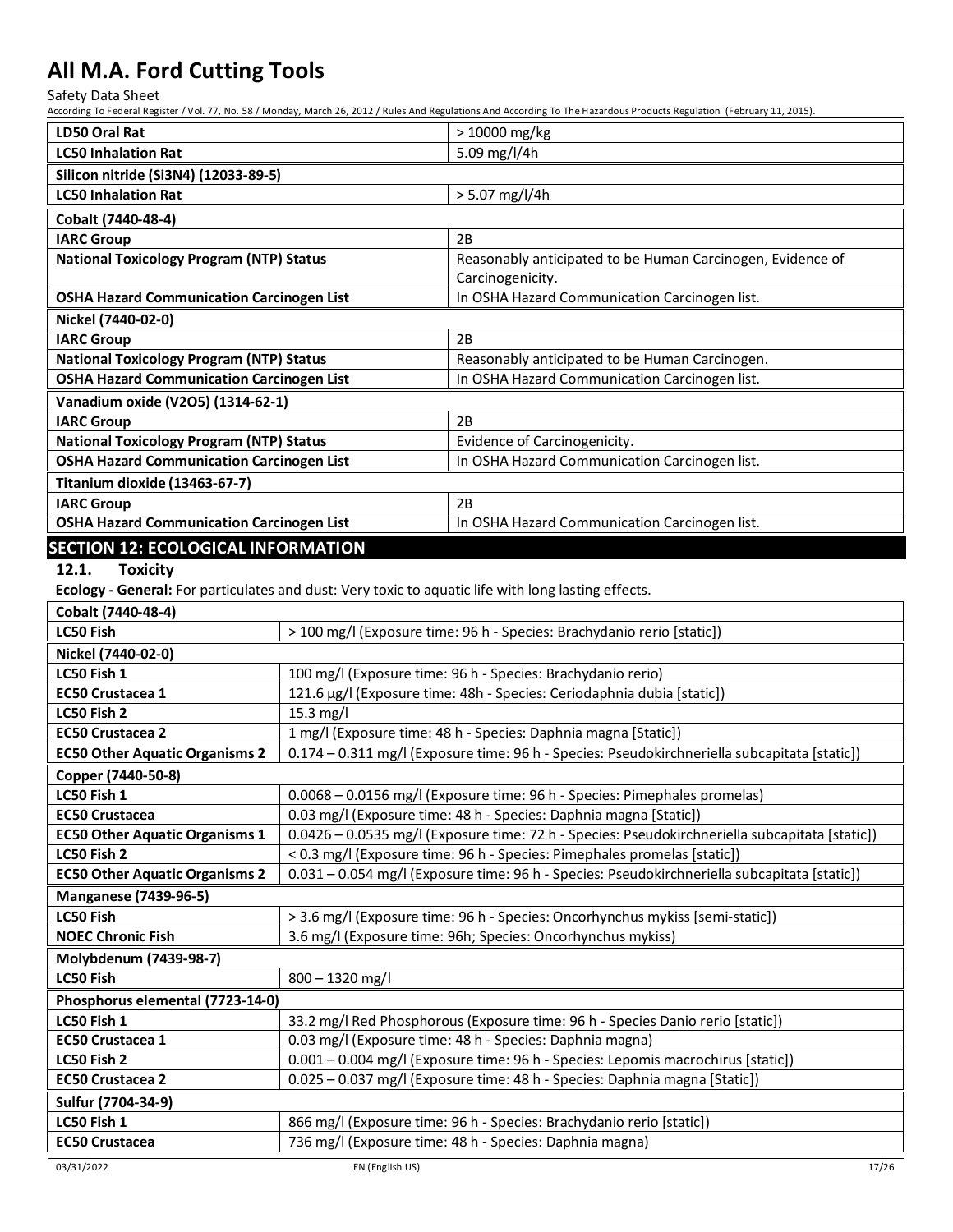Safety Data Sheet

According To Federal Register / Vol. 77, No. 58 / Monday, March 26, 2012 / Rules And Regulations And According To The Hazardous Products Regulation (February 11, 2015).

| ccording to react at Register $\prime$                                                                                              |                                                                                               |  |
|-------------------------------------------------------------------------------------------------------------------------------------|-----------------------------------------------------------------------------------------------|--|
| LC50 Fish 2                                                                                                                         | 14 mg/l (Exposure time: 96 h - Species: Lepomis macrochirus [static])                         |  |
| Silver (7440-22-4)                                                                                                                  |                                                                                               |  |
| LC50 Fish 1                                                                                                                         | 0.00155 - 0.00293 mg/l (Exposure time: 96 h - Species: Pimephales promelas [static])          |  |
| <b>EC50 Crustacea</b>                                                                                                               | 0.00024 mg/l (Exposure time: 48 h - Species: Daphnia magna [Static])                          |  |
| LC50 Fish 2                                                                                                                         | 0.0062 mg/l (Exposure time: 96 h - Species: Oncorhynchus mykiss [flow-through])               |  |
| Zinc (7440-66-6)                                                                                                                    |                                                                                               |  |
| LC50 Fish 1                                                                                                                         | 2.16 - 3.05 mg/l (Exposure time: 96 h - Species: Pimephales promelas [flow-through])          |  |
| <b>EC50 Crustacea</b>                                                                                                               | 0.139 - 0.908 mg/l (Exposure time: 48 h - Species: Daphnia magna [Static])                    |  |
| LC50 Fish 2                                                                                                                         | 0.211 - 0.269 mg/l (Exposure time: 96 h - Species: Pimephales promelas [semi-static])         |  |
| ErC50 Algae                                                                                                                         | $0.15$ mg/l                                                                                   |  |
| Vanadium oxide (V2O5) (1314-62-1)                                                                                                   |                                                                                               |  |
| LC50 Fish                                                                                                                           | 4.46 mg/l                                                                                     |  |
| <b>NOEC Chronic Fish</b>                                                                                                            | 0.073 mg/l                                                                                    |  |
| 1H-Benzotriazole (95-14-7)                                                                                                          |                                                                                               |  |
| LC50 Fish                                                                                                                           | 39 mg/l (Exposure time: 96 h - Species: Oncorhynchus mykiss)                                  |  |
| <b>EC50 Crustacea</b>                                                                                                               | 141.6 mg/l (Exposure time: 48 h - Species: water flea)                                        |  |
| Silicon nitride (Si3N4) (12033-89-5)                                                                                                |                                                                                               |  |
| LC50 Fish 1                                                                                                                         | > 100 mg/l (Exposure time: 96 h - Species: Danio rerio [static])                              |  |
| 12.2.<br><b>Persistence and Degradability</b>                                                                                       |                                                                                               |  |
| All M.A. Ford Cutting Tools                                                                                                         |                                                                                               |  |
| <b>Persistence and Degradability</b>                                                                                                | Inorganic product which cannot be eliminated from water by biological purification processes. |  |
| Copper (7440-50-8)                                                                                                                  |                                                                                               |  |
| <b>Persistence and Degradability</b>                                                                                                | Not readily biodegradable.                                                                    |  |
| 12.3.<br><b>Bioaccumulative Potential</b>                                                                                           |                                                                                               |  |
| Cobalt (7440-48-4)                                                                                                                  |                                                                                               |  |
| <b>BCF Fish</b>                                                                                                                     | No bioaccumulation.                                                                           |  |
| Phosphorus elemental (7723-14-0)                                                                                                    |                                                                                               |  |
| <b>BCF Fish</b>                                                                                                                     | < 200                                                                                         |  |
| 12.4.<br><b>Mobility in Soil</b>                                                                                                    |                                                                                               |  |
| No additional information available                                                                                                 |                                                                                               |  |
| 12.5.<br><b>Other Adverse Effects</b>                                                                                               |                                                                                               |  |
| Other Information: Avoid unintended release to the environment.                                                                     |                                                                                               |  |
| <b>SECTION 13: DISPOSAL CONSIDERATIONS</b>                                                                                          |                                                                                               |  |
| <b>Waste treatment methods</b><br>13.1.                                                                                             |                                                                                               |  |
| Waste Disposal Recommendations: Dispose of waste material in accordance with all local, regional, national, provincial, territorial |                                                                                               |  |
| and international regulations. Material should be recycled if possible.                                                             |                                                                                               |  |
|                                                                                                                                     | Ecology - Waste Materials: Avoid unintended release to the environment.                       |  |
| <b>SECTION 14: TRANSPORT INFORMATION</b>                                                                                            |                                                                                               |  |

The shipping description(s) stated herein were prepared in accordance with certain assumptions at the time the SDS was authored, and can vary based on a number of variables that may or may not have been known at the time the SDS was issued.

### **14.1. In Accordance with DOT**

Not regulated for transport

### **14.2. In Accordance with IMDG**

Not regulated for transport

### **14.3. In Accordance with IATA**

Not regulated for transport

### **14.4. In Accordance with TDG**

Not regulated for transport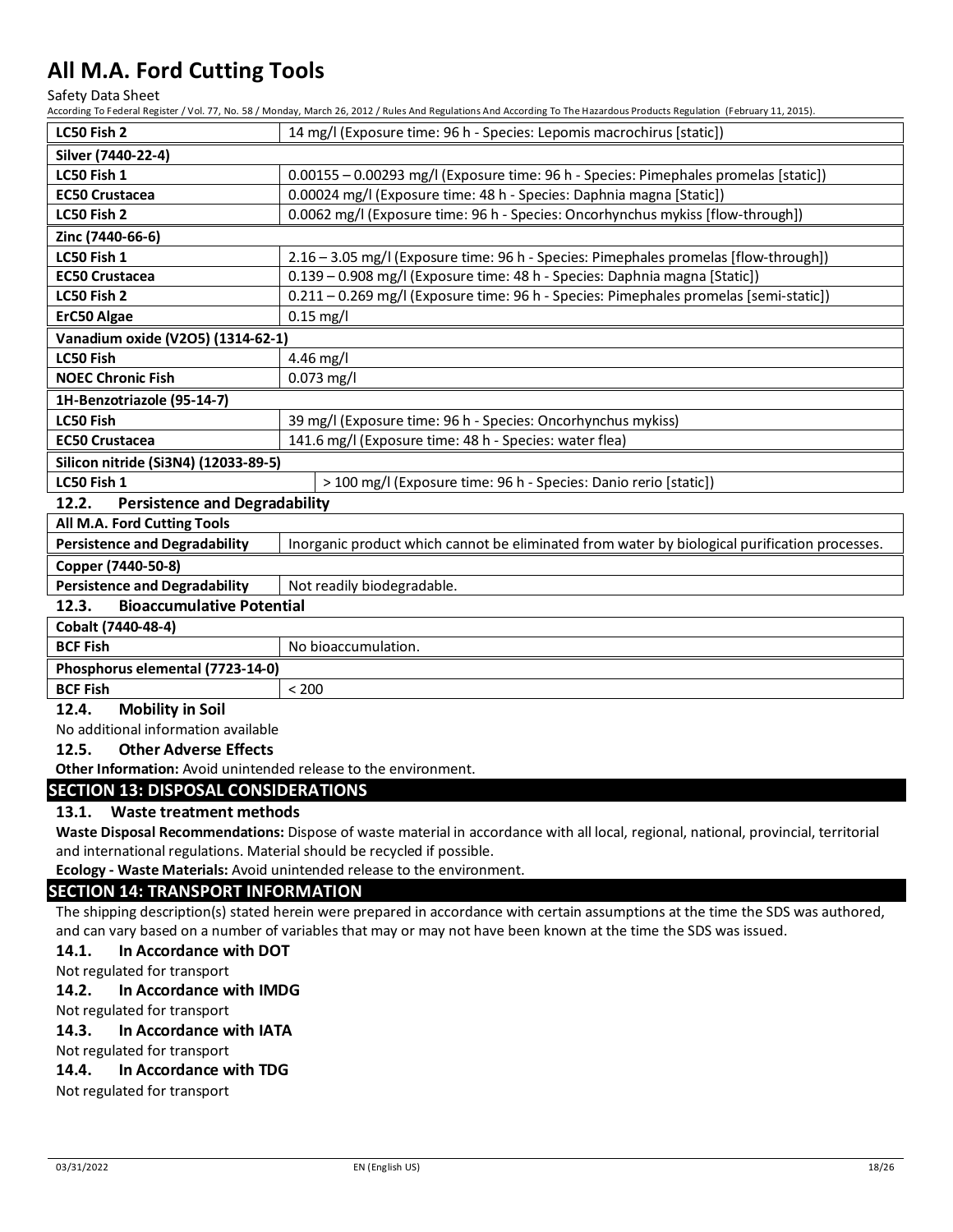Safety Data Sheet

| <b>SECTION 15: REGULATORY INFORMATION</b>                                                  |                                                                             |  |
|--------------------------------------------------------------------------------------------|-----------------------------------------------------------------------------|--|
| 15.1.<br><b>US Federal Regulations</b>                                                     |                                                                             |  |
| <b>Tungsten carbide (12070-12-1)</b>                                                       |                                                                             |  |
| Listed on the United States TSCA (Toxic Substances Control Act) inventory - Status: Active |                                                                             |  |
| Tantalum carbide (TaC) (12070-06-3)                                                        |                                                                             |  |
| Listed on the United States TSCA (Toxic Substances Control Act) inventory - Status: Active |                                                                             |  |
| <b>Titanium carbide (TiC) (12070-08-5)</b>                                                 |                                                                             |  |
| Listed on the United States TSCA (Toxic Substances Control Act) inventory - Status: Active |                                                                             |  |
| Niobium carbide (NbC) (12069-94-2)                                                         |                                                                             |  |
| Listed on the United States TSCA (Toxic Substances Control Act) inventory - Status: Active |                                                                             |  |
| Chromium carbide (Cr3C2) (12012-35-0)                                                      |                                                                             |  |
| Listed on the United States TSCA (Toxic Substances Control Act) inventory - Status: Active |                                                                             |  |
| Cobalt (7440-48-4)                                                                         |                                                                             |  |
| Listed on the United States TSCA (Toxic Substances Control Act) inventory - Status: Active |                                                                             |  |
| Subject to reporting requirements of United States SARA Section 313                        |                                                                             |  |
| <b>SARA Section 313 - Emission Reporting</b>                                               | 0.1%                                                                        |  |
| Nickel (7440-02-0)                                                                         |                                                                             |  |
| Listed on the United States TSCA (Toxic Substances Control Act) inventory - Status: Active |                                                                             |  |
| Subject to reporting requirements of United States SARA Section 313                        |                                                                             |  |
| <b>CERCLA RQ</b>                                                                           | 100 lb (only applicable if particles are $<$ 100 $\mu$ m)                   |  |
| <b>SARA Section 313 - Emission Reporting</b>                                               | 0.1%                                                                        |  |
| Vanadium carbide (VC) (12070-10-9)                                                         |                                                                             |  |
| Listed on the United States TSCA (Toxic Substances Control Act) inventory - Status: Active |                                                                             |  |
| Molybdenum carbide (Mo2C) (12069-89-5)                                                     |                                                                             |  |
| Listed on the United States TSCA (Toxic Substances Control Act) inventory - Status: Active |                                                                             |  |
| Chromium (7440-47-3)                                                                       |                                                                             |  |
| Listed on the United States TSCA (Toxic Substances Control Act) inventory - Status: Active |                                                                             |  |
| Subject to reporting requirements of United States SARA Section 313                        |                                                                             |  |
| <b>CERCLA RQ</b>                                                                           | 5000 lb no reporting of releases of this hazardous substance is required if |  |
|                                                                                            | the diameter of the pieces of the solid metal released is >100 µm           |  |
| <b>SARA Section 313 - Emission Reporting</b>                                               | 1%                                                                          |  |
| Titanium nitride (25583-20-4)                                                              |                                                                             |  |
| Listed on the United States TSCA (Toxic Substances Control Act) inventory - Status: Active |                                                                             |  |
| Aluminum (7429-90-5)                                                                       |                                                                             |  |
| Listed on the United States TSCA (Toxic Substances Control Act) inventory - Status: Active |                                                                             |  |
| Subject to reporting requirements of United States SARA Section 313                        |                                                                             |  |
| <b>SARA Section 313 - Emission Reporting</b>                                               | 1% (dust or fume only)                                                      |  |
| Carbon (7440-44-0)                                                                         |                                                                             |  |
| Listed on the United States TSCA (Toxic Substances Control Act) inventory - Status: Active |                                                                             |  |
| Copper (7440-50-8)                                                                         |                                                                             |  |
| Listed on the United States TSCA (Toxic Substances Control Act) inventory - Status: Active |                                                                             |  |
| Subject to reporting requirements of United States SARA Section 313                        |                                                                             |  |
| <b>CERCLA RQ</b>                                                                           | 5000 lb no reporting of releases of this hazardous substance is required if |  |
|                                                                                            | the diameter of the pieces of the solid metal released is >100 µm           |  |
| <b>SARA Section 313 - Emission Reporting</b>                                               | 1%                                                                          |  |
| Iron (7439-89-6)                                                                           |                                                                             |  |
| Listed on the United States TSCA (Toxic Substances Control Act) inventory - Status: Active |                                                                             |  |
| <b>Manganese (7439-96-5)</b>                                                               |                                                                             |  |
| Listed on the United States TSCA (Toxic Substances Control Act) inventory - Status: Active |                                                                             |  |
| Subject to reporting requirements of United States SARA Section 313                        |                                                                             |  |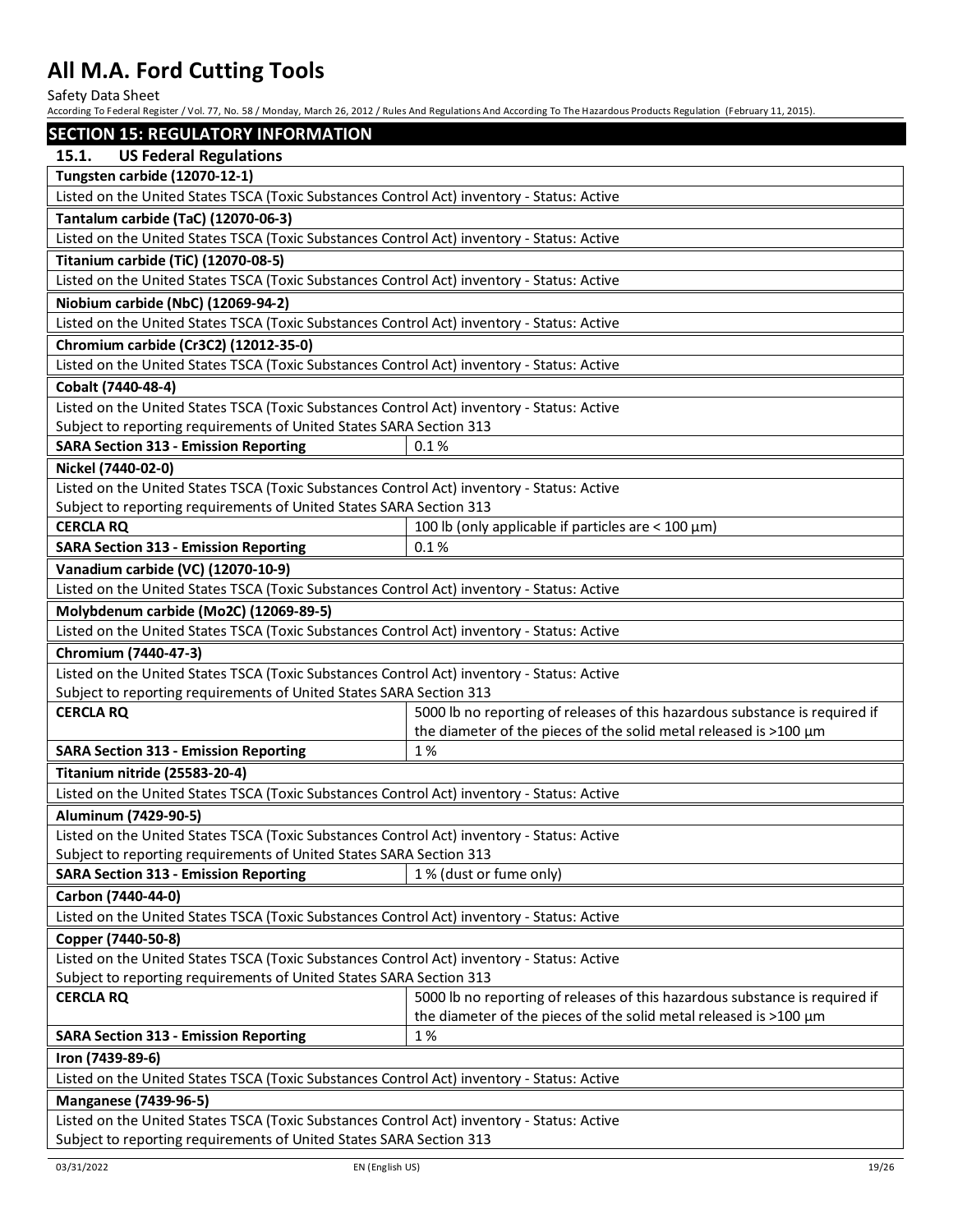Safety Data Sheet

| <b>SARA Section 313 - Emission Reporting</b>                                               | 1%                                                                           |  |
|--------------------------------------------------------------------------------------------|------------------------------------------------------------------------------|--|
| Molybdenum (7439-98-7)                                                                     |                                                                              |  |
| Listed on the United States TSCA (Toxic Substances Control Act) inventory - Status: Active |                                                                              |  |
| Silicon (7440-21-3)                                                                        |                                                                              |  |
| Listed on the United States TSCA (Toxic Substances Control Act) inventory - Status: Active |                                                                              |  |
| Tungsten (7440-33-7)                                                                       |                                                                              |  |
| Listed on the United States TSCA (Toxic Substances Control Act) inventory - Status: Active |                                                                              |  |
| Vanadium (7440-62-2)                                                                       |                                                                              |  |
| Listed on the United States TSCA (Toxic Substances Control Act) inventory - Status: Active |                                                                              |  |
| Subject to reporting requirements of United States SARA Section 313                        |                                                                              |  |
| <b>SARA Section 313 - Emission Reporting</b>                                               | 1% (except when contained in an alloy)                                       |  |
| Phosphorus elemental (7723-14-0)                                                           |                                                                              |  |
| Listed on the United States TSCA (Toxic Substances Control Act) inventory                  |                                                                              |  |
| Listed on the United States SARA Section 302                                               |                                                                              |  |
| Subject to reporting requirements of United States SARA Section 313                        |                                                                              |  |
| <b>CERCLA RQ</b>                                                                           | 1 <sub>1</sub>                                                               |  |
| <b>SARA Section 302 Threshold Planning Quantity (TPQ)</b>                                  | 100 lb (this material is a reactive solid, the TPQ does not default to 10000 |  |
|                                                                                            | pounds for non-powder, non-molten, non-solution form)                        |  |
| <b>SARA Section 313 - Emission Reporting</b>                                               | 1% (yellow or white)                                                         |  |
| Sulfur (7704-34-9)                                                                         |                                                                              |  |
| Listed on the United States TSCA (Toxic Substances Control Act) inventory - Status: Active |                                                                              |  |
| Silver (7440-22-4)                                                                         |                                                                              |  |
| Listed on the United States TSCA (Toxic Substances Control Act) inventory - Status: Active |                                                                              |  |
| Subject to reporting requirements of United States SARA Section 313                        |                                                                              |  |
| <b>CERCLA RQ</b>                                                                           | CERCLA/SARA RQ CHANGE TITLE<br>1000 lb $<$ 100 um                            |  |
| <b>SARA Section 313 - Emission Reporting</b>                                               | 1%                                                                           |  |
| Zinc (7440-66-6)                                                                           |                                                                              |  |
| Listed on the United States TSCA (Toxic Substances Control Act) inventory - Status: Active |                                                                              |  |
| Subject to reporting requirements of United States SARA Section 313                        |                                                                              |  |
| <b>CERCLA RQ</b>                                                                           | 454 kg no reporting of releases of this hazardous substance is required if   |  |
|                                                                                            | the diameter of the pieces of the solid metal released is >100 µm            |  |
| <b>SARA Section 313 - Emission Reporting</b>                                               | 1% (dust or fume only)                                                       |  |
| <b>Titanium boride (TiB2) (12045-63-5)</b>                                                 |                                                                              |  |
| Listed on the United States TSCA (Toxic Substances Control Act) inventory - Status: Active |                                                                              |  |
| Aluminum nitride (AIN) (24304-00-5)                                                        |                                                                              |  |
| Listed on the United States TSCA (Toxic Substances Control Act) inventory - Status: Active |                                                                              |  |
| Polyethylene glycol (25322-68-3)                                                           |                                                                              |  |
| Listed on the United States TSCA (Toxic Substances Control Act) inventory - Status: Active |                                                                              |  |
| <b>EPA TSCA Regulatory Flag</b>                                                            | XU - XU - indicates a substance exempt from reporting under the Chemical     |  |
|                                                                                            | Data Reporting Rule, (40 CFR 711).                                           |  |
| Zirconium carbide (ZrC) (12070-14-3)                                                       |                                                                              |  |
| Listed on the United States TSCA (Toxic Substances Control Act) inventory - Status: Active |                                                                              |  |
| Vanadium oxide (V2O5) (1314-62-1)                                                          |                                                                              |  |
| Listed on the United States TSCA (Toxic Substances Control Act) inventory - Status: Active |                                                                              |  |
| Listed on the United States SARA Section 302                                               |                                                                              |  |
| <b>CERCLA RQ</b>                                                                           | 1000 lb                                                                      |  |
| <b>SARA Section 302 Threshold Planning Quantity (TPQ)</b>                                  | $100 - 10000$ lb                                                             |  |
| Tin (7440-31-5)                                                                            |                                                                              |  |
| Listed on the United States TSCA (Toxic Substances Control Act) inventory - Status: Active |                                                                              |  |
| Tantalum (7440-25-7)                                                                       |                                                                              |  |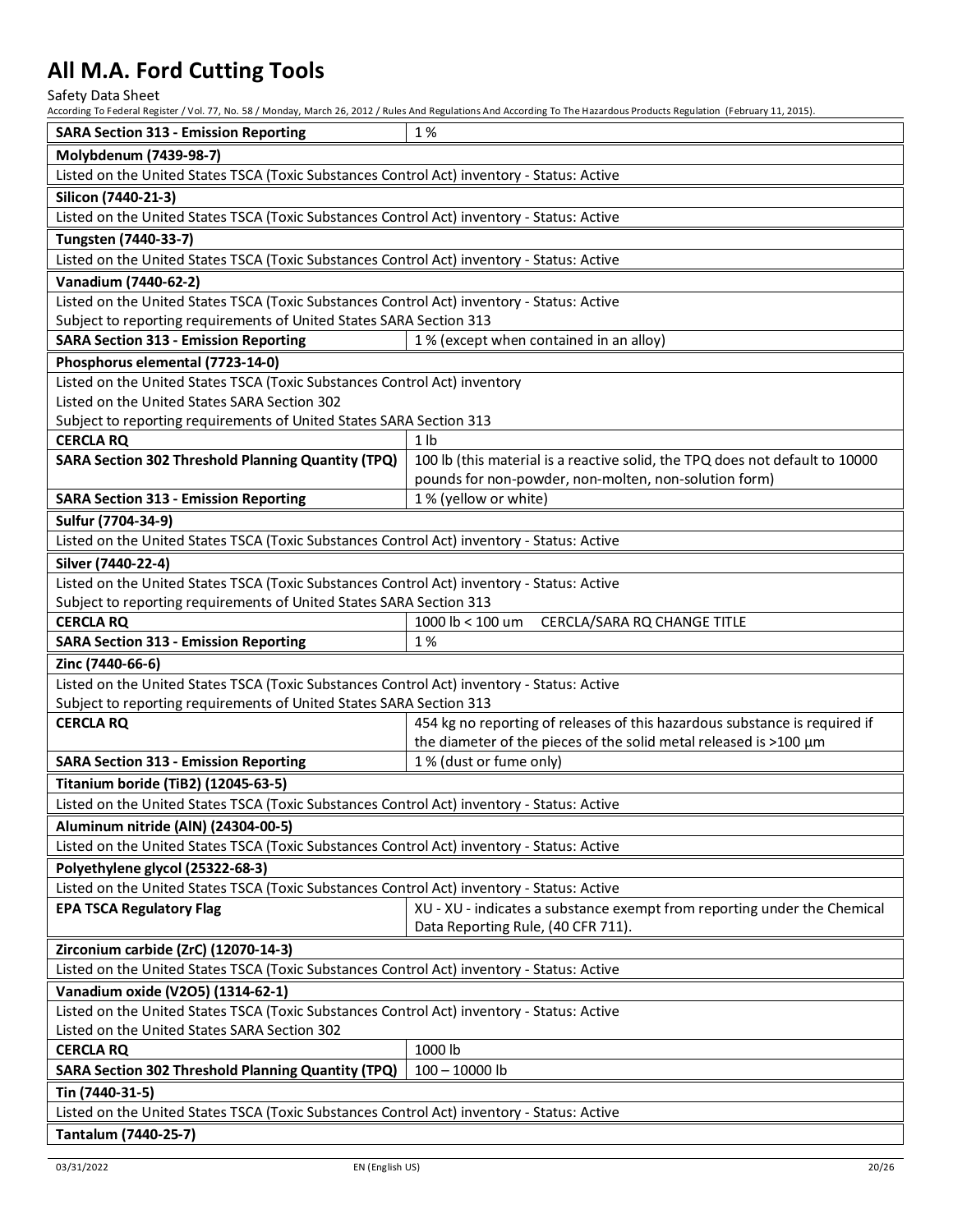Safety Data Sheet

| According To Federal Register / Vol. 77, No. 58 / Monday, March 26, 2012 / Rules And Regulations And According To The Hazardous Products Regulation (February 11, 2015). |                 |                       |                                                                             |                          |
|--------------------------------------------------------------------------------------------------------------------------------------------------------------------------|-----------------|-----------------------|-----------------------------------------------------------------------------|--------------------------|
| Listed on the United States TSCA (Toxic Substances Control Act) inventory - Status: Active                                                                               |                 |                       |                                                                             |                          |
| Fatty acids, tall-oil, maleated, esters with diethylene glycol, ammonium salts (158706-62-8)                                                                             |                 |                       |                                                                             |                          |
| Listed on the United States TSCA (Toxic Substances Control Act) inventory - Status: Active                                                                               |                 |                       |                                                                             |                          |
| PMN - PMN - indicates a commenced PMN substance.<br><b>EPA TSCA Regulatory Flag</b>                                                                                      |                 |                       |                                                                             |                          |
| 1H-Benzotriazole (95-14-7)                                                                                                                                               |                 |                       |                                                                             |                          |
| Listed on the United States TSCA (Toxic Substances Control Act) inventory - Status: Active                                                                               |                 |                       |                                                                             |                          |
|                                                                                                                                                                          |                 |                       |                                                                             |                          |
| <b>EPA TSCA Regulatory Flag</b>                                                                                                                                          |                 |                       | TP - TP - indicates a substance that is the subject of a proposed Section 4 |                          |
|                                                                                                                                                                          |                 | test rule under TSCA. |                                                                             |                          |
| Boron (7440-42-8)                                                                                                                                                        |                 |                       |                                                                             |                          |
| Listed on the United States TSCA (Toxic Substances Control Act) inventory - Status: Active                                                                               |                 |                       |                                                                             |                          |
| Silicon nitride (Si3N4) (12033-89-5)                                                                                                                                     |                 |                       |                                                                             |                          |
| Listed on the United States TSCA (Toxic Substances Control Act) inventory - Status: Active                                                                               |                 |                       |                                                                             |                          |
| 15.2.<br><b>US State Regulations</b>                                                                                                                                     |                 |                       |                                                                             |                          |
| <b>California Proposition 65</b>                                                                                                                                         |                 |                       |                                                                             |                          |
| WARNING: This product can expose you to Cobalt, which is known to the State of California to cause cancer. For more                                                      |                 |                       |                                                                             |                          |
| information go to www.P65Warnings.ca.gov.                                                                                                                                |                 |                       |                                                                             |                          |
| <b>Chemical Name (CAS No.)</b>                                                                                                                                           | Carcinogenicity | Developmental         | <b>Female Reproductive</b>                                                  | <b>Male Reproductive</b> |
|                                                                                                                                                                          |                 | <b>Toxicity</b>       | <b>Toxicity</b>                                                             | <b>Toxicity</b>          |
| Cobalt (7440-48-4)                                                                                                                                                       | Χ               |                       |                                                                             |                          |
| Nickel (7440-02-0)                                                                                                                                                       | X               |                       |                                                                             |                          |
| Vanadium oxide (V2O5) (1314-62-1)                                                                                                                                        | X               |                       |                                                                             |                          |
| Titanium dioxide (13463-67-7)                                                                                                                                            | X               |                       |                                                                             |                          |
|                                                                                                                                                                          |                 |                       |                                                                             |                          |
| <b>Tungsten carbide (12070-12-1)</b>                                                                                                                                     |                 |                       |                                                                             |                          |
| U.S. - New Jersey - Right to Know Hazardous Substance List                                                                                                               |                 |                       |                                                                             |                          |
| Cobalt (7440-48-4)                                                                                                                                                       |                 |                       |                                                                             |                          |
| U.S. - New Jersey - Right to Know Hazardous Substance List                                                                                                               |                 |                       |                                                                             |                          |
| U.S. - Pennsylvania - RTK (Right to Know) List                                                                                                                           |                 |                       |                                                                             |                          |
| U.S. - Massachusetts - Right To Know List                                                                                                                                |                 |                       |                                                                             |                          |
| U.S. - Pennsylvania - RTK (Right to Know) - Environmental Hazard List                                                                                                    |                 |                       |                                                                             |                          |
| Nickel (7440-02-0)                                                                                                                                                       |                 |                       |                                                                             |                          |
| U.S. - New Jersey - Right to Know Hazardous Substance List                                                                                                               |                 |                       |                                                                             |                          |
| U.S. - Pennsylvania - RTK (Right to Know) List                                                                                                                           |                 |                       |                                                                             |                          |
| U.S. - Massachusetts - Right To Know List                                                                                                                                |                 |                       |                                                                             |                          |
| U.S. - Pennsylvania - RTK (Right to Know) - Special Hazardous Substances                                                                                                 |                 |                       |                                                                             |                          |
| U.S. - Pennsylvania - RTK (Right to Know) - Environmental Hazard List                                                                                                    |                 |                       |                                                                             |                          |
| Chromium (7440-47-3)                                                                                                                                                     |                 |                       |                                                                             |                          |
| U.S. - New Jersey - Right to Know Hazardous Substance List                                                                                                               |                 |                       |                                                                             |                          |
|                                                                                                                                                                          |                 |                       |                                                                             |                          |
| U.S. - Pennsylvania - RTK (Right to Know) List                                                                                                                           |                 |                       |                                                                             |                          |
| U.S. - Massachusetts - Right To Know List                                                                                                                                |                 |                       |                                                                             |                          |
| U.S. - Pennsylvania - RTK (Right to Know) - Special Hazardous Substances                                                                                                 |                 |                       |                                                                             |                          |
| U.S. - Pennsylvania - RTK (Right to Know) - Environmental Hazard List                                                                                                    |                 |                       |                                                                             |                          |
| Aluminum (7429-90-5)                                                                                                                                                     |                 |                       |                                                                             |                          |
| U.S. - New Jersey - Right to Know Hazardous Substance List                                                                                                               |                 |                       |                                                                             |                          |
| U.S. - Pennsylvania - RTK (Right to Know) List<br>U.S. - Massachusetts - Right To Know List                                                                              |                 |                       |                                                                             |                          |
| U.S. - Pennsylvania - RTK (Right to Know) - Environmental Hazard List                                                                                                    |                 |                       |                                                                             |                          |
|                                                                                                                                                                          |                 |                       |                                                                             |                          |
| Copper (7440-50-8)                                                                                                                                                       |                 |                       |                                                                             |                          |
| U.S. - New Jersey - Right to Know Hazardous Substance List                                                                                                               |                 |                       |                                                                             |                          |
| U.S. - Pennsylvania - RTK (Right to Know) List                                                                                                                           |                 |                       |                                                                             |                          |
| U.S. - Massachusetts - Right To Know List                                                                                                                                |                 |                       |                                                                             |                          |
| U.S. - Pennsylvania - RTK (Right to Know) - Environmental Hazard List                                                                                                    |                 |                       |                                                                             |                          |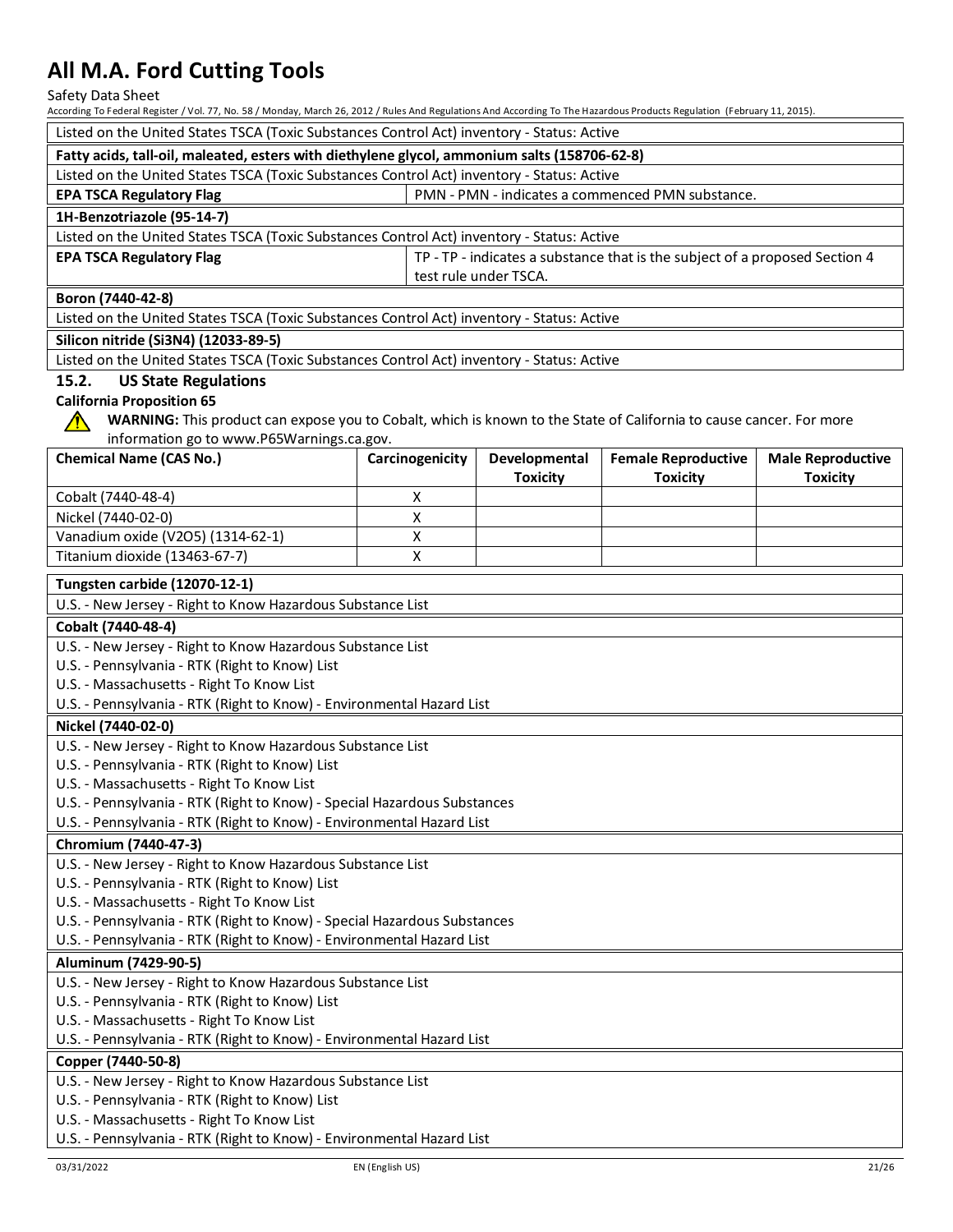Safety Data Sheet

| <b>Manganese (7439-96-5)</b>                                          |
|-----------------------------------------------------------------------|
| U.S. - New Jersey - Right to Know Hazardous Substance List            |
| U.S. - Pennsylvania - RTK (Right to Know) List                        |
| U.S. - Massachusetts - Right To Know List                             |
| U.S. - Pennsylvania - RTK (Right to Know) - Environmental Hazard List |
| Molybdenum (7439-98-7)                                                |
| U.S. - New Jersey - Right to Know Hazardous Substance List            |
| U.S. - Pennsylvania - RTK (Right to Know) List                        |
| U.S. - Massachusetts - Right To Know List                             |
| Silicon (7440-21-3)                                                   |
| U.S. - New Jersey - Right to Know Hazardous Substance List            |
| U.S. - Pennsylvania - RTK (Right to Know) List                        |
| U.S. - Massachusetts - Right To Know List                             |
| Tungsten (7440-33-7)                                                  |
| U.S. - New Jersey - Right to Know Hazardous Substance List            |
| U.S. - Pennsylvania - RTK (Right to Know) List                        |
| U.S. - Massachusetts - Right To Know List                             |
| Vanadium (7440-62-2)                                                  |
| U.S. - New Jersey - Right to Know Hazardous Substance List            |
| U.S. - Pennsylvania - RTK (Right to Know) List                        |
| U.S. - Massachusetts - Right To Know List                             |
| U.S. - Pennsylvania - RTK (Right to Know) - Environmental Hazard List |
| Phosphorus elemental (7723-14-0)                                      |
| U.S. - New Jersey - Right to Know Hazardous Substance List            |
| U.S. - Pennsylvania - RTK (Right to Know) List                        |
| U.S. - Massachusetts - Right To Know List                             |
| U.S. - Pennsylvania - RTK (Right to Know) - Environmental Hazard List |
| Sulfur (7704-34-9)                                                    |
| U.S. - New Jersey - Right to Know Hazardous Substance List            |
| U.S. - Pennsylvania - RTK (Right to Know) List                        |
| U.S. - Massachusetts - Right To Know List                             |
| Silver (7440-22-4)                                                    |
| U.S. - New Jersey - Right to Know Hazardous Substance List            |
| U.S. - Pennsylvania - RTK (Right to Know) List                        |
| U.S. - Massachusetts - Right To Know List                             |
| U.S. - Pennsylvania - RTK (Right to Know) - Environmental Hazard List |
| Zinc (7440-66-6)                                                      |
| U.S. - New Jersey - Right to Know Hazardous Substance List            |
| U.S. - Pennsylvania - RTK (Right to Know) List                        |
| U.S. - Massachusetts - Right To Know List                             |
| U.S. - Pennsylvania - RTK (Right to Know) - Environmental Hazard List |
| Vanadium oxide (V2O5) (1314-62-1)                                     |
| U.S. - New Jersey - Right to Know Hazardous Substance List            |
| U.S. - Pennsylvania - RTK (Right to Know) List                        |
| U.S. - Massachusetts - Right To Know List                             |
| U.S. - Pennsylvania - RTK (Right to Know) - Environmental Hazard List |
| Tin (7440-31-5)                                                       |
| U.S. - New Jersey - Right to Know Hazardous Substance List            |
| U.S. - Pennsylvania - RTK (Right to Know) List                        |
| U.S. - Massachusetts - Right To Know List                             |
| Tantalum (7440-25-7)                                                  |
|                                                                       |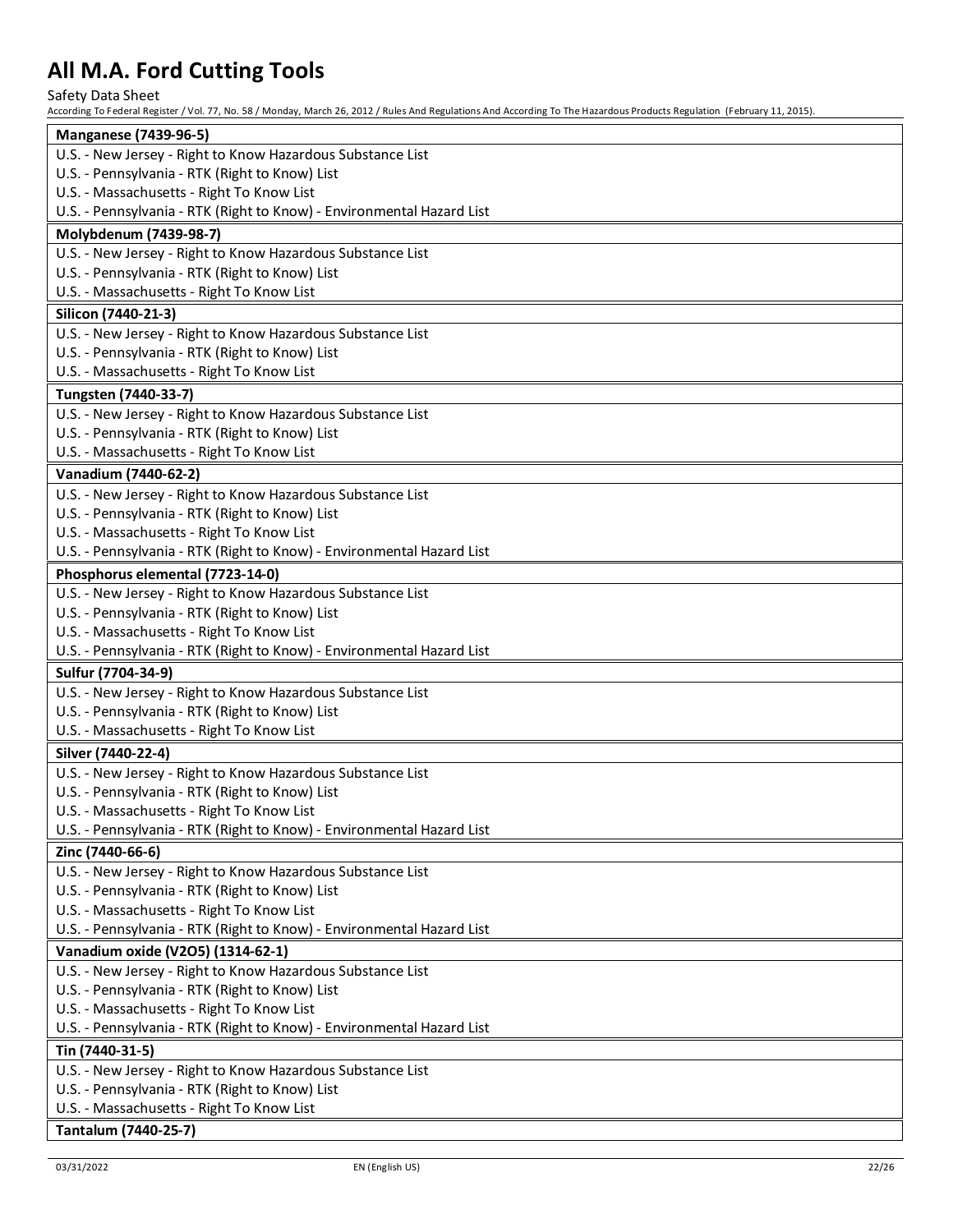Safety Data Sheet

| U.S. - New Jersey - Right to Know Hazardous Substance List            |
|-----------------------------------------------------------------------|
| U.S. - Pennsylvania - RTK (Right to Know) List                        |
| U.S. - Massachusetts - Right To Know List                             |
| 1H-Benzotriazole (95-14-7)                                            |
| U.S. - Massachusetts - Right To Know List                             |
| Boron (7440-42-8)                                                     |
| U.S. - New Jersey - Right to Know Hazardous Substance List            |
| Chromium ion (3+) (16065-83-1)                                        |
| U.S. - Pennsylvania - RTK (Right to Know) List                        |
| U.S. - Pennsylvania - RTK (Right to Know) - Environmental Hazard List |
| Titanium dioxide (13463-67-7)                                         |
| U.S. - New Jersey - Right to Know Hazardous Substance List            |
| U.S. - Pennsylvania - RTK (Right to Know) List                        |
| U.S. - Massachusetts - Right To Know List                             |
| 15.3.<br><b>Canadian Regulations</b>                                  |
| Tungsten carbide (12070-12-1)                                         |
| Listed on the Canadian DSL (Domestic Substances List)                 |
| Tantalum carbide (TaC) (12070-06-3)                                   |
| Listed on the Canadian DSL (Domestic Substances List)                 |
| Titanium carbide (TiC) (12070-08-5)                                   |
| Listed on the Canadian DSL (Domestic Substances List)                 |
| Niobium carbide (NbC) (12069-94-2)                                    |
| Listed on the Canadian DSL (Domestic Substances List)                 |
| Chromium carbide (Cr3C2) (12012-35-0)                                 |
| Listed on the Canadian DSL (Domestic Substances List)                 |
| Cobalt (7440-48-4)                                                    |
| Listed on the Canadian DSL (Domestic Substances List)                 |
| Nickel (7440-02-0)                                                    |
| Listed on the Canadian DSL (Domestic Substances List)                 |
| Vanadium carbide (VC) (12070-10-9)                                    |
| Listed on the Canadian NDSL (Non-Domestic Substances List)            |
| Molybdenum carbide (Mo2C) (12069-89-5)                                |
| Listed on the Canadian NDSL (Non-Domestic Substances List)            |
| Chromium (7440-47-3)                                                  |
| Listed on the Canadian DSL (Domestic Substances List)                 |
| Titanium nitride (25583-20-4)                                         |
| Listed on the Canadian DSL (Domestic Substances List)                 |
| Aluminum (7429-90-5)                                                  |
| Listed on the Canadian DSL (Domestic Substances List)                 |
| Carbon (7440-44-0)                                                    |
| Listed on the Canadian DSL (Domestic Substances List)                 |
| Copper (7440-50-8)                                                    |
| Listed on the Canadian DSL (Domestic Substances List)                 |
| Iron (7439-89-6)                                                      |
| Listed on the Canadian DSL (Domestic Substances List)                 |
| <b>Manganese (7439-96-5)</b>                                          |
| Listed on the Canadian DSL (Domestic Substances List)                 |
| Molybdenum (7439-98-7)                                                |
| Listed on the Canadian DSL (Domestic Substances List)                 |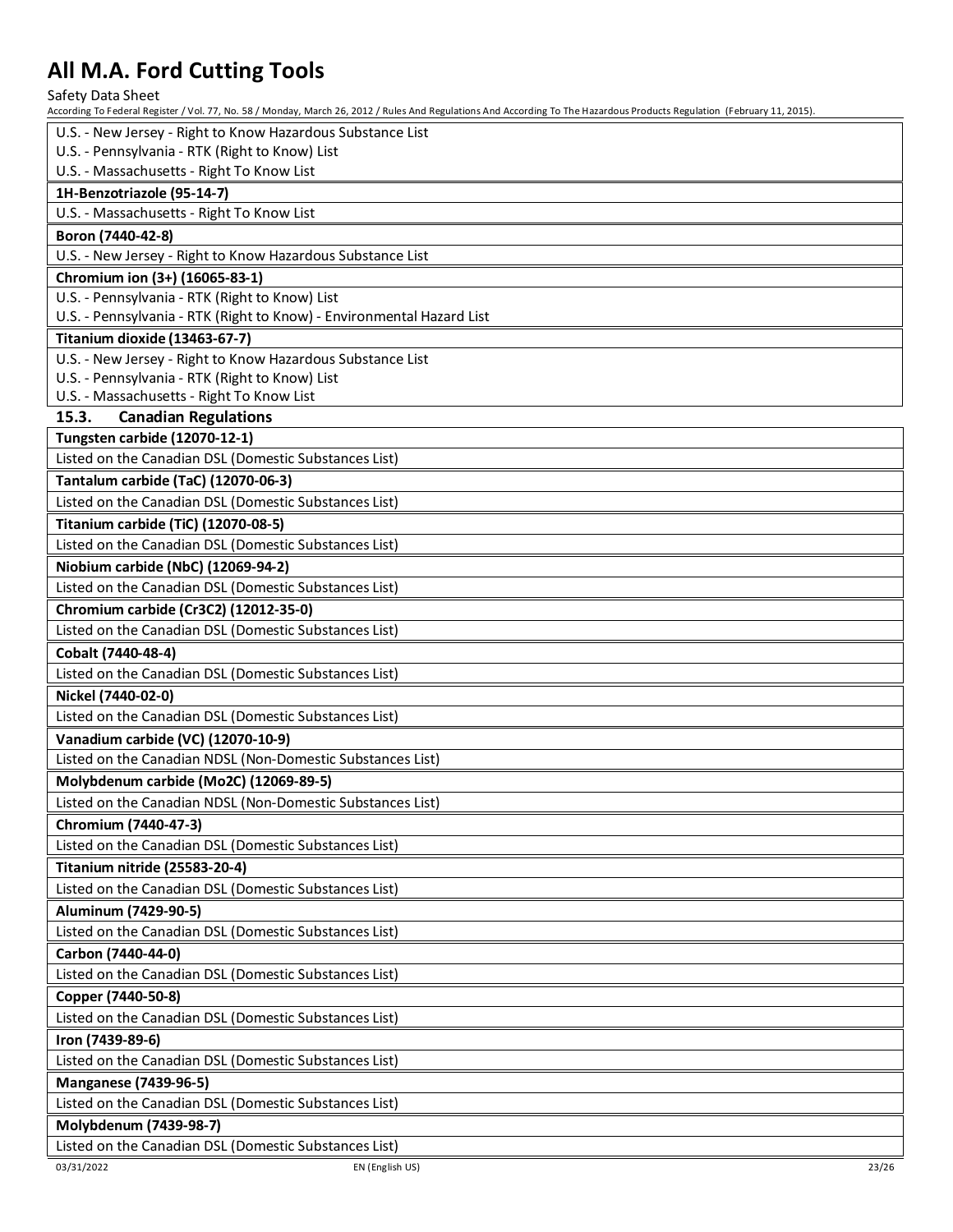Safety Data Sheet

According To Federal Register / Vol. 77, No. 58 / Monday, March 26, 2012 / Rules And Regulations And According To The Hazardous Products Regulation (February 11, 2015).

| Silicon (7440-21-3)                                                                                               |
|-------------------------------------------------------------------------------------------------------------------|
| Listed on the Canadian DSL (Domestic Substances List)                                                             |
| Tungsten (7440-33-7)                                                                                              |
| Listed on the Canadian DSL (Domestic Substances List)                                                             |
| Vanadium (7440-62-2)                                                                                              |
| Listed on the Canadian DSL (Domestic Substances List)                                                             |
| Phosphorus elemental (7723-14-0)                                                                                  |
| Listed on the Canadian DSL (Domestic Substances List)                                                             |
| Sulfur (7704-34-9)                                                                                                |
| Listed on the Canadian DSL (Domestic Substances List)                                                             |
| Silver (7440-22-4)                                                                                                |
| Listed on the Canadian DSL (Domestic Substances List)                                                             |
| Zinc (7440-66-6)                                                                                                  |
| Listed on the Canadian DSL (Domestic Substances List)                                                             |
| <b>Titanium boride (TiB2) (12045-63-5)</b>                                                                        |
| Listed on the Canadian DSL (Domestic Substances List)                                                             |
| Aluminum nitride (AIN) (24304-00-5)                                                                               |
| Listed on the Canadian DSL (Domestic Substances List)                                                             |
| Polyethylene glycol (25322-68-3)                                                                                  |
| Listed on the Canadian DSL (Domestic Substances List)                                                             |
| Zirconium carbide (ZrC) (12070-14-3)                                                                              |
| Listed on the Canadian NDSL (Non-Domestic Substances List)                                                        |
| Vanadium oxide (V2O5) (1314-62-1)                                                                                 |
| Listed on the Canadian DSL (Domestic Substances List)                                                             |
| Tin (7440-31-5)                                                                                                   |
| Listed on the Canadian DSL (Domestic Substances List)                                                             |
| Tantalum (7440-25-7)                                                                                              |
| Listed on the Canadian DSL (Domestic Substances List)                                                             |
| Fatty acids, tall-oil, maleated, esters with diethylene glycol, ammonium salts (158706-62-8)                      |
| Listed on the Canadian DSL (Domestic Substances List)                                                             |
| 1H-Benzotriazole (95-14-7)                                                                                        |
| Listed on the Canadian DSL (Domestic Substances List)                                                             |
| Boron (7440-42-8)                                                                                                 |
| Listed on the Canadian DSL (Domestic Substances List)                                                             |
| Titanium dioxide (13463-67-7)                                                                                     |
| Listed on the Canadian DSL (Domestic Substances List)                                                             |
| Silicon nitride (Si3N4) (12033-89-5)                                                                              |
| Listed on the Canadian DSL (Domestic Substances List)                                                             |
| SECTION 16: OTHER INFORMATION, INCLUDING DATE OF PREPARATION OR LAST REVISION                                     |
| Date of Preparation or Latest Revision : 03/31/2022                                                               |
| <b>Other Information</b><br>: This document has been prepared in accordance with the SDS requirements of the OSHA |
| Hazard Communication Standard 29 CFR 1910.1200 and Canada's Hazardous Products<br>Regulations (HPR) SOR/2015-17.  |

#### **GHS Full Text Phrases:**

| Acute Tox. 1 (Inhalation) | Acute toxicity (inhalation) Category 1 |
|---------------------------|----------------------------------------|
| Acute Tox. 1 (Oral)       | Acute toxicity (oral) Category 1       |
| Acute Tox. 2 (Dermal)     | Acute toxicity (dermal) Category 2     |
| Acute Tox. 3 (Oral)       | Acute toxicity (oral) Category 3       |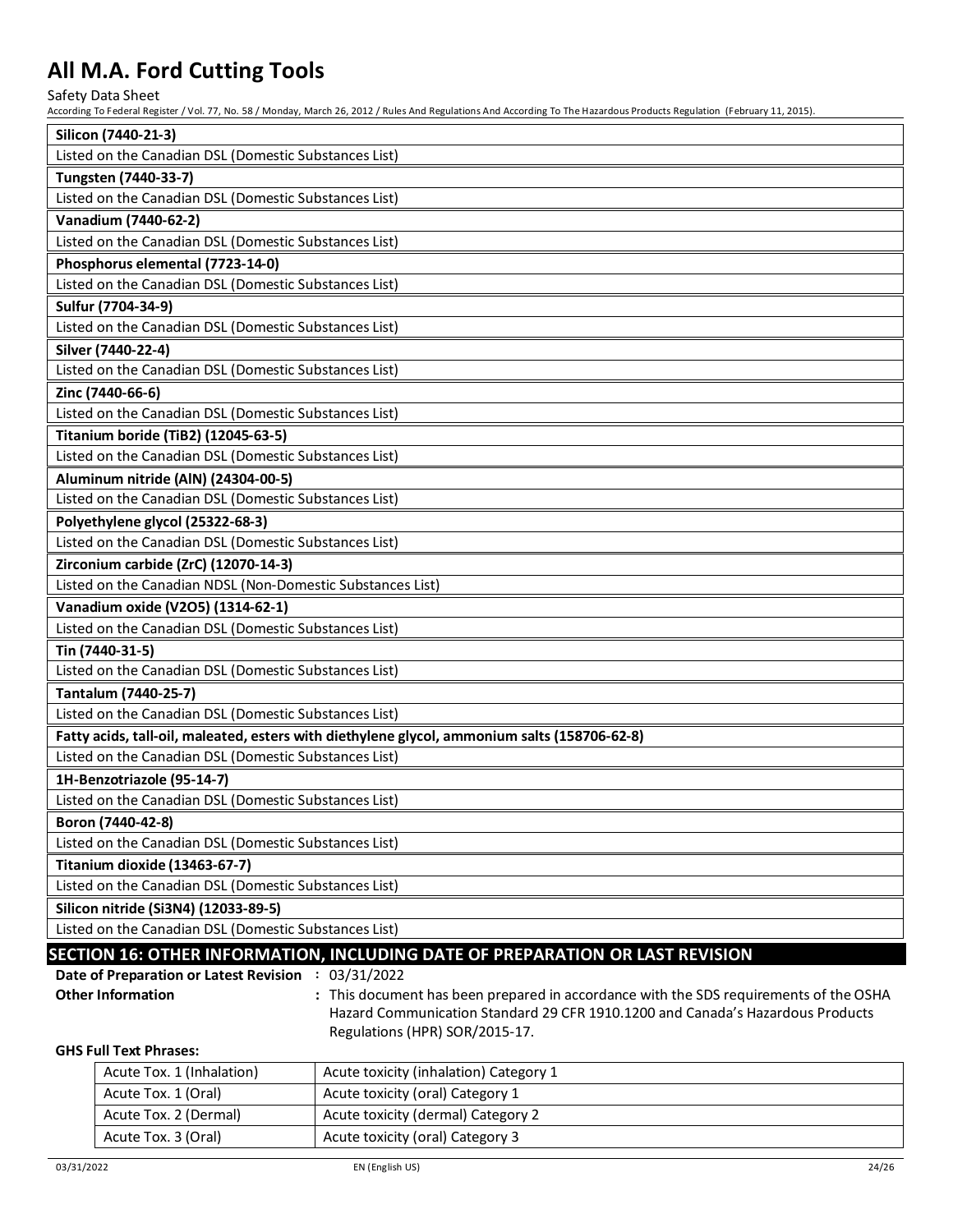Safety Data Sheet

| Acute Tox. 4 (Dermal)     | Acute toxicity (dermal) Category 4                                                        |
|---------------------------|-------------------------------------------------------------------------------------------|
| Acute Tox. 4 (Inhalation) | Acute toxicity (inhalation) Category 4                                                    |
| Acute Tox. 4 (Oral)       | Acute toxicity (oral) Category 4                                                          |
| Aquatic Acute 1           | Hazardous to the aquatic environment - Acute Hazard Category 1                            |
| Aquatic Acute 2           | Hazardous to the aquatic environment - Acute Hazard Category 2                            |
| Aquatic Acute 3           | Hazardous to the aquatic environment - Acute Hazard Category 3                            |
| Aquatic Chronic 1         | Hazardous to the aquatic environment - Chronic Hazard Category 1                          |
| <b>Aquatic Chronic 2</b>  | Hazardous to the aquatic environment - Chronic Hazard Category 2                          |
| <b>Aquatic Chronic 3</b>  | Hazardous to the aquatic environment - Chronic Hazard Category 3                          |
| Aquatic Chronic 4         | Hazardous to the aquatic environment - Chronic Hazard Category 4                          |
| Carc. 1B                  | <b>Carcinogenicity Category 1B</b>                                                        |
| Carc. 2                   | <b>Carcinogenicity Category 2</b>                                                         |
| Comb. Dust                | Combustible Dust                                                                          |
| Eye Dam. 1                | Serious eye damage/eye irritation Category 1                                              |
| Eye Irrit. 2              | Serious eye damage/eye irritation Category 2                                              |
| Eye Irrit. 2A             | Serious eye damage/eye irritation Category 2A                                             |
| Flam. Sol. 1              | Flammable solids Category 1                                                               |
| Flam. Sol. 2              | Flammable solids Category 2                                                               |
| Muta. 2                   | Germ cell mutagenicity Category 2                                                         |
| Pyr. Sol. 1               | Pyrophoric solids Category 1                                                              |
| Repr. 2                   | Reproductive toxicity Category 2                                                          |
| Resp. Sens. 1B            | Respiratory sensitization, Category 1B                                                    |
| Self-heat. 2              | Self-heating substances and mixtures Category 2                                           |
| Skin Corr. 1A             | Skin corrosion/irritation Category 1A                                                     |
| Skin Irrit. 2             | Skin corrosion/irritation Category 2                                                      |
| Skin Sens. 1              | Skin sensitization, Category 1                                                            |
| STOT RE 1                 | Specific target organ toxicity (repeated exposure) Category 1                             |
| STOT RE 2                 | Specific target organ toxicity (repeated exposure) Category 2                             |
| STOT SE 3                 | Specific target organ toxicity (single exposure) Category 3, Respiratory tract irritation |
| Water-react. 1            | Substances and mixtures which in contact with water emit flammable gases Category 1       |
| Water-react. 2            | Substances and mixtures which in contact with water emit flammable gases Category 2       |
| H228                      | Flammable solid                                                                           |
| H <sub>250</sub>          | Catches fire spontaneously if exposed to air                                              |
| H252                      | Self-heating in large quantities; may catch fire                                          |
| H260                      | In contact with water releases flammable gases which may ignite spontaneously             |
| H261                      | In contact with water releases flammable gas                                              |
| H300                      | Fatal if swallowed                                                                        |
| H301                      | Toxic if swallowed                                                                        |
| H302                      | Harmful if swallowed                                                                      |
| H310                      | Fatal in contact with skin                                                                |
| H312                      | Harmful in contact with skin                                                              |
| H314                      | Causes severe skin burns and eye damage                                                   |
| H315                      | Causes skin irritation                                                                    |
| H317                      | May cause an allergic skin reaction                                                       |
| H318                      | Causes serious eye damage                                                                 |
| H319                      | Causes serious eye irritation                                                             |
| H330                      | Fatal if inhaled                                                                          |
| H332                      | Harmful if inhaled                                                                        |
|                           |                                                                                           |